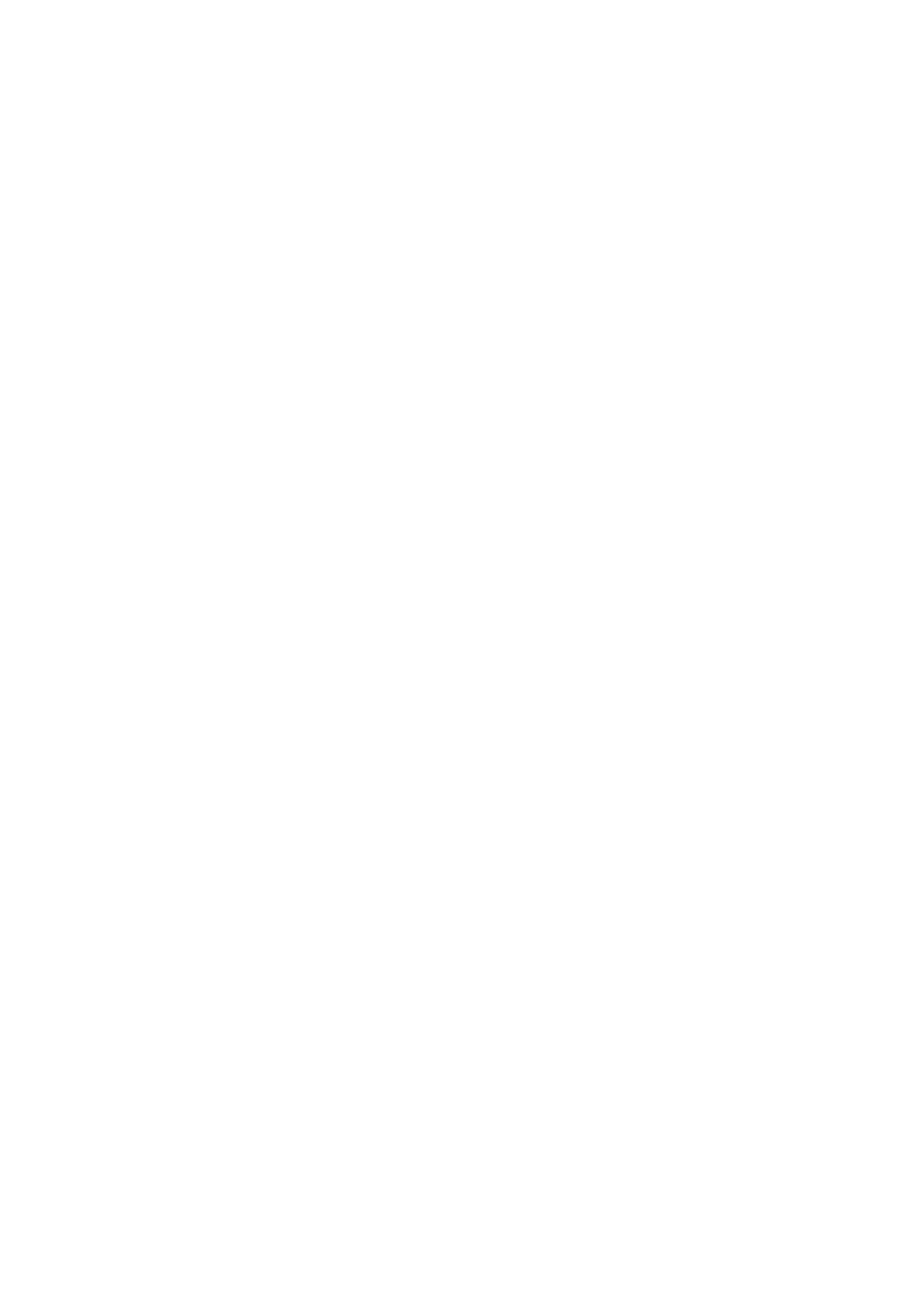#### **In the case of Fábián v. Hungary,**

The European Court of Human Rights, sitting as a Grand Chamber composed of:

Guido Raimondi, *President*, Angelika Nußberger, Mirjana Lazarova Trajkovska, Luis López Guerra, András Sajó, Işıl Karakaş, Kristina Pardalos, André Potocki, Valeriu Gritco, Faris Vehabović, Ksenija Turković, Branko Lubarda, Yonko Grozev, Síofra O'Leary, Carlo Ranzoni, Stéphanie Mourou-Vikström, Pauliine Koskelo, *judges,*

and Søren Prebensen, *Deputy Grand Chamber Registrar,*

Having deliberated in private on 9 November 2016 and on 31 May 2017,

Delivers the following judgment, which was adopted on the last-mentioned date:

## **PROCEDURE**

1. The case originated in an application (no. 78117/13) against Hungary lodged with the Court under Article 34 of the Convention for the Protection of Human Rights and Fundamental Freedoms ("the Convention") by a Hungarian national, Mr Gyula Fábián ("the applicant"), on 5 December 2013.

2. The applicant was represented by Mr A. Grád, a lawyer practising in Budapest. The Hungarian Government ("the Government") were represented by their Agent, Mr Z. Tallódi, of the Ministry of Justice.

3. The applicant alleged that the suspension of disbursement of his State old-age pension while he was employed within the public sector amounted to unjustified and discriminatory interference with his property rights contrary to Article 1 of Protocol No. 1 taken alone and in conjunction with Article 14 of the Convention.

<span id="page-2-0"></span>4. The application was allocated to the Fourth Section of the Court (Rule 52 § 1 of the Rules of Court). The Government were given notice of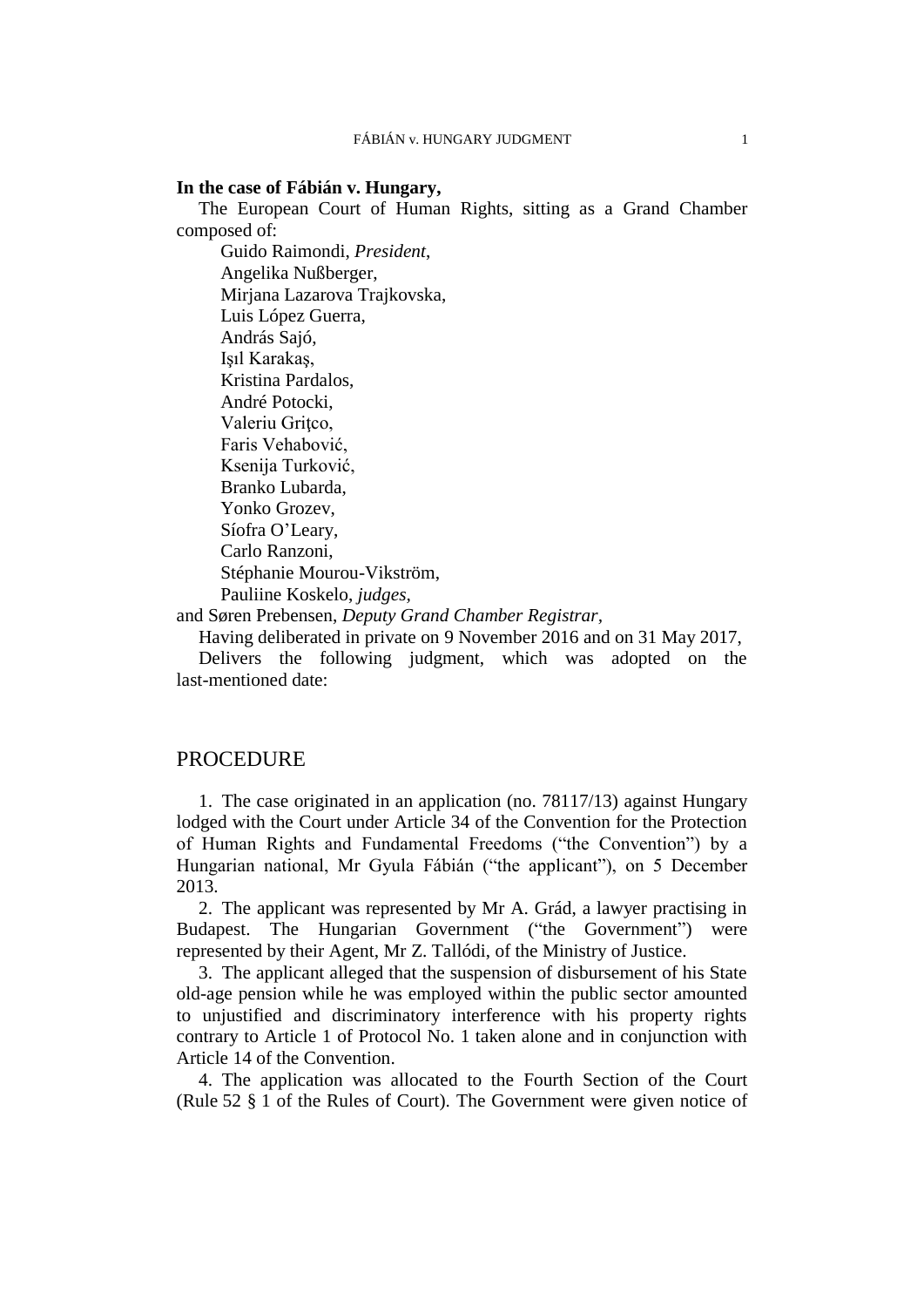the application on 25 August 2014. The Government's observations on the admissibility and merits of the application were submitted on 17 December 2014. The applicant's observations in reply were submitted on 9 February 2015.

5. On 15 December 2015 a Chamber composed of Vincent A. De Gaetano, President, András Sajó, Boštjan Zupančić, Nona Tsotsoria, Paulo Pinto de Albuquerque, Krzysztof Wojtyczek, Iulia Antoanella Motoc, judges, and Françoise Elens-Passos, Section Registrar, delivered its judgment. It unanimously declared the application admissible and held that there had been a violation of Article 14 of the Convention read in conjunction with Article 1 of Protocol No. 1 to the Convention in respect of the difference in treatment between pensioners employed in the public sector and pensioners employed in the private sector as well as between pensioners employed in different categories of the public sector. The Chamber considered that it was not necessary to examine the alleged violation of Article 1 of Protocol No. 1 taken alone.

6. On 11 March 2016 the Government requested the referral of the case to the Grand Chamber in accordance with Article 43 of the Convention. On 2 May 2016 the panel of the Grand Chamber granted that request.

7. The composition of the Grand Chamber was determined according to the provisions of Article 26 §§ 4 and 5 of the Convention and Rule 24.

<span id="page-3-0"></span>8. The applicant and the Government each filed a memorial on the merits (Rule 59 § 1) and also, at the request of the judge appointed as Rapporteur, on the question whether the applicant had complied with the six-month time-limit laid down in Article 35 § 1 of the Convention in so far as he complained under Article 14 taken in conjunction with Article 1 of Protocol No. 1 that there was an unjustified difference in treatment between different categories of State employees. In addition, third-party comments were received from the European Trade Union Confederation, which had been granted leave by the President of the Grand Chamber to intervene in the written procedure (Article 36 § 2 of the Convention and Rule 44 § 3).

9. A hearing took place in public in the Human Rights Building, Strasbourg, on 9 November 2016 (Rule 59 § 3).

There appeared before the Court:

(a) *for the Government* Mr Z. TALLÓDI, *Agent*, Ms M. WELLER, *Co-Agent*;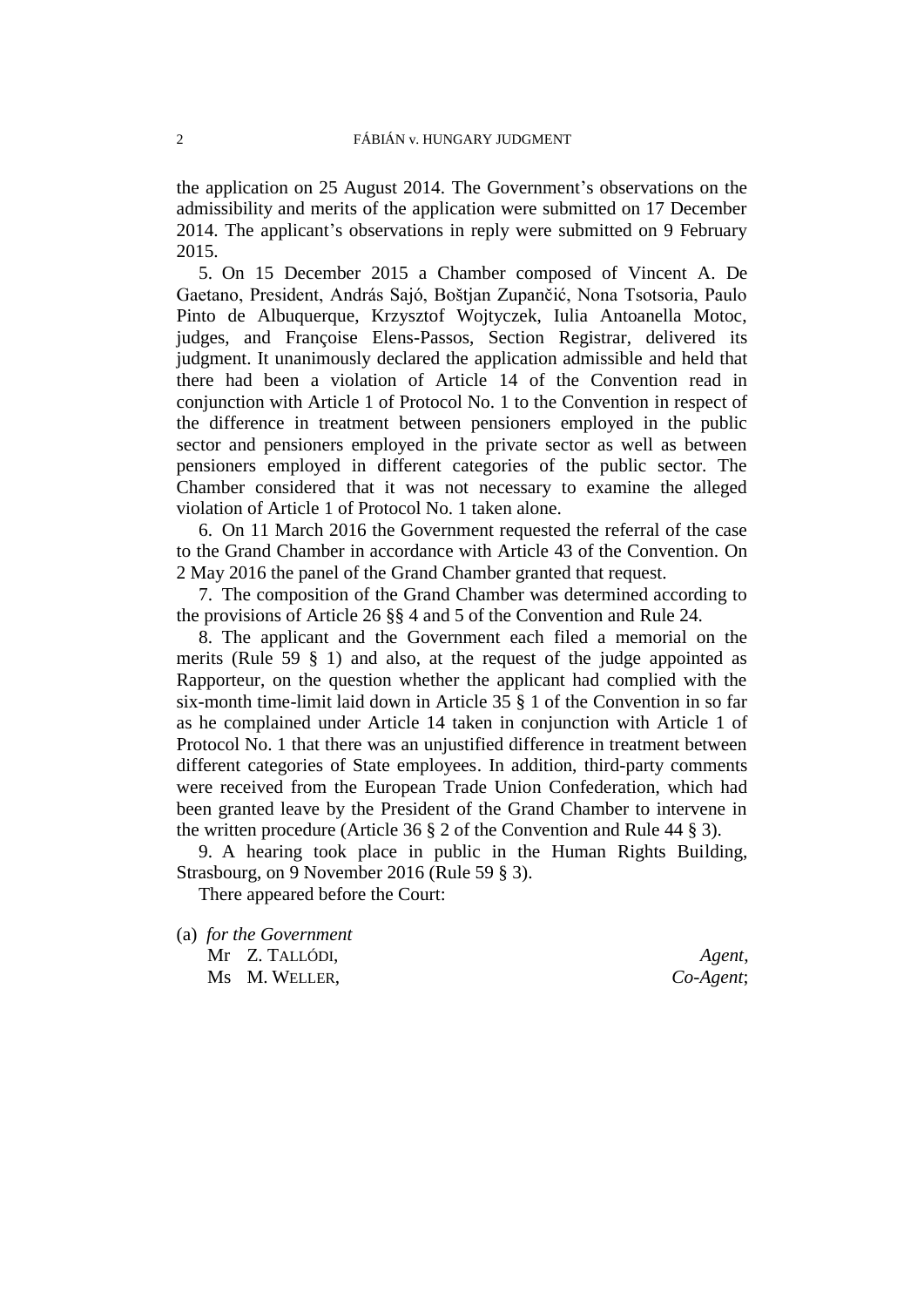(b) *for the applicant*

Mr A. GRÁD, *Counsel*,

Ms R. NOVÁK,

Mr D. KARSAI,

Mr M.M. KÓNYA, *Advisers*.

The Court heard addresses by Mr Grád and Mr Tallódi, and replies by them to questions put by the judges.

## THE FACTS

## I. THE CIRCUMSTANCES OF THE CASE

10. The applicant was born in 1953 and lives in Budapest.

<span id="page-4-1"></span>11. He had been employed as a police officer when, having reached an age when he was entitled to do so, he took early retirement and started receiving a "service pension" (*szolgálati nyugdíj*) from 1 January 2000, when he was nearly 47 years old. The applicant, however, continued to work: he was employed in the private sector between 2000 and 2012 and from 1 July 2012 until 31 March 2015 he worked, as a civil servant, as the head of the Road Maintenance Department of the Budapest XIII District Municipality. The applicant paid the statutory contributions to the State oldage pension scheme from the first day of his employment (1 August 1973) until 31 March 2015.

<span id="page-4-0"></span>12. On 28 November 2011 Parliament enacted Act no. CLXVII, which entered into force on 1 January 2012. According to section 5(1) of that law, service pensions like that of the applicant were converted into a "service allowance" (*szolgálati járandóság*), provided that the person concerned was born in or after 1955. Pursuant to section  $3(2)(b)$  of the same Act, for recipients of a service pension who, like the applicant, were born in or before 1954, the service pension was to be converted into an old-age pension.

13. On 1 January 2013 an amendment to Act no. LXXXI of 1997 on Social-Security Pensions (hereafter "the 1997 Pensions Act") entered into force, according to which the disbursement of those old-age pensions whose beneficiaries were simultaneously employed in certain categories within the civil service would be suspended from 1 July 2013 onwards for the duration of their employment (see also paragraphs [23](#page-6-0)[-28](#page-8-0) below). No such restriction was put in place in respect of those who were in receipt of an old-age pension while being employed within the private sector.

<span id="page-4-2"></span>14. On 18 February 2013 the National Pensions Administration (*Országos Nyugdíjbiztosítási Főigazgatóság*) sent a letter to the applicant in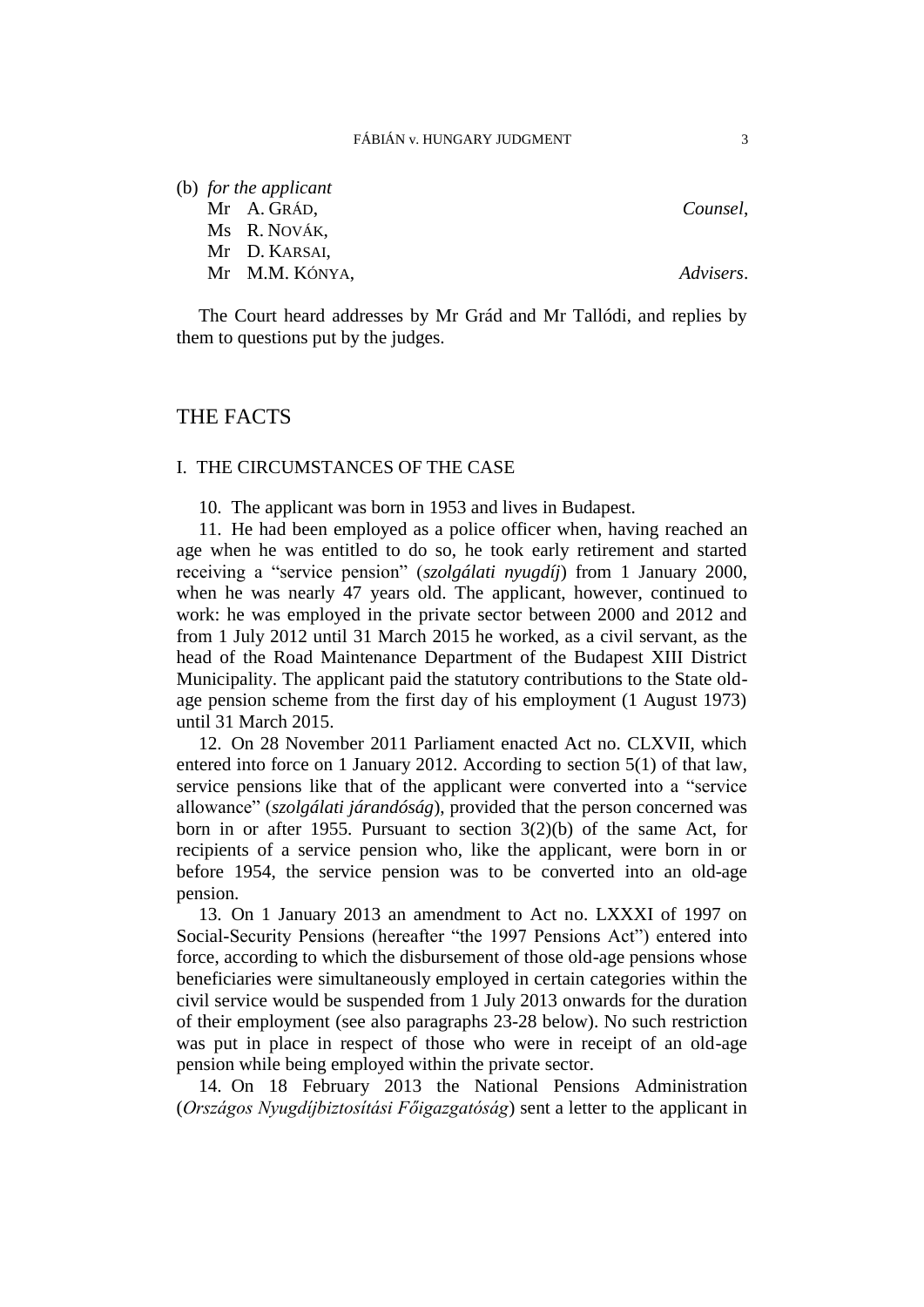his capacity as the recipient of an old-age pension, informing him of the amended legislation and instructing him to make a declaration as to whether he was employed in the civil service, in one of the categories concerned by the amendment of 1 January 2013. By a letter of 29 April 2013 the applicant notified the National Pensions Administration of his employment situation. Subsequently, on 2 July 2013, the National Pensions Administration informed the applicant that the disbursement of his pension had been suspended as of 1 July 2013. At that time his pension amounted to 162,260 Hungarian forints (HUF; at that time approximately 550 euros (EUR)) per month.

15. On 15 July 2013 the applicant lodged an administrative appeal with the National Pensions Administration (see paragraph [21](#page-6-1) below) against the suspension of his pension payments in which he argued that his pension constituted an acquired right and that he was being discriminated against since pensioners working in the private sector continued to receive their pensions.

16. The National Pensions Administration sought further information from the applicant on 23 July 2013. The applicant elaborated on his appeal on 1 August 2013, referring, *inter alia*, to an application filed by the Ombudsman with the Constitutional Court in May 2013 (AJB-726/2013). In that application the Ombudsman set out the complaints which had been made to his Office about the amendment of the 1997 Pensions Act and raised the issue of a difference in treatment between pensioners employed in the civil service and those employed in the private sector. As far as the Court is aware, this case is currently still pending before the Constitutional Court.

<span id="page-5-1"></span>17. On 27 September 2013 the National Pensions Administration discontinued the proceedings concerning the applicant's appeal, holding that the applicant had failed to provide the information sought from him on 23 July 2013.

<span id="page-5-0"></span>18. The applicant's employment with the Budapest XIII District Municipality came to an end on 31 March 2015. On 24 April 2015 the competent authority decided that the disbursement of his pension would be resumed. His pension was increased to HUF 177,705 (at that time approximately EUR 585).

## II. RELEVANT DOMESTIC LAW AND PRACTICE

19. The Fundamental Law of Hungary provides as follows:

### **Article XII**

"(1) Everyone shall have the right to freely choose his or her work or occupation and to engage in entrepreneurial activities. Everyone shall be obliged to contribute to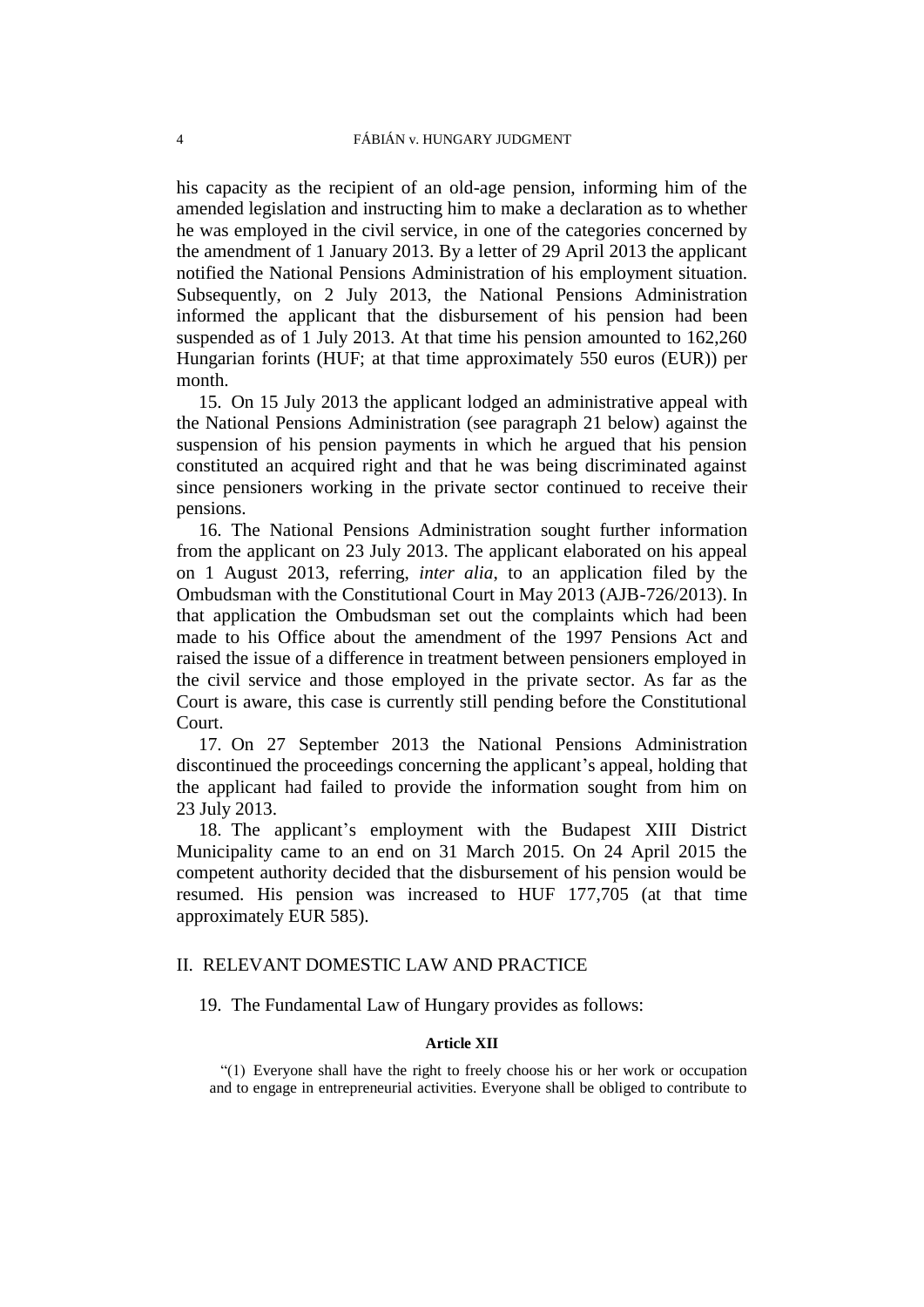the enrichment of the community through his or her work, in accordance with his or her abilities and opportunities.

(2) Hungary shall strive to create the conditions to ensure that everyone who is able and willing to work has the opportunity to do so."

<span id="page-6-3"></span>20. At the relevant time, the employment of civil servants (*közalkalmazott*) was regulated by Act no. XXXIII of 1992 on the Legal Status of Civil Servants; the employment relationship of public officials (*köztisztviselő*), Government officials (*kormánytisztviselő*), officials in charge of public service administration (*közszolgálati ügykezelő*) and, in relation to some aspects, senior State officials (*állami vezető*) was governed by Act no. CXCIX of 2011 on Public Servants. Employment relationships in the private sector were governed by Act no. I of 2012 on the Labour Code.

<span id="page-6-1"></span>21. The Hungarian compulsory social-security pension scheme is a contributory one. Persons in employment (be it in the public or private sector) pay a certain percentage – ten percent in  $2013$  – of their monthly income from work towards the scheme. Moreover, employers, private entrepreneurs and primary producers pay a social contribution tax of 27% of the amount of salaries paid, which goes, in whole or in part – the decision being made periodically on the basis of financial circumstances – towards the maintenance of the social-security pension system.

The Pension Fund (*Nyugdíjbiztosítási Alap*) thus obtained represents an item in the State budget. Pensions are paid from the Fund by the National Pensions Administration, which is a Government agency. If the Fund's expenditures exceed its revenues, the State shall secure the necessary resources from the central budget.

<span id="page-6-2"></span>22. The periods during which a person contributes to the scheme qualify as service time. The amount of pension paid out under the scheme, which is not subject to tax, is dependent on the service time and on that part of a person's income which was subject to compulsory contributions.

<span id="page-6-0"></span>23. In recent years, a number of measures were taken to terminate or reduce the concurrent receipt of State-paid pensions and State-paid salaries. Firstly, on 29 December 2012 Government Decree no. 1700/2012 on the principles of pension policy applicable to the civil service was issued. It prohibited the employment by central Government of persons entitled to an old-age pension, and stipulated that it was only in exceptional cases that vacancies could be filled by persons entitled to such a pension. Secondly, the 1997 Pensions Act was amended on 1 January 2013 to prohibit the simultaneous disbursement of remunerations financed by the central budget and old-age pensions or early-retirement pensions. This amendment applied, *inter alia*, to pensioners employed by local government bodies. A number of categories of persons in State employment were, however, exempted from the suspension of pension payments, such as members of Parliament, mayors, and judges and prosecutors on administrative leave, as well as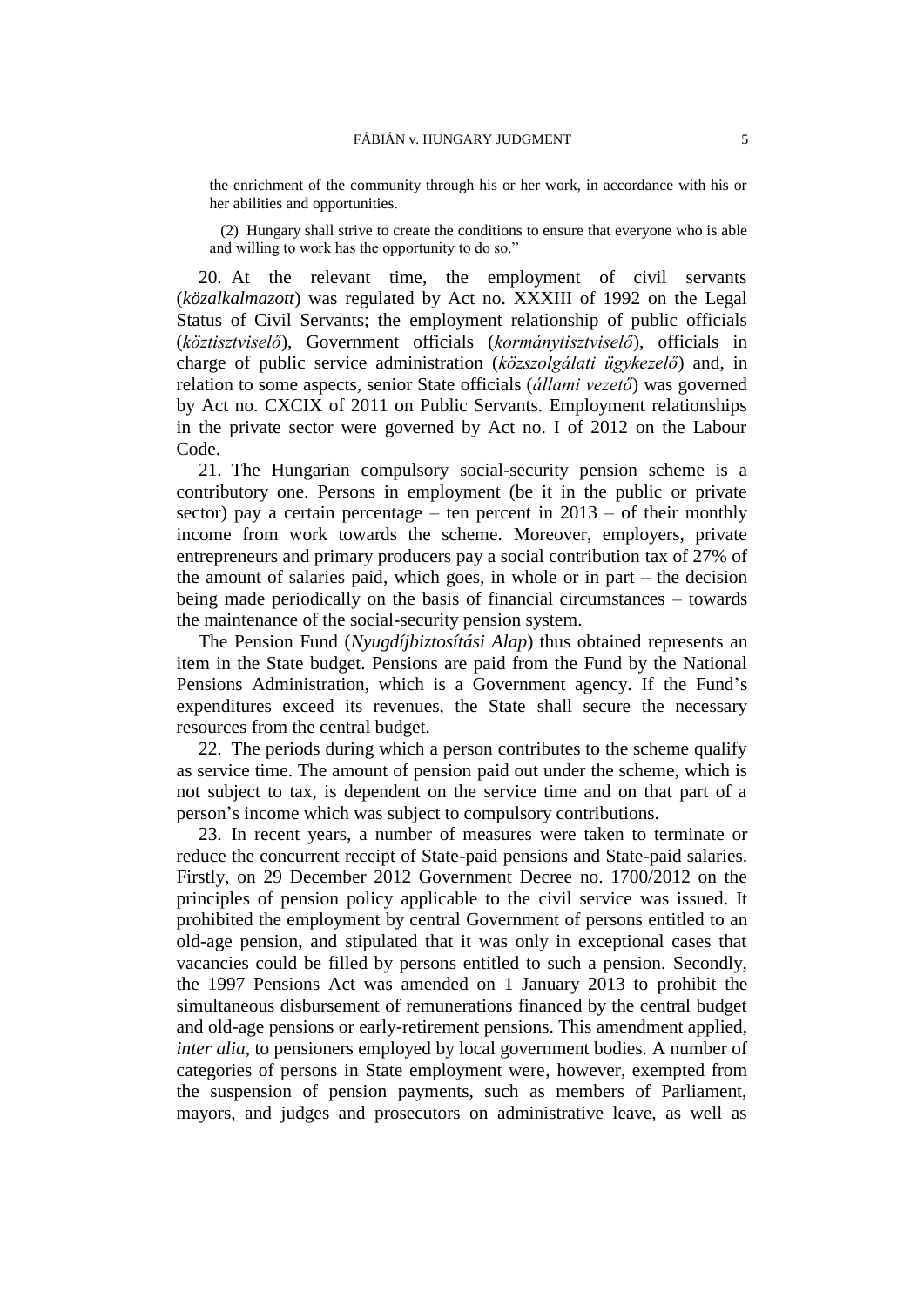persons employed in the public sector under the rules of the Labour Code who carried out tasks not related to the exercise of public powers.

<span id="page-7-0"></span>24. Sections 83/C and 102/I of the 1997 Pensions Act as amended on 1 January 2013 provided as follows:

#### **Section 83/C**

 $(1)$  The disbursement of an old-age pension shall be suspended ... if the pensioner concerned is employed as a civil servant, a government official, a senior State official, a public official, an official in charge of public service administration, a judge, an officer of the court, an officer of the prosecutor's office, a professional member of an armed service, or a professional member or contractor of the Hungarian Defence Force.

...

(3) For the period of suspension of the old-age pension the person concerned shall qualify as a pensioner.

(4) Disbursement of the old-age pension may be continued at the pensioner's request, if the beneficiary proves that the employment in subsection (1) above has been terminated.

....<sup>"</sup>

#### **Section 102/I**

"(1) Beneficiaries of an old-age pension working in any of the employments listed in section 83/C(1) on 1 January 2013 shall notify the pensions disbursement agency thereof by 30 April 2013.

(2) The old-age pension of persons working in any of the employments listed in section 83/C(1) on 1 January 2013 shall be suspended from 1 July 2013, provided that such employment is maintained on that date."

25. The lawmaker's explanation of section 83/C contains the following passage:

"The amendment introduced the prohibition of double compensation in respect of the employment relationships of civil servants, government officials, senior State officials, public officials, officials in charge of public service administration, judges, officers of the court or the prosecutor's office, professional members of an armed service, as well as professional members and contractors of the Hungarian Defence Force. Accordingly, persons working in such employments may not receive an oldage pension ... in addition to their remuneration, with the result that such payments must be suspended by the pension disbursement agency for the term of the employment."

26. In the decision to suspend pension payments under section  $83/C(1)$ no account is taken of the amount of salary being earned by the person concerned.

<span id="page-7-1"></span>27. Beneficiaries of pension payments under the compulsory social-security pension scheme who are at the same time in employment contribute to the scheme in the same way as other employed persons (see paragraph [21](#page-6-1) above). They may request a yearly increase of their monthly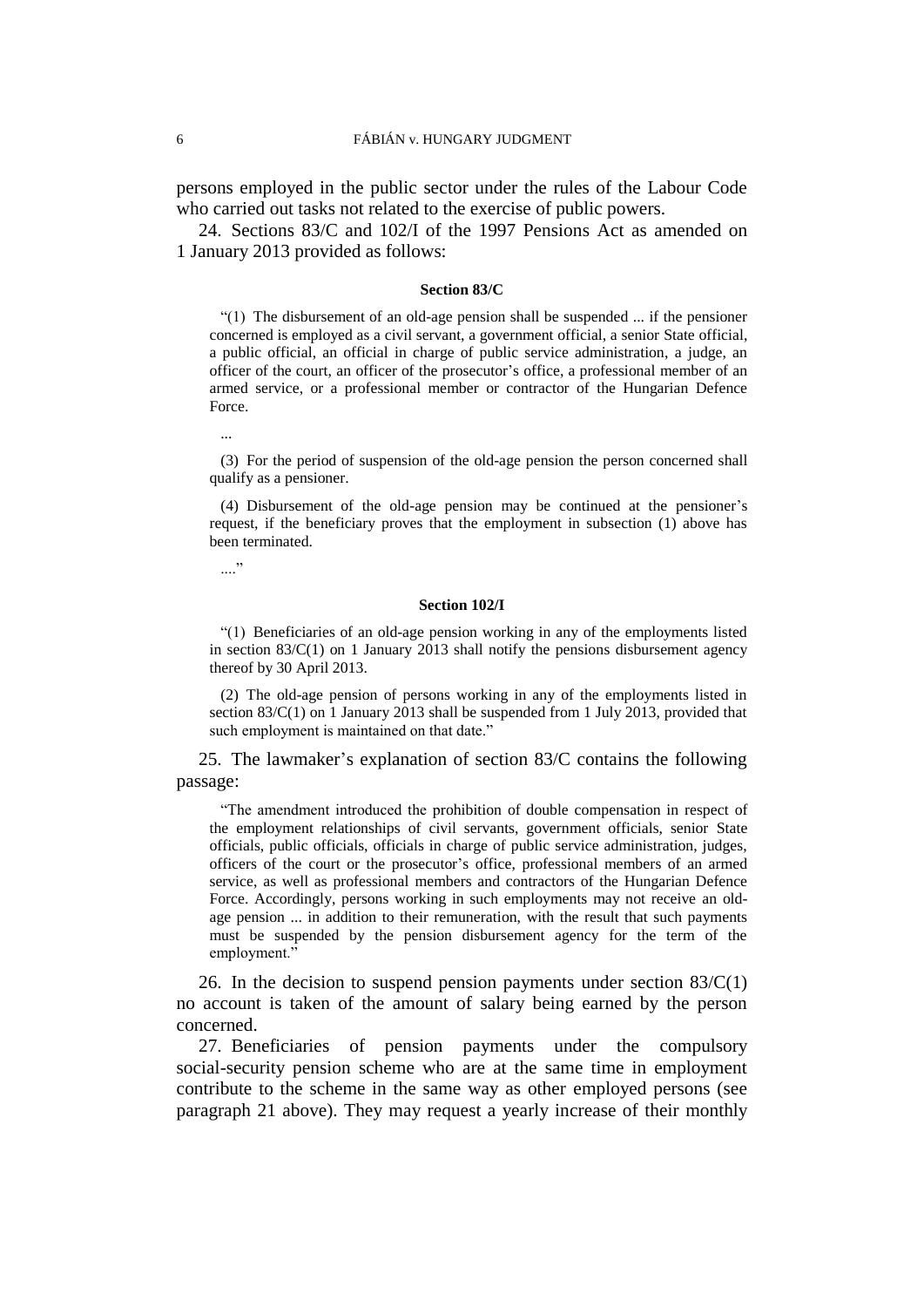pension payment in an amount of 0.5% of one-twelfth of their income from work carried out during a calendar year. If disbursement of the pension has been suspended under section 83/C(1) of the 1997 Pensions Act, the payment of any such yearly increases is suspended as well. Once disbursement resumes, the yearly increases will be added to the amount of pension that was received prior to the suspension.

<span id="page-8-0"></span>28. According to data supplied by the Government, the number of persons in receipt of an old-age pension on 1 July 2013 was 2,007,426. The pension payments of a maximum number of 5,288 persons were suspended at any one time in the course of 2013 under section 83/C(1) of the 1997 Pensions Act. The maximum number of persons concerned at any one time in 2014 was 4,545; in 2015 4,212; and, in the period between January and August 2016, 3,945. Between March 2013 and August 2016 an amount of HUF 30,602,215,675 (at the last-mentioned date approximately EUR 98 million) was not disbursed as a result of the amendment of the 1997 Pensions Act. However, persons who worked in the public health-care sector and who had their pension payments suspended pursuant to section 83/C(1) of the 1997 Pensions Act (3,169 persons between July 2013 and August 2016) were provided by the National Health Fund with monthly compensation equal to the amount of their pension. Between July 2013 and August 2016 such compensation amounted to HUF 25,190,700,000 (at the last-mentioned date approximately EUR 81 million), which reduced the total amount of savings in State expenditure to HUF 5,411,515,675 (approximately EUR 17 million in August 2016).

<span id="page-8-1"></span>29. Act no. CLXXVIII of 2012 on the amendment of certain tax-related legislation amended the 1997 Pensions Act and entered into force in January 2013. This amendment abolished the previously existing ceiling in respect of statutory contributions to the pension scheme, in order to increase the revenues of the Pension Fund.

<span id="page-8-2"></span>30. In 2000 the general statutory retirement age for men in Hungary was 62; an old-age pension could be drawn by those who had reached that age and had completed at least twenty years' service. That age was subsequently, and gradually, raised to 63 for both men and women born in 1953.

Various early-retirement schemes used to be statutorily available, both in the public sector (including the armed forces, to which, in Hungary, also the police belong) and the private sector, and over the years a great number of persons opted to make use of such schemes. From 1 January 2012 onwards those schemes – inasmuch as new entrants were concerned – were abolished by the entry into force of Act no. CLXVII (see also paragraph [12](#page-4-0) above).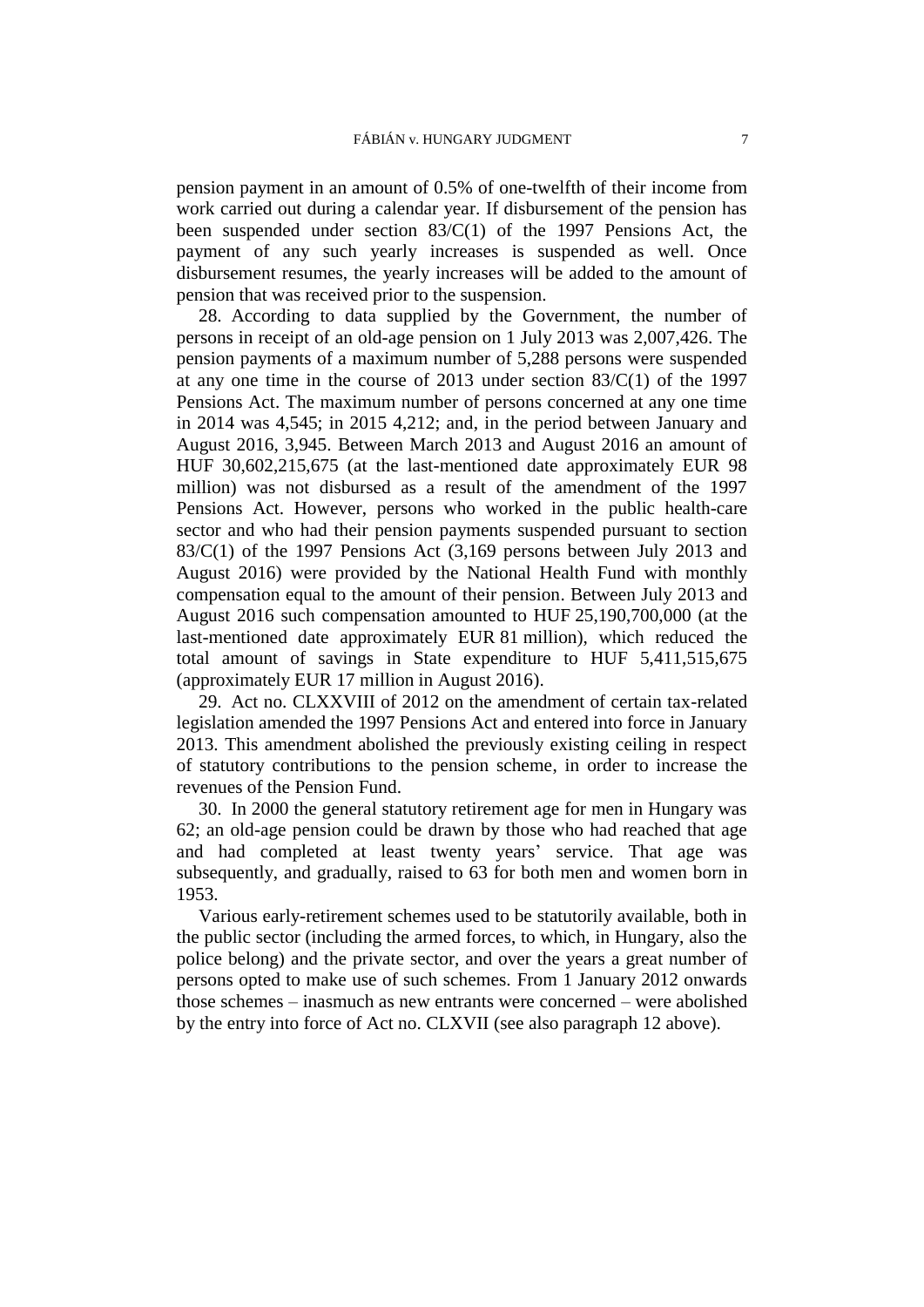### III. COMPARATIVE-LAW MATERIAL

31. The Court conducted a comparative study of the legislation of 36 member States<sup>1</sup> of the Council of Europe.

### **A. Possibility of simultaneous receipt of a State pension and a salary**

32. In almost all of the 36 States surveyed it is possible, in one way or another, to receive a State pension and a salary simultaneously. Only in the former Yugoslav Republic of Macedonia is the State pension suspended, without exception, if the person continues to work and receive a salary.

33. However, in the vast majority of States, some form of reduction or suspension of the pension is applied in various situations. These can broadly be divided into the following categories.

## *1. Beneficiaries of an early-retirement pension*

34. Many States' legislation distinguishes between people who retire early and people who retire at the legal age of retirement (usually between 60 and 65). Thus, in Andorra, Croatia, the Czech Republic, Estonia, Latvia, Romania and Slovakia, payment of the State pension is suspended while the person continues to work, if he or she retired before reaching the statutory age of retirement. In Portugal, such suspension is applied for three years if the person continues to work for the same company or group of companies.

35. Meanwhile, in some States such as Austria, Denmark, Germany, Luxembourg, Poland and Sweden, an early-retirement pension is reduced or suspended only if the salary earned reaches a certain level. This reduction applies in Iceland not only to early-retirement pensions, but to all forms of pension. In Finland, a person's early-retirement pension is not affected in any way by further employment.

#### *2. Persons who continue to work in the public sector*

<span id="page-9-0"></span>36. In some of the States surveyed, the pension payment is suspended for people who continue to work in the public sector, whilst no obstacles apply in the private sector (see also paragraphs [38](#page-10-0)[-43](#page-11-0) below).

<sup>1.</sup> Andorra, Armenia, Austria, Azerbaijan, Belgium, Bulgaria, Croatia, the Czech Republic, Denmark, Estonia, Finland, Georgia, Germany, Greece, Iceland, Italy, Latvia, Liechtenstein, Lithuania, Luxembourg, Malta, Moldova, the Netherlands, Norway, Poland, Portugal, Romania, Russia, Slovakia, Spain, Sweden, Switzerland, the former Yugoslav Republic of Macedonia, Turkey, Ukraine and the United Kingdom.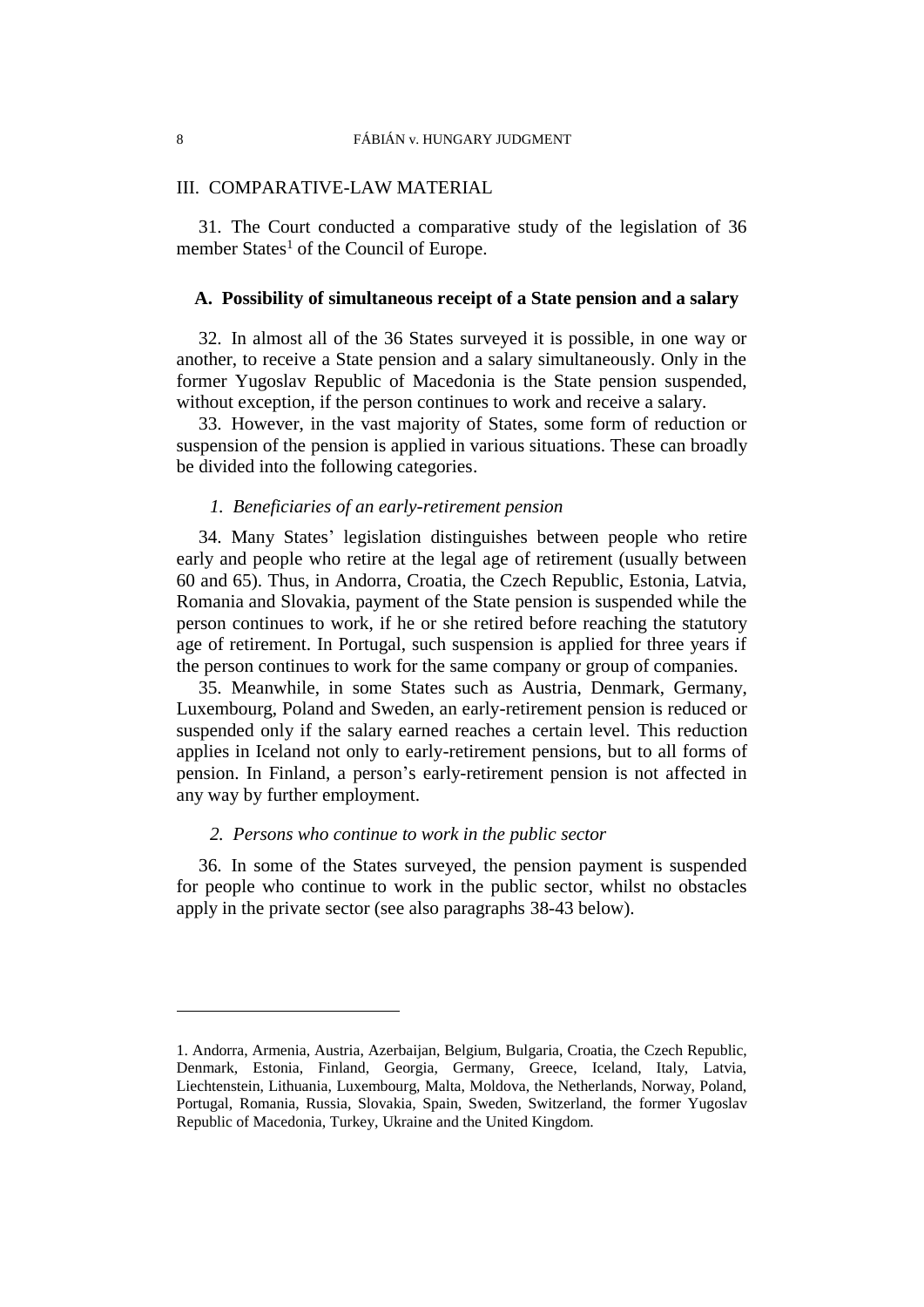#### FÁBIÁN v. HUNGARY JUDGMENT 9

### *3. Beneficiaries of a disability or invalidity pension*

37. There are some differences between how the States surveyed regulate salary earned simultaneously with a disability or invalidity pension. In some States such as Austria, reductions are applied if the total amount of pension and salary exceeds a certain threshold. In Croatia and Italy, the accumulation of pension and salary is not possible. On the other hand, pension payments are not suspended for disabled people in Ukraine. Accumulation is also possible in Romania for pensioners with a thirddegree invalidity and blind persons.

## **B. Differences between employment in the private and public sectors when pension payments may be reduced or suspended**

<span id="page-10-0"></span>38. As stated above (paragraph [36\)](#page-9-0), some States suspend State pension payments for people who continue to work in the public sector, whereas they may retain full payment if they continue to work in the private sector. For example, in Andorra, the retirement pension of a civil servant is suspended if that person continues to work as a civil servant or agent in the public administration. In Georgia, suspension of a pension would apply to all categories of jobs in the public sector. A person who continues to work in the private sector in Portugal may simultaneously receive a State pension, while the pension is suspended in the public sector. In Spain, Turkey and Ukraine, accumulation is possible for self-employed persons (up to a certain level), but not for most public-sector employees.

39. In Azerbaijan, while accumulation is possible without a suspension or reduction of the State pension, some categories of public-sector employees, including civil servants, are entitled to supplements to the pension. Supplements are calculated based on a certain percentage of the average salary during the employment period. These supplements will be reduced, or even suspended in some situations. However, they are not reduced or suspended if the person continues to work in the private sector.

40. The same goes for a special form of public-service pension in Denmark. Payment of the public-service pension is suspended if the person continues to work as a public servant, but not if he or she continues to work in the private sector.

41. In Italy, if the total amount of public-sector employees' earnings (including old-age pension) exceeds a certain (quite high) threshold, their salary is reduced to the level of that threshold, while the amount of pension remains the same.

42. In Austria, conversely, public servants, but not private-sector employees, are exempted from the reduction applied to pension payments.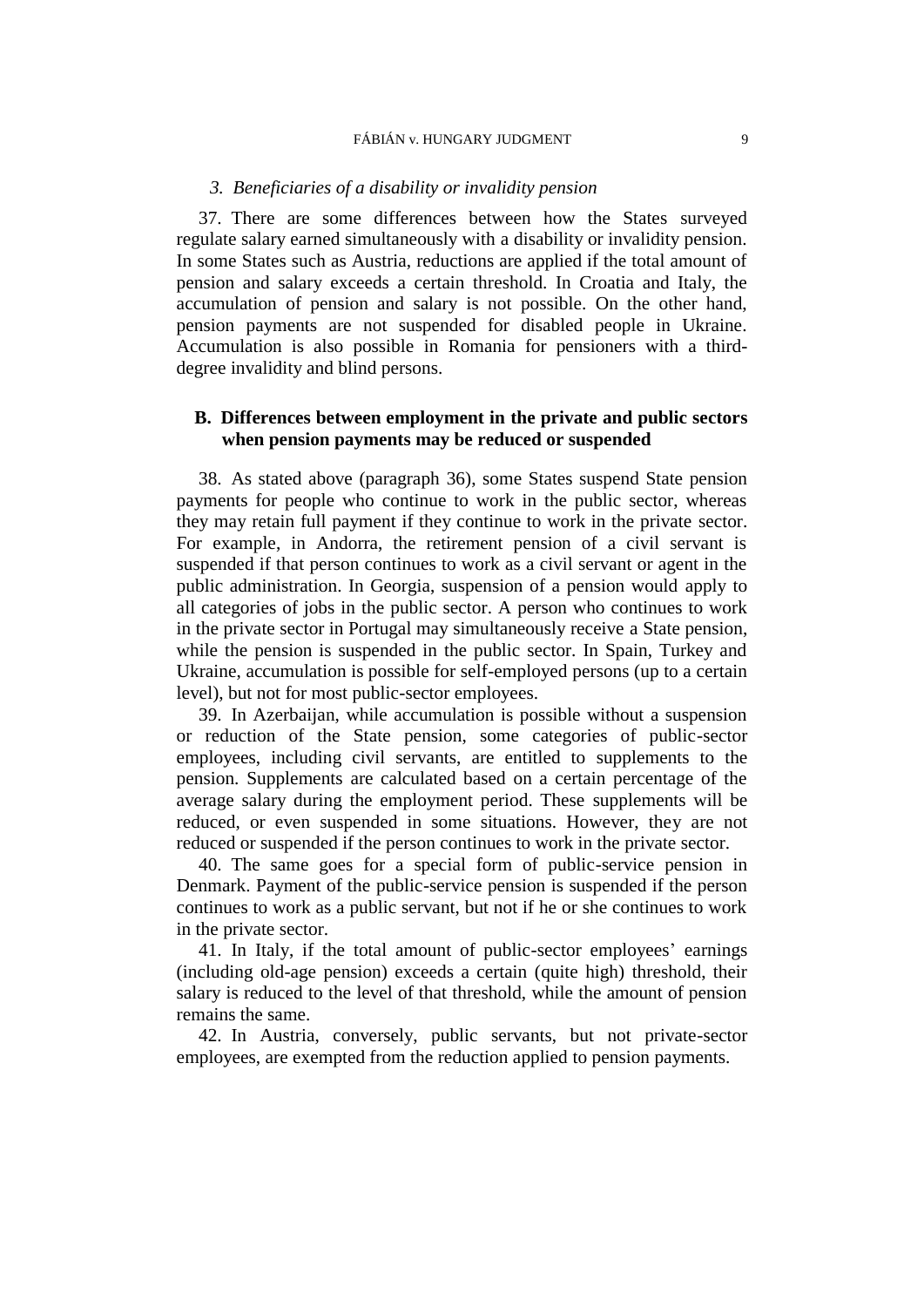<span id="page-11-0"></span>43. However, a majority of the States surveyed do not make a distinction between the public and private sectors regarding whether pension payments may be reduced or suspended.

## THE LAW

## I. ALLEGED VIOLATION OF ARTICLE 1 OF PROTOCOL No. 1 TAKEN ALONE

44. The applicant complained that the suspension of disbursement of his old-age pension amounted to a violation of Article 1 of Protocol No. 1 to the Convention, which reads as follows:

"Every natural or legal person is entitled to the peaceful enjoyment of his possessions. No one shall be deprived of his possessions except in the public interest and subject to the conditions provided for by law and by the general principles of international law.

The preceding provisions shall not, however, in any way impair the right of a State to enforce such laws as it deems necessary to control the use of property in accordance with the general interest or to secure the payment of taxes or other contributions or penalties."

## **A. The Chamber judgment**

45. In its judgment, the Chamber first examined the applicant's complaint under Article 14 of the Convention taken in conjunction with Article 1 of Protocol No. 1. Having reached a finding of a violation in that respect, the Chamber considered that it was not necessary to examine whether the facts of the case also constituted a violation of Article 1 of Protocol No. 1 taken alone.

## **B. The parties' submissions to the Grand Chamber**

## *1. The applicant*

46. The applicant submitted that it followed from the Court's case-law that, as a result of his regular contributions to the State pension scheme from the first day of his employment on 1 August 1973, he had acquired a property right in the form of a legitimate expectation, which therefore entailed the applicability of Article 1 of Protocol No. 1. Owing to the application of section 83/C of the 1997 Pensions Act, he had been deprived of his entire monthly pension. He argued that this deprivation could not be justified by the general interest and was not proportionate.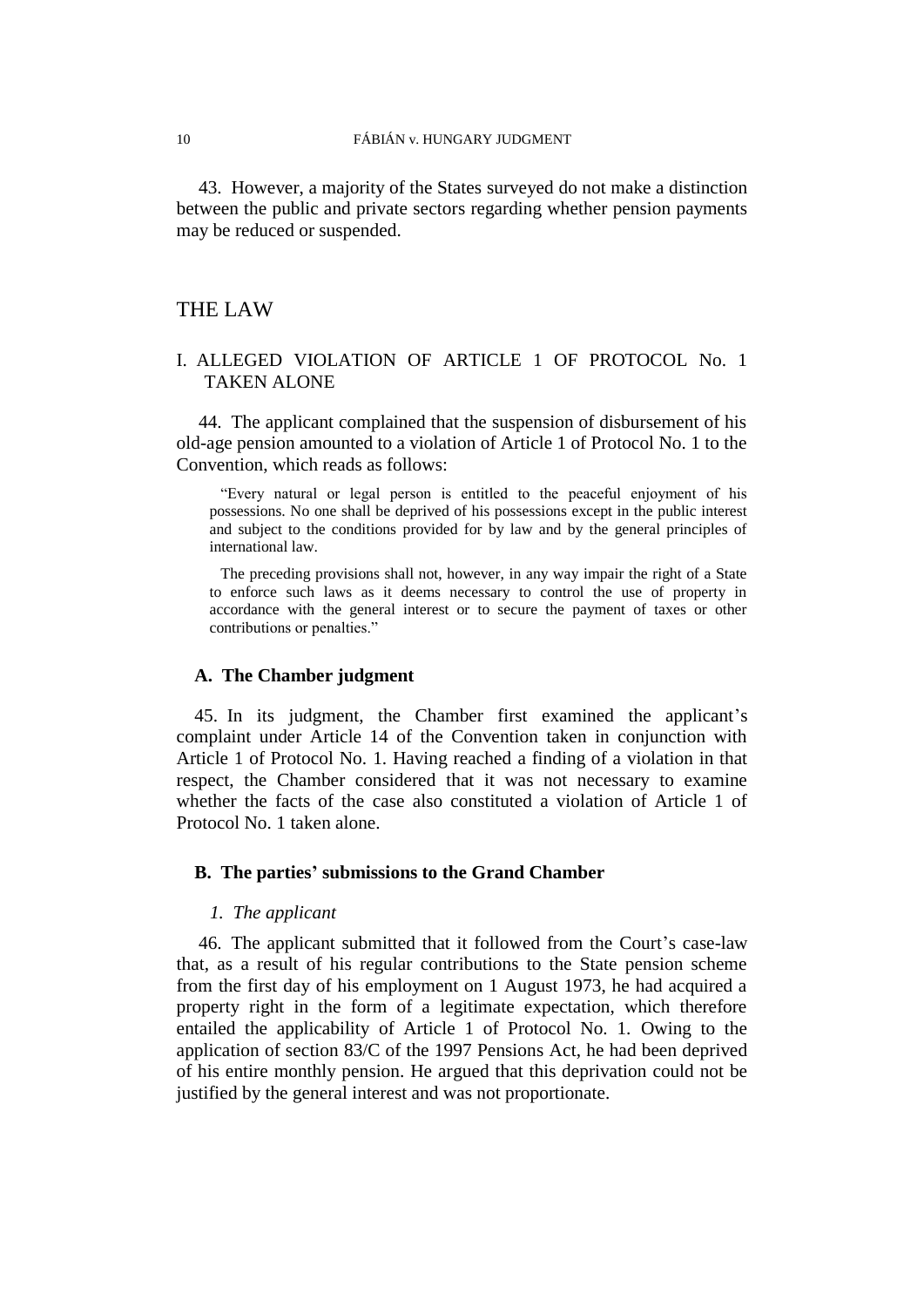47. The applicant accepted that the Government enjoyed a wide margin of appreciation in assessing the requirements of the general interest. However, in his opinion, it was not enough for the Government merely to refer to the general interest without demonstrating that the impugned measure was actually required by that interest. He contended that in this regard the present case fell to be distinguished from the case with which the Government sought to compare it (*Panfile v. Romania* (dec.), no. 13902/11, 20 March 2012), in that in Romania the legislative measure prohibiting the simultaneous receipt of a State-paid pension and a salary acquired through State employment had been taken at the height of the financial crisis, and had been lifted when that crisis had abated. In contrast, by the time the amended legislation had entered into force in Hungary (1 July 2013), Hungary had already ceased to be subject to the EU excessive deficit procedure, the release from which had been the aim of the legislation. In addition, the Government had declared in 2013 that the country's economic situation was excellent, and also from their ambitious spending plans it appeared that they were of the view that the economic crisis was over.

48. The measure was in any event not fit for the purpose it claimed to pursue, since it only affected a small group of pensioners, bearing in mind that pensions continued to have to be paid to pensioners working in the private sector and to those pensioners employed in the public sector who had been exempted from the ban on accumulation of State-paid pensions and salaries. In addition, in the same year, 2013, the pension ceiling had been raised considerably: whereas it had previously not been possible for a monthly pension to exceed HUF 300,000 (at that time approximately EUR 1,020), the highest monthly pension paid out had now reached HUF 2,000,000 (currently approximately EUR 6,500). Having regard to those factors, the impugned measure could not even in theory have contributed to helping Hungary obtain release from the excessive deficit procedure. The savings actually made currently amounted to no more than 0.0001% of Hungary's gross domestic product (GDP).

<span id="page-12-0"></span>49. For the measure to have a genuine impact on the State budget, it should have provided for the suspension of pension payments to precisely those persons in State employment who had been exempted from such suspension, as it was they who were in receipt of substantially higher pensions than the persons, like the applicant, who had had their pension payments suspended. Moreover, those State employees' earnings were also considerably higher than the applicant's salary and the suspension of their pension payments would thus not have had the same impact on them as it had had on the applicant, who had only taken up employment after his retirement out of financial necessity. In that connection he submitted that his pension had been lower than the general monthly salary before tax in Hungary which, according to Hungary's Central Statistical Office, had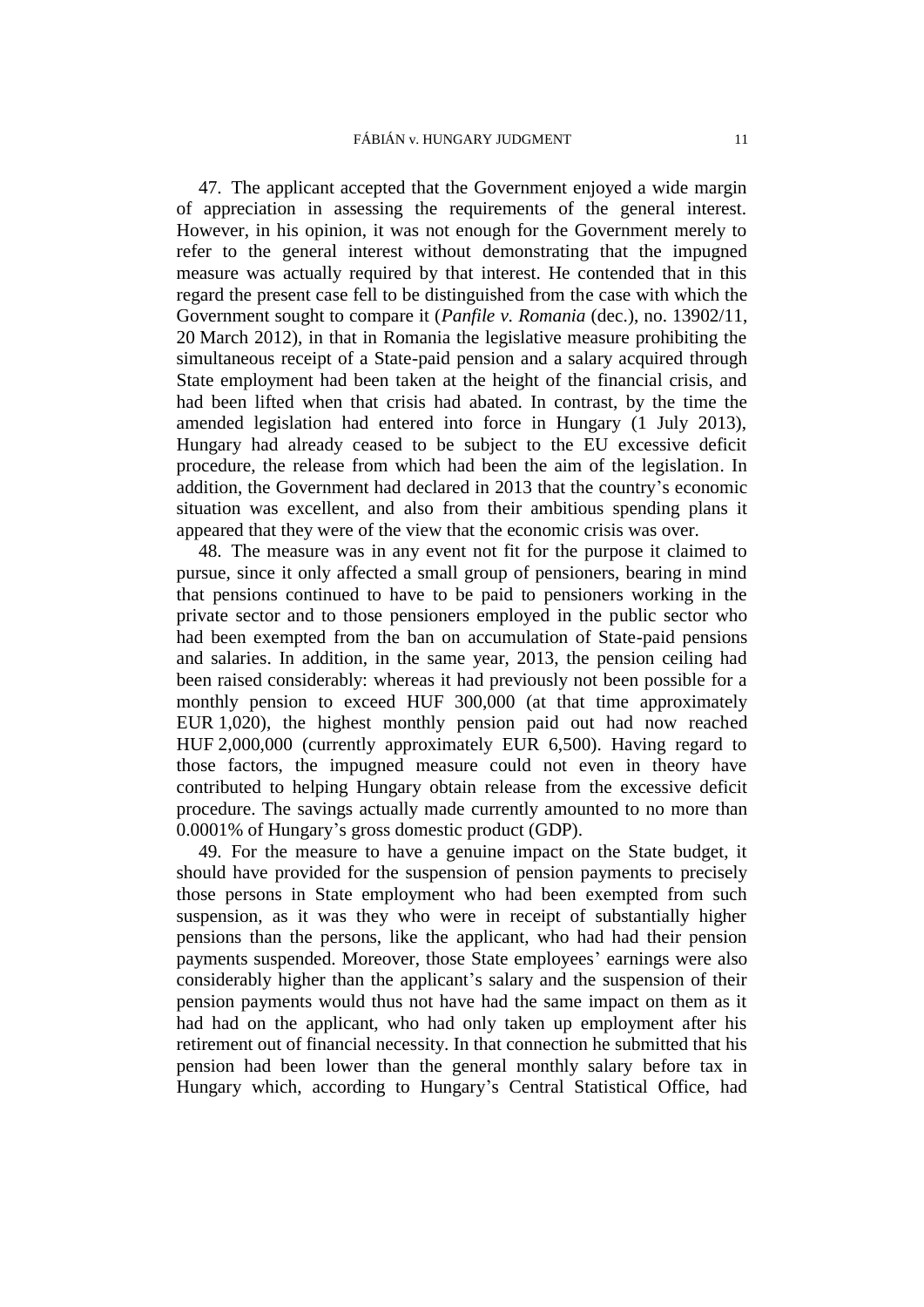stood at HUF 229,700 a month (at that time approximately EUR 780) between January and November 2013.

50. No account had, however, been taken of his income when it was decided that the disbursement of his pension was to be suspended. This also distinguished the case from *Panfile*, since in Romania the ban on the accumulation of State-paid pensions and salaries only applied if a person's pension exceeded the national average salary before tax.

51. The applicant had, moreover, taken out a bank loan on the basis of his income consisting of his pension and his salary, and, following the suspension of his pension payments, had encountered problems reimbursing that loan. The loss of half his income had caused, and continued to cause, serious repercussions for his circumstances and those of his family. The applicant concluded that he had been made to bear an excessive and individual burden.

52. Finally, the applicant disputed the Government's claim that other Council of Europe member States had identical or even similar legislation in place.

## *2. The Government*

53. The Government acknowledged that the pension right at issue in the applicant's case was a pecuniary right for the purposes of Article 1 of Protocol No. 1. While they accepted that the impugned measure constituted interference with the peaceful enjoyment by the applicant of that right, they disputed that it amounted to a total deprivation of his entitlements.

54. The Government further argued that the interference was legitimate and served the general interest. At the hearing before the Grand Chamber they submitted that, owing to an imbalance in the ratio of pension recipients as opposed to pension contributors – caused, *inter alia*, by an ageing population and the statutory availability of early-retirement schemes – the Hungarian State pension system had been facing serious challenges, with the situation being exacerbated by the 2008 global economic crisis. A number of measures had therefore been taken in order to reform the pension system. One such measure had been the abolition in 2013 of the ceiling on monthly pension contributions (see paragraph [29](#page-8-1) above), which had been incorrectly described by the applicant as the elimination of the maximum amount that could be received by way of a monthly pension; in fact, the law in force prior to the measure had not contained such a maximum. In the short run, the abolition of the ceiling on pension contributions had resulted in a significant increase in the revenues of the Pension Fund and, while in the long run it might also lead to an increase in expenditure, important constraints – such as a highly degressive calculation of pension amounts – were in place to prevent such a development.

<span id="page-13-0"></span>55. Apart from reforming the pension system, the Government had also taken action in the field of employment policy, aimed at both the reduction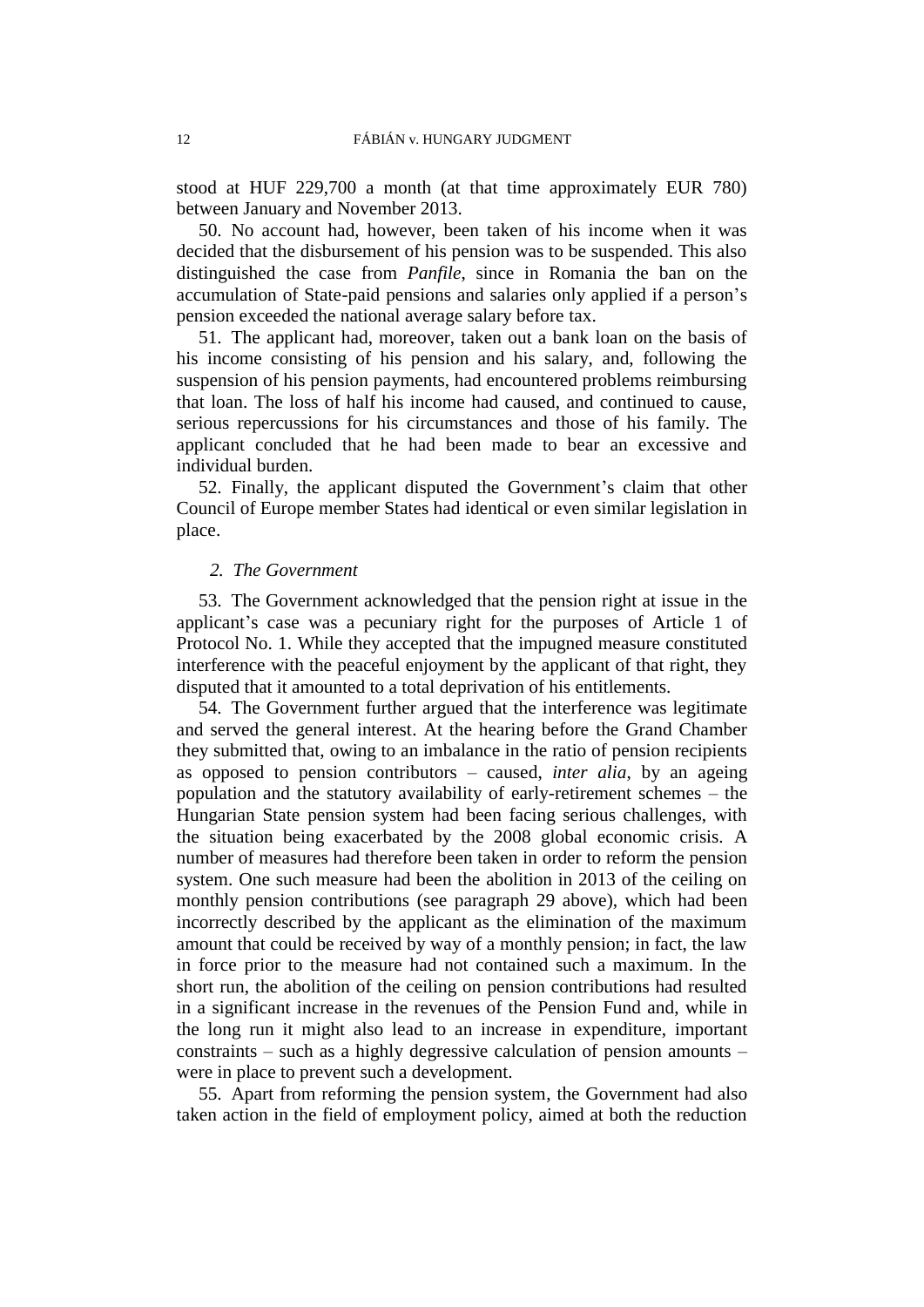of public debt and ensuring a fairer system of burden sharing and distribution of public funds. In 2012, compulsory retirement at the statutory pensionable age with a prohibition on resuming employment had been introduced in the civil service sector by Decree 1700/2012 (see paragraph [23](#page-6-0) above) as a means of downsizing that service, where appropriate, and reducing youth unemployment. That decree was applicable only to central Government – that is, ministries and their subordinate bodies – and could thus not impose any obligation on local government bodies to dismiss persons in receipt of pension benefits in their employ. It was to the latter category of employees that the measure at issue in the present case applied; they were given the choice between either discontinuing their employment and continuing to receive their pension, or continuing their employment and having their pension payments suspended. This measure was thus part of a package of measures aimed at securing the long-term sustainability of the pension system, reducing public debt and facilitating the closure of the EU excessive deficit procedure that had been initiated against Hungary (by the Council of the European Union in accordance with Article 126 of the Treaty on the Functioning of the European Union).

<span id="page-14-0"></span>56. According to the Government, the interference at issue had, moreover, been proportionate. In this connection they referred to the case of *Panfile*, cited above, which, like the present case, also concerned an applicant who – at the time a law had entered into force prohibiting the concurrent receipt of a pension and a State-paid salary – had been in receipt of pension benefits while simultaneously being in State employment. In that case the Court had noted that, since Mr Panfile had had the choice between continuing to receive his monthly pension and terminating his employment, or having the pension payment suspended while continuing to work for the State, he had not suffered a total deprivation of his entitlements, neither had he been divested of all means of subsistence. In the present case, however, the Chamber had not considered it necessary to examine the applicant's complaint under Article 1 of Protocol No. 1 taken alone. The principle of consistency required that such an examination be carried out in the present case also. That examination should lead, so the Government argued, to the same conclusion as the Court had reached in *Panfile*: the applicant had had the choice between receiving his pension or continuing to work, and it was to be assumed that he had elected to stay in employment because his salary was higher than his pension. As his pension had amounted to HUF 162,260 (at that time approximately EUR 550), he must have been in receipt of a monthly salary higher than the average salary in Hungary in 2013 (which had been HUF 151,118 (at that time approximately EUR 515)). For those reasons it could not be said that the applicant had been made to bear an excessive individual burden.

57. Finally, the Government argued that the Chamber judgment in the present case might entail serious consequences for the social-security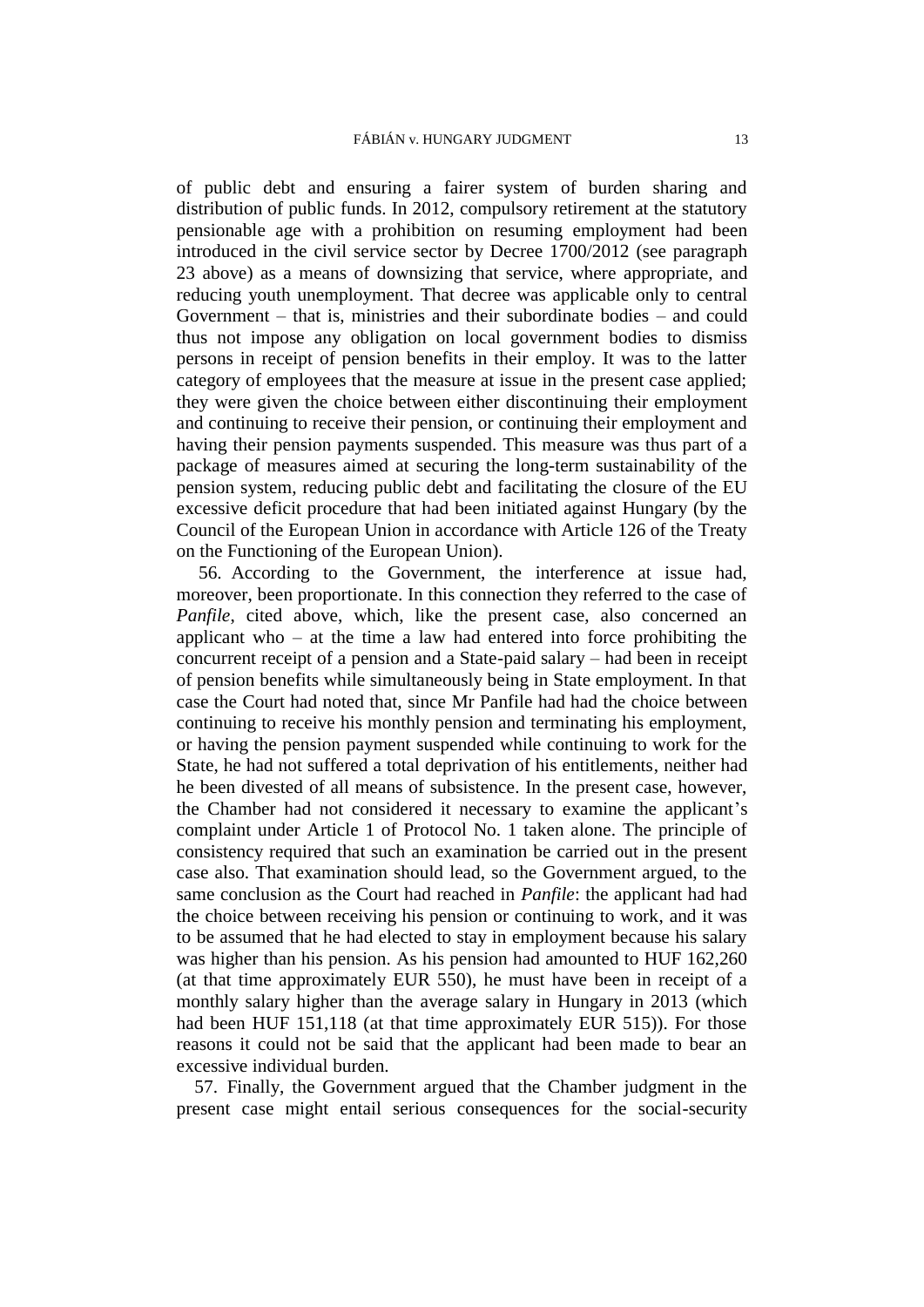systems of a number of member States of the Council of Europe, as in some of those member States (they named seven) national law prescribed the reduction or suspension of pension allowances where the beneficiary was in simultaneous receipt of a salary.

## **C. The third-party intervener's arguments**

58. The submissions of the European Trade Union Confederation (ETUC) contained information on legislation in force in the member States of the Council of Europe relating to the accumulation of old-age pension benefits with earnings from work, from which they concluded that the great majority of member States allowed such accumulation.

59. The ETUC further signalled a growing trend among states towards enshrining the fundamental right to social security in national constitutions. Accordingly, so they argued, any restriction of that right required precise justification.

## **D. The Grand Chamber's assessment**

## *1. Applicability of Article 1 of Protocol No. 1 and the existence of interference*

60. The Court reiterates that Article 1 of Protocol No. 1, which guarantees in substance the right of property, comprises three distinct rules. The first rule, which is set out in the first sentence of the first paragraph, is of a general nature and enunciates the principle of peaceful enjoyment of property. The second rule, contained in the second sentence of the first paragraph, covers deprivation of possessions and subjects it to certain conditions. The third rule, stated in the second paragraph, recognises that the Contracting States are entitled, amongst other things, to control the use of property in accordance with the general interest, by enforcing such laws as they deem necessary for the purpose. However, the rules are not "distinct" in the sense of being unconnected. The second and third rules are concerned with particular instances of interference with the right to peaceful enjoyment of property and should therefore be construed in the light of the general principle enunciated in the first rule (see, among many other authorities, *Sargsyan v. Azerbaijan* [GC], no. 40167/06, § 217, ECHR 2015, and *James and Others v. the United Kingdom*, 21 February 1986, § 37, Series A no. 98).

61. The Court notes from the outset that at the relevant time the applicant was in receipt of an old-age pension. His entitlement to that pension sprang from paragraph 3(2)(b) of Act no. CLXVII: having been born before 1954, he satisfied the legal requirement for his service pension, of which he had been a recipient since 2000, to be converted into an old-age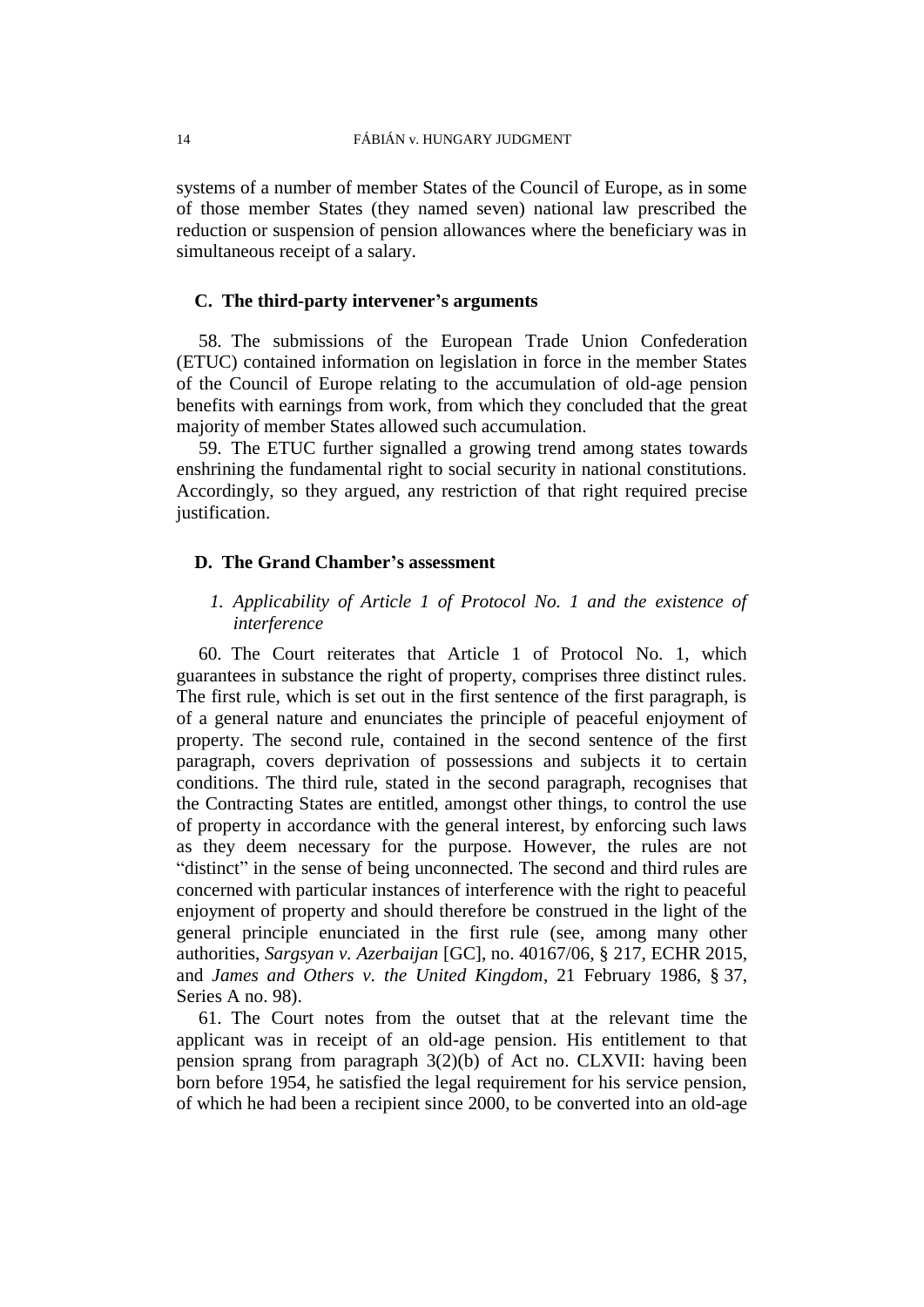pension when that Act entered into force on 1 January 2012 (see paragraphs [10](#page-4-1) and [12](#page-4-0) above).

62. In the proceedings before the Court there was agreement between the parties that the applicant's pension entitlements constituted a possession within the meaning of Article 1 of Protocol No. 1 and that suspension of his pension entitlement by virtue of the amendment of 1 January 2013 to the 1997 Pensions Act entailed interference with the applicant's rights as protected by this provision. The Court sees no reason to disagree.

63. On the other hand, the Government disputed the applicant's claim that the matter ought to be considered under the second rule mentioned above, that is to say, that the suspension in fact amounted to a deprivation of property within the meaning of the second sentence of the first paragraph of Article 1 of Protocol No. 1.

64. The Court has previously held that the modification or discontinuance of supplementary retirement benefits constituted "neither an expropriation nor a measure to control the use of property" (see *Aizpurua Ortiz and Others v. Spain*, no. 42430/05, § 48, 2 February 2010), and that the reduction of a pension by way of forfeiture was "neither a control of use nor a deprivation of property" (see *Banfield v. the United Kingdom* (dec.), no. 6223/04, ECHR 2005-XI). As it did in those two cases, the Court considers that the interference with the applicant's property rights in the present case falls to be considered under the first rule mentioned above, namely the general principle of peaceful enjoyment of property (see also *Lakićević and Others v. Montenegro and Serbia*, nos. 27458/06 and 3 others, § 64, 13 December 2011, and *Panfile*, cited above, § 19).

## *2. Compliance with Article 1 of Protocol No. 1*

#### **(a) Relevant principles**

<span id="page-16-0"></span>65. The principles relevant to the present case have recently been set out by the Grand Chamber in its judgment in *Béláné Nagy* (*Béláné Nagy v. Hungary* [GC], no. 53080/13, ECHR 2016):

"112. An essential condition for an interference with a right protected by Article 1 of Protocol No. 1 to be deemed compatible with this provision is that it should be lawful. The rule of law, one of the fundamental principles of a democratic society, is inherent in all the Articles of the Convention (see *Iatridis*, cited above, § 58; *Wieczorek*, cited above, § 58; and *Vistiņš and Perepjolkins v. Latvia* [GC], no. 71243/01, § 96, 25 October 2012).

113. Moreover, any interference by a public authority with the peaceful enjoyment of possessions can only be justified if it serves a legitimate public (or general) interest. Because of their direct knowledge of their society and its needs, the national authorities are in principle better placed than the international judge to decide what is 'in the public interest'. Under the system of protection established by the Convention, it is thus for the national authorities to make the initial assessment as to the existence of a problem of public concern warranting measures interfering with the peaceful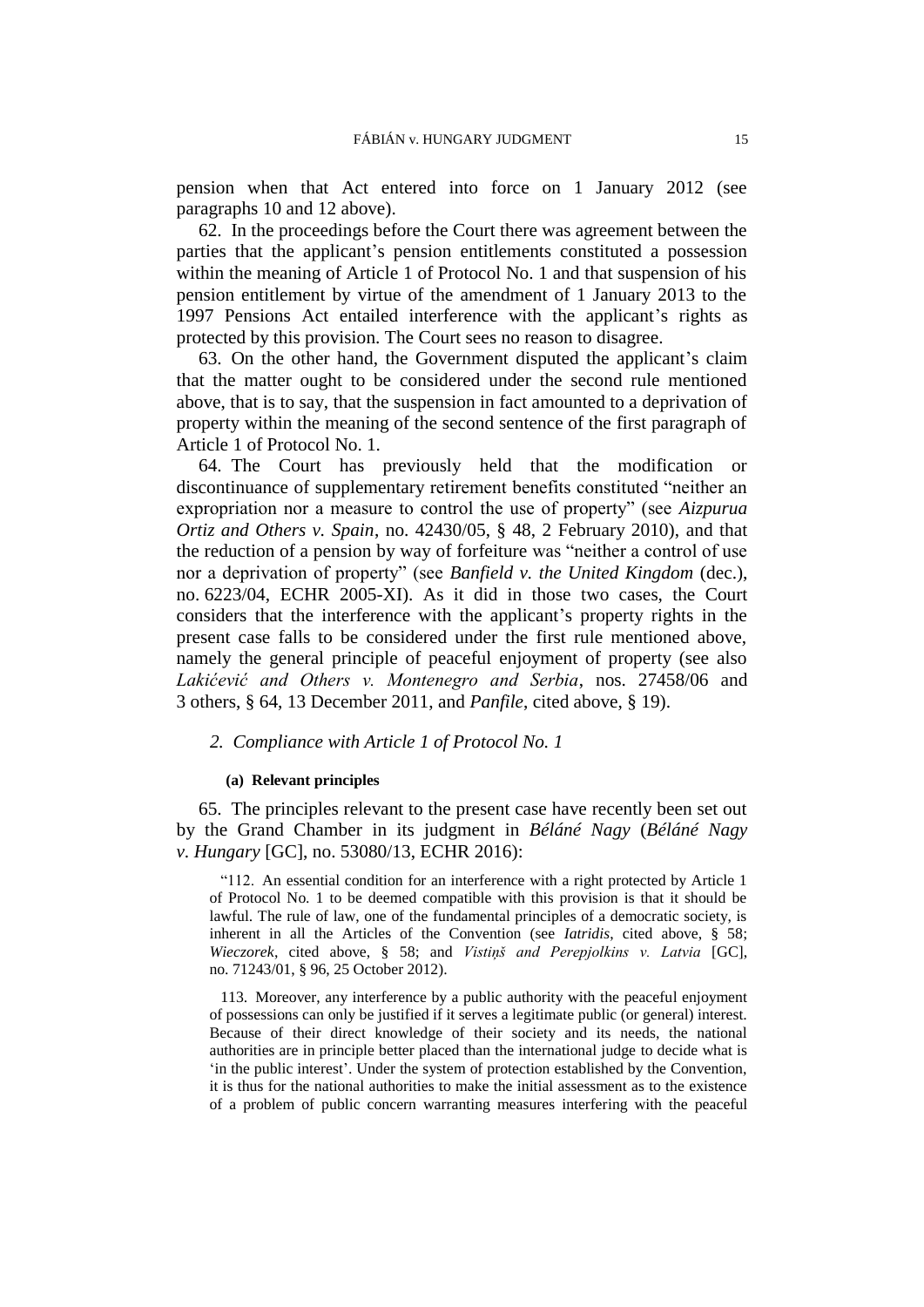enjoyment of possessions. The notion of 'public interest' is necessarily extensive. In particular, the decision to enact laws concerning social-insurance benefits will commonly involve consideration of economic and social issues. The Court finds it natural that the margin of appreciation available to the legislature in implementing social and economic policies should be a wide one and will respect the legislature's judgment as to what is 'in the public interest' unless that judgment is manifestly without reasonable foundation (see, *mutatis mutandis*, *The former King of Greece and Others v. Greece* [GC], no. 25701/94, § 87, ECHR 2000-XII; *Wieczorek*, cited above, § 59; *Frimu and Others v. Romania* (dec.), nos. 45312/11, 45581/11, 45583/11, 45587/11 and 45588/11, § 40, 7 February 2012; *Panfile v. Romania* (dec.), no. 13902/11, 20 March 2012, and *Gogitidze and Others v. Georgia*, no. 36862/05, § 96, 12 May 2015).

114. This is particularly so, for instance, when passing laws in the context of a change of political and economic regime (see *Valkov and Others*, cited above, § 91); the adoption of policies to protect the public purse (see *N.K.M. v. Hungary*, no. 66529/11, §§ 49 and 61, 14 May 2013); or to reallocate funds (see *Savickas and Others v. Lithuania* (dec.), no. 66365/09, 15 October 2013); or of austerity measures prompted by a major economic crisis (see *Koufaki and ADEDY v. Greece* (dec.), nos. 57665/12 and 57657/12, §§ 37 and 39, 7 May 2013; see also *da Conceição Mateus and Santos Januário v. Portugal* (dec.) nos. 62235/12 and 57725/12, § 22, 8 October 2013; *da Silva Carvalho Rico v. Portugal* (dec.), § 37, no. 13341/14, 1 September 2015).

115. In addition, Article 1 of Protocol No. 1 requires that any interference be reasonably proportionate to the aim sought to be realised (see *Jahn and Others v. Germany* [GC], nos. 46720/99, 72203/01 and 72552/01, §§ 81-94, ECHR 2005-VI). The requisite fair balance will not be struck where the person concerned bears an individual and excessive burden (see *Sporrong and Lönnroth v. Sweden*, 23 September 1982, §§ 69-74, Series A no. 52; *Kjartan Ásmundsson*, cited above, § 45; *Sargsyan*, cited above, § 241; *Maggio and Others*, cited above, § 63; and *Stefanetti and Others*, cited above, § 66).

116. In considering whether the interference imposed an excessive individual burden the Court will have regard to the particular context in which the issue arises, namely that of a social-security scheme. Such schemes are an expression of a society's solidarity with its vulnerable members (see *Maggio and Others*, § 61, and *Stefanetti and Others*, § 55, both cited above, and also, *mutatis mutandis*, *Goudswaard-Van der Lans v. the Netherlands* (dec.), no. 75255/01, ECHR 2005-XI).

117. The Court reiterates that the deprivation of the entirety of a pension is likely to breach the provisions of Article 1 of Protocol No. 1 and that, conversely, reasonable reductions to a pension or related benefits are likely not to do so. However, the fair balance test cannot be based solely on the amount or percentage of the reduction suffered, in the abstract. In a number of cases the Court has endeavoured to assess all the relevant elements against the specific background (see *Stefanetti and Others*, cited above, § 59, with examples and further references; see also *Domalewski v. Poland* (dec.), no. 34610/97, ECHR 1999-V). In so doing, the Court has attached importance to such factors as the discriminatory nature of the loss of entitlement (see *Kjartan Ásmundsson*, cited above, § 43); the absence of transitional measures (see *Moskal*, cited above, § 74, where the applicant was faced, practically from one day to the next, with the total loss of her early-retirement pension, which constituted her sole source of income, and with poor prospects of being able to adapt to the change); the arbitrariness of the condition (see *Klein*, cited above, § 46), as well as the applicant's good faith (see *Moskal*, cited above, § 44).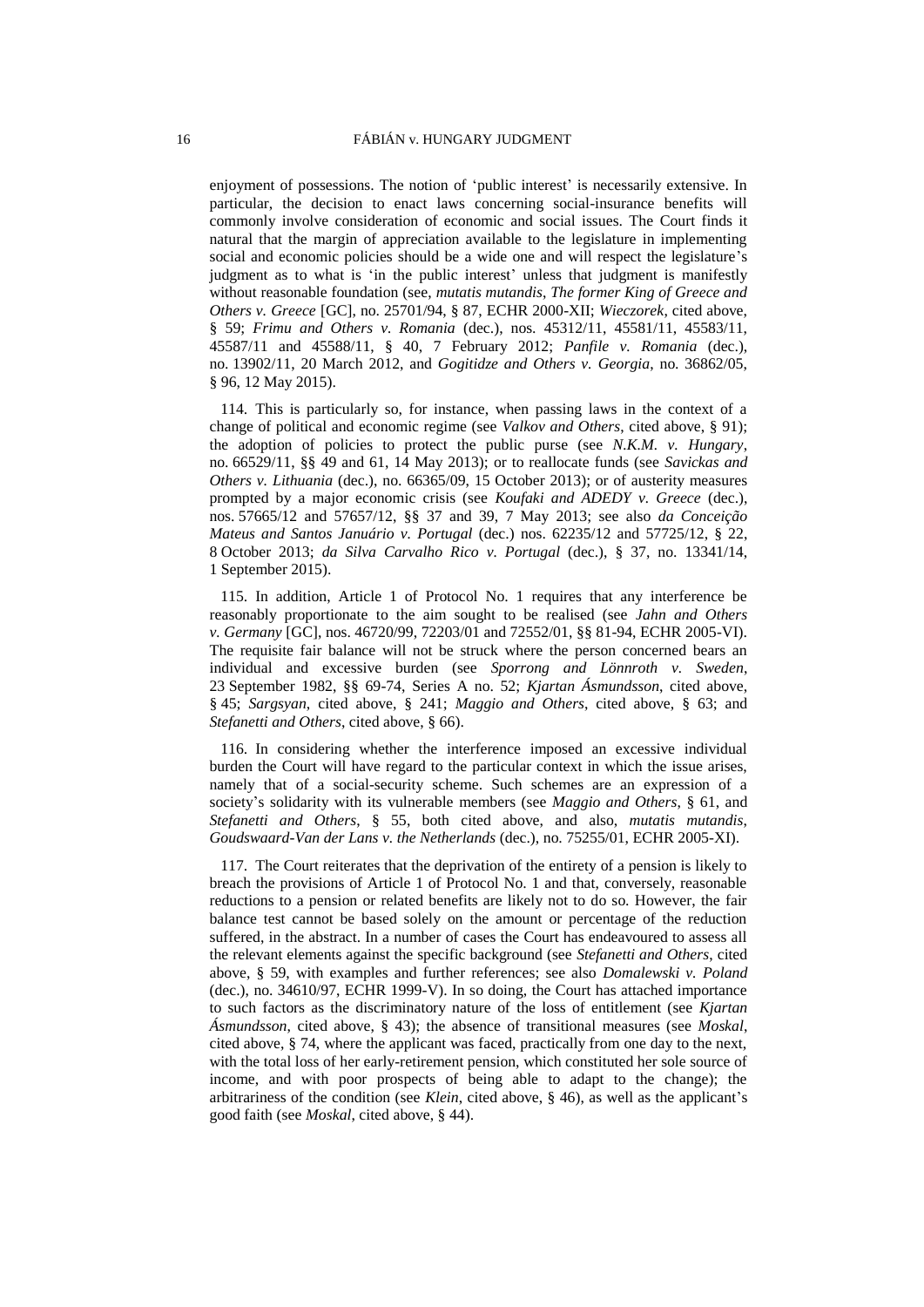118. An important consideration is whether the applicant's right to derive benefits from the social-insurance scheme in question has been infringed in a manner resulting in the impairment of the essence of his or her pension rights (see *Domalewski*, cited above; *Kjartan Ásmundsson*, cited above, § 39; *Wieczorek*, cited above, § 57; *Rasmussen*, cited above, § 75; *Valkov and Others*, cited above, §§ 91 and 97; *Maggio and Others*, cited above, § 63; and *Stefanetti and Others*, cited above, § 55)."

#### **(b) Application of these principles to the present case**

#### *(i) Whether the interference was "lawful"*

66. The lawfulness of the interference, in terms of domestic law, is not in dispute: the Court is satisfied that it was prescribed by section 83/C of the 1997 Pensions Act (see paragraph [24](#page-7-0) above).

### *(ii) Whether the interference was "in accordance with the general interest"*

67. Bearing in mind the wide margin of appreciation of the State in the field of social security and pensions, the Court finds no reason to doubt that the prohibition on the simultaneous disbursement of salaries and pensions to which the applicant was subjected served the general interest of the protection of the public purse. As submitted by the Government and not disputed by the applicant, the suspension of pension payments at issue was, *inter alia*, also part of a package of measures aimed at assuring the longterm sustainability of the Hungarian pension system and reducing public debt.

68. Moreover, the Court cannot agree with the applicant's argument that the legislative interference at issue affected so few people that its impact on the State budget was minimal, and that other measures would have resulted in more meaningful savings. In this connection it reiterates that, provided that the legislature chose a method that could be regarded as reasonable and suited to achieving the legitimate aim being pursued, it is not for the Court to say whether the legislation represented the best solution for dealing with the problem or whether the legislative discretion should have been exercised in another way (see *James and Others*, cited above, § 51).

#### *(iii) Whether the interference was proportionate*

69. The next question to be addressed by the Court is whether the interference struck a fair balance between the demands of the general interest of the community and the requirements of the protection of the individual's fundamental rights.

70. In this connection, the Court notes at the outset that the issue in the present case arises in the particular context of a social-security scheme. As already set out above (see paragraph [65\)](#page-16-0), such schemes are an expression of a society's commitment to the principle of social solidarity with its vulnerable members. The scheme at issue in the present case is a contributory old-age pension scheme. Such pensions are in general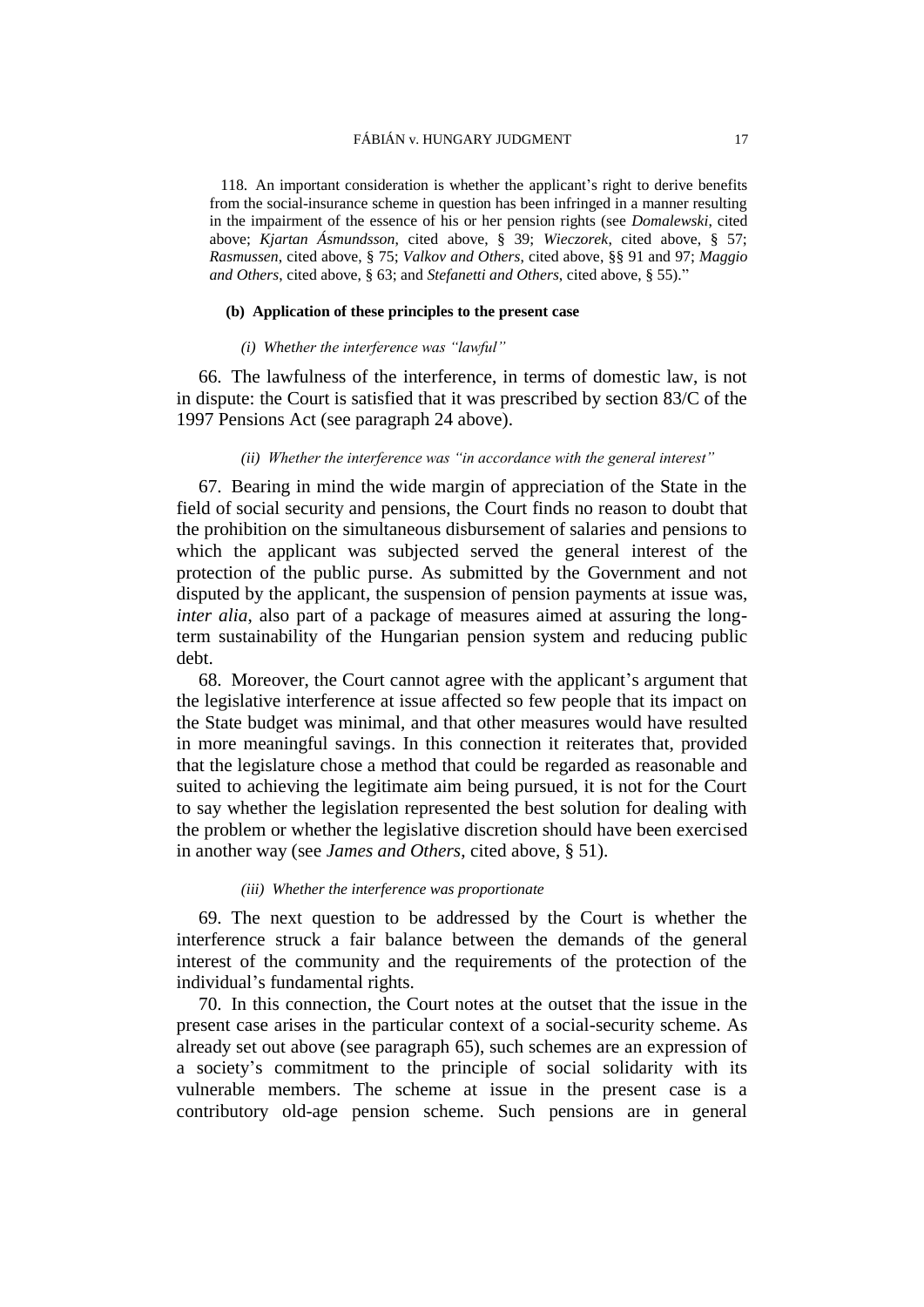disbursed in order to provide compensation for reduced earning capacity as a person gets older. However, when a person in receipt of an old-age pension continues or resumes work – and particularly, like the applicant in the present case, when he or she has not yet reached the statutory retirement age – his or her working life is apparently not yet over and earning capacity still exists.

71. The applicant took early retirement in 2000, when he was close to 47 years old, and has been a beneficiary of pension payments ever since, except for the period during which disbursement was suspended, that is from 1 July 2013 until 31 March 2015. It therefore appears that the applicant became entitled to a pension on the basis of contributions made over a far shorter period of time than that for which contributions are generally paid by persons who become entitled to an old-age pension only upon reaching the statutory retirement age (see paragraph [30](#page-8-2) above). Thereafter he continued to contribute to the Pension Fund as a result of the fact that he carried on working in both the private and the public sector after taking early retirement and leaving the police force in 2000.

72. The Court reiterates that the funding methods of public pension schemes vary considerably from one Contracting State to another, as does the emphasis on the principle of solidarity between contributors and beneficiaries in national pension systems (see *Valkov and Others v. Bulgaria*, nos. 2033/04 and 8 others, §§ 92 and 98, 25 October 2011, and *Stec and Others v. the United Kingdom* (dec.) [GC], nos. 65731/01 and 65900/01, § 50, ECHR 2005-X). As such matters involve social and economic policies, they fall in principle within the wide national margin of appreciation accorded to States in this area (see, among many authorities, *Béláné Nagy*, cited above, § 113; *Valkov and Others*, cited above, § 92; and *James and Others*, cited above, § 46).

73. In examining whether the national authorities acted within their margin of appreciation in the instant case, the Court will have particular regard to the following factors which, from an analysis of its case-law in cases relating to the reduction, suspension or discontinuance of socialsecurity pensions, may be identified as being of relevance, namely the extent of the loss of benefits, whether there was an element of choice, and the extent of the loss of means of subsistence.

#### (α) Extent of loss of benefits

74. The case at hand does not concern either the permanent, complete loss of the applicant's pension entitlements (compare and distinguish *Béláné Nagy*, cited above, § 123; *Apostolakis v. Greece*, no. 39574/07, 22 October 2009; and *Kjartan Ásmundsson v. Iceland*, no. 60669/00, ECHR 2004-IX) or the reduction thereof (compare *da Silva Carvalho Rico v. Portugal* (dec.), no. 13341/14, 1 September 2015; *Poulain v. France* (dec.), no. 52273/08, 8 February 2011; and *Lenz v. Germany* (dec.), no. 40862/98, ECHR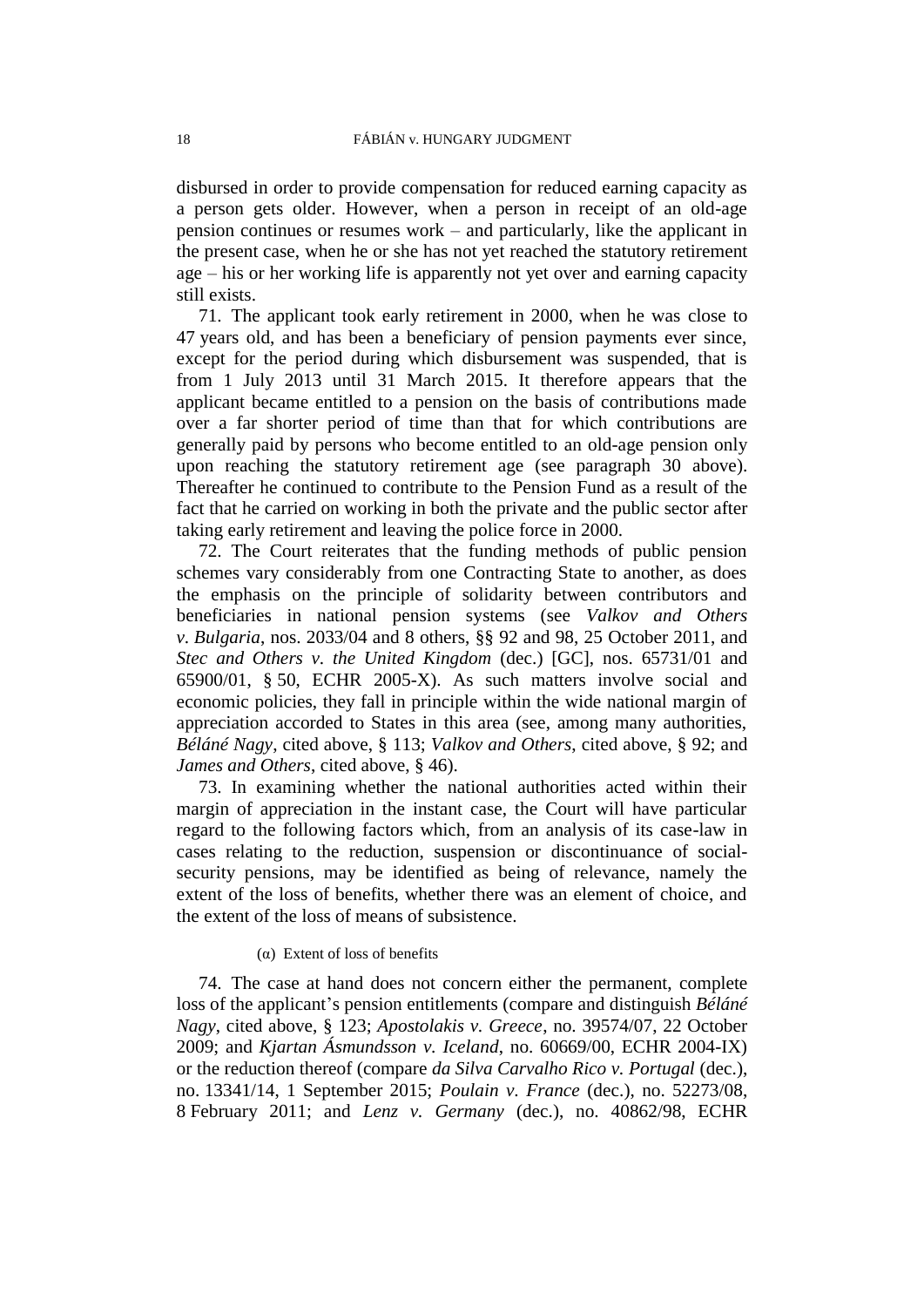2001-X), but rather the suspension of his monthly pension payments (see *Panfile* and *Lakićević and Others*, both cited above). Although the applicant thus did not receive his pension for the duration of that suspension, the Court nevertheless considers that this did not amount to a total loss of his entitlements to an old-age pension. The suspension was of a temporary nature in that disbursement would be (and was) resumed when the applicant left State employment; it did, therefore, not strike at the very substance of his right and the essence of the right was not impaired.

75. Moreover, a similar suspension was at stake in the cases of *Panfile* and *Lakićević and Others* (both cited above). The fact that the former case was declared inadmissible and that a violation of Article 1 of Protocol No. 1 was found in the latter suggests that the extent of the loss of benefits  $- a$ temporary suspension, as in the present case – is not, in itself, decisive. Indeed, the Court has already held that the fair balance test cannot be based solely on the amount or percentage of the loss suffered but must be examined in the light of all the relevant factors (see *Béláné Nagy*, cited above, § 117, and *Stefanetti and Others v. Italy*, nos. 21838/10 and 7 others, §§ 59-60, 15 April 2014).

#### (β) Element of choice

76. This brings the Court to the second factor: was there anything the applicant could have done in order to avoid or prevent the disbursement of his pension being suspended? In this connection the Court observes at the outset that there is no suggestion that when the applicant started his employment at Budapest XIII District Municipality on 1 July 2012 he had any inkling of the changes to the pension system that were afoot. It would therefore be disingenuous to hold that he could have avoided being affected by the amended legislation simply by electing not to re-enter State employment (contrast and compare *Mauriello v. Italy* (dec.), no. 14862/07, § 39, 13 September 2016, and *Torri and Others v. Italy* (dec.), nos. 11838/07 and 12302/07, § 37, 24 January 2012). But once the legislation at issue had entered into force, it was not the case that the disbursement of the applicant's pension was suspended without his having any choice in the matter. In similar fashion to the applicant in *Panfile* (cited above, § 23), and as the Government also pointed out (see paragraphs [55](#page-13-0)[-56](#page-14-0) above), the applicant was able to choose between discontinuing his employment in the civil service and continuing to receive his pension, or remaining in that employment and having his pension payments suspended. He opted for the latter.

77. In addition, the Court notes that as a result of the applicant's electing to stay in employment, he continued to make contributions to the Pension Fund, which resulted in an increase in his pension once pension payments were resumed (see paragraphs [18](#page-5-0) and [27](#page-7-1) above).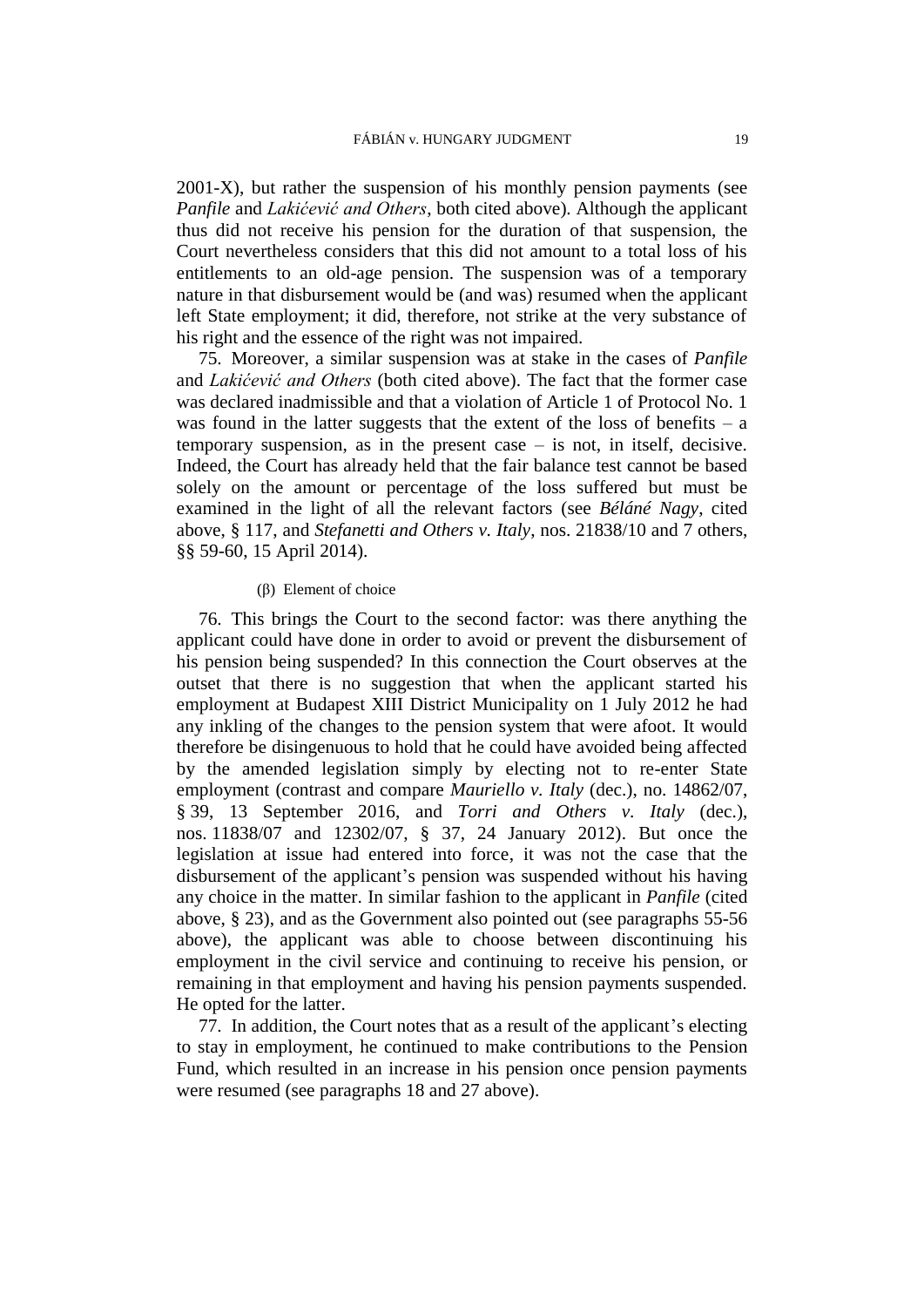#### (γ) Extent of loss of means of subsistence

78. The extent to which a person's means of subsistence or living standard are affected by the discontinuance, reduction or suspension of pension payments constitutes an important factor in the Court's assessment of the proportionality of such measures. Thus, an excessive individual burden was found to have been imposed in cases in which, *inter alia*, the withdrawal or discontinuance of a pension amounted to the total loss of an applicant's sole source of income (see *Béláné Nagy*, cited above, § 123; *Apostolakis*, cited above, § 39; and *Moskal v. Poland*, no. 10373/05, § 74, 15 September 2009), and those in which a suspended pension constituted a considerable part of the monthly income before tax of the applicants, who worked on a part-time basis only (see *Lakićević and Others*, cited above, § 70). By the same token, the Court has held that a fair balance was struck in a number of cases because, *inter alia*, the cap on pensions complained about did not totally divest the applicants – who were among the top earners of the persons in receipt of a retirement pension in Bulgaria – of their only means of subsistence (see *Valkov and Others*, cited above, § 97), or because it was considered that the Contracting State concerned had been entitled to take into account the other sources of income of the applicant – who also received benefits under private pension schemes – when establishing the amount of a widow's allowance (see *Matheis v. Germany* (dec.), no. 73711/01, 1 February 2005). The Court applied a similar approach in the case relied on by the Government, that is, *Panfile*, in which, after the loss of his job due to the introduction of legal provisions preventing him from receiving concomitantly a pension and a salary, the applicant continued to receive a full monthly pension, whose level was higher than the level of the national average salary before tax (see *Panfile*, cited above, § 23).

79. Turning to the circumstances of the present case, it is clear that when the applicant's old-age pension payments were suspended he continued to receive his salary. He has not disclosed in the proceedings before the Court the amount of the monthly salary he was earning at the relevant time, but he indicated that the suspension of his pension payments resulted in the loss of about half his income. The Government posited that the applicant's salary must have been higher than the amount of old-age pension he was receiving monthly (HUF 162,260; approximately EUR 550 at the relevant time; see paragraph [14](#page-4-2) above), as he chose to stay on in his post and to continue receiving his salary rather than opt for the continued disbursement of his pension. This was not disputed by the applicant.

80. Having regard to the material in its possession relating to average salaries and taxes (see paragraphs [22,](#page-6-2) [49](#page-12-0) and [56](#page-14-0) above), the Court is satisfied that the applicant was left with an income in the range of the average salary after tax in Hungary.

81. It is true that the disbursement of the applicant's old-age pension would also have been suspended had his salary been much lower than the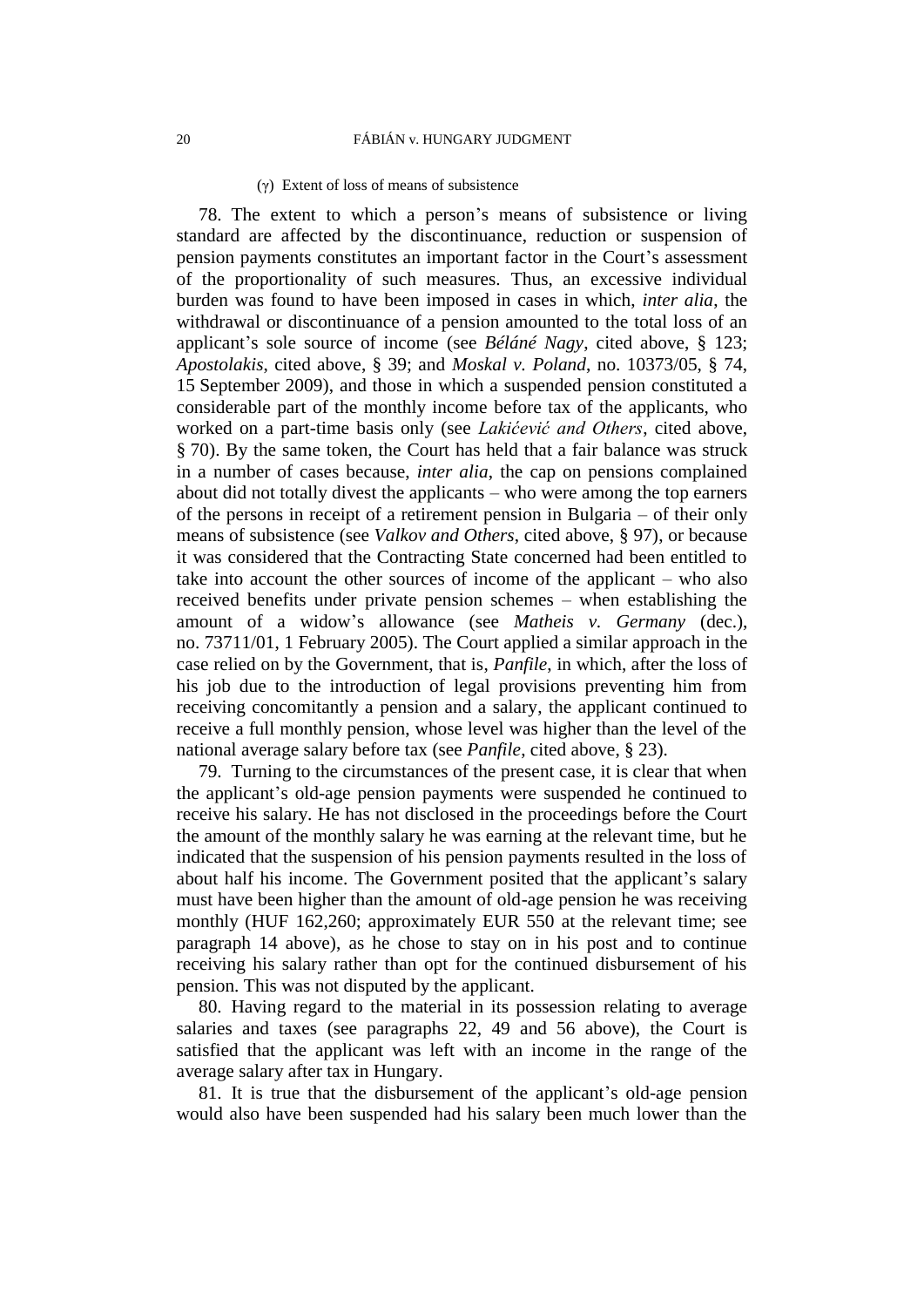average salary, or if the applicant had been in part-time employment only, in which circumstances his pension would have constituted a considerably greater part of his income than was actually the case. However, it is not the Court's task to examine the domestic legislation in the abstract: it should limit its examination to the manner in which that legislation was applied to the applicant in the particular circumstances (see *Sahin v. Germany* [GC], no. 30943/96, § 87, ECHR 2003-VIII).

82. The Court considers that the suspension of the applicant's pension payments by no means left him devoid of all means of subsistence. Moreover, the applicant has not argued that he risked falling below the subsistence threshold.

#### *(iv) Alleged discriminatory aspect*

83. Finally, owing to the fact that the application of the impugned measure on the applicant was less individualised than was the case with the measure at issue in *Kjartan Ásmundsson* (cited above), the Court considers that an examination of the allegedly discriminatory nature of the suspension of the applicant's pension payments is to be conducted below within the framework of the applicant's complaint under Article 14 of the Convention read in conjunction with Article 1 of Protocol No. 1.

#### *(v) Conclusion*

84. On the basis of the foregoing, and once more bearing in mind the State's wide margin of appreciation in the matter and the legitimate aims of protecting the public purse and ensuring the long-term sustainability of the Hungarian pension system, the Court finds that a fair balance was struck between the demands of the general interest of the community and the requirements of the protection of the applicant's fundamental rights, and that he was not made to bear an excessive individual burden.

85. Accordingly, there has been no violation of Article 1 of Protocol No. 1 taken alone.

## II. ALLEGED VIOLATION OF ARTICLE 14 OF THE CONVENTION TAKEN IN CONJUNCTION WITH ARTICLE 1 OF PROTOCOL No. 1

86. The applicant further complained of an unjustified difference in treatment in that the suspension of old-age pension payments to which he was subjected on account of his employment in the public sector did not apply, firstly, to old-age pension recipients working in the private sector and, secondly, to old-age pension recipients working in certain categories within the public sector. He relied on Article 14 of the Convention read in conjunction with Article 1 of Protocol No. 1.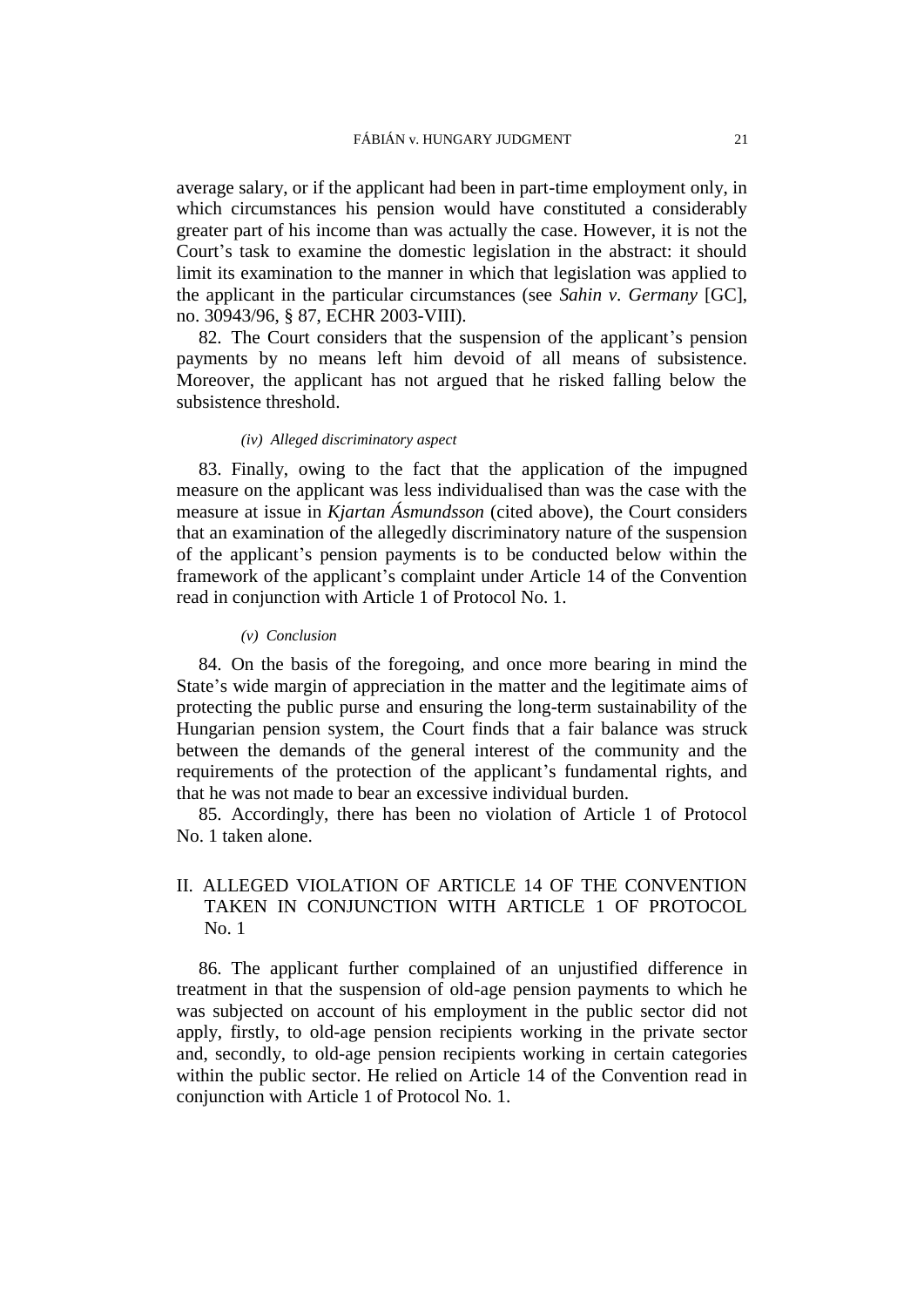### **A. Preliminary issue**

87. The complaint relating to discrimination as set out in the application form of 5 December 2013, by means of which the present case was lodged with the Court, referred only to an allegedly unjustified difference of treatment between pensioners employed in the public sector and those employed in the private sector. In his reply dated 9 February 2015 to the observations of the Government (see paragraph [4](#page-2-0) above), the applicant mentioned for the first time a similarly unjustified difference of treatment within the public sector in that certain State employees were exempted from the ban on accumulation of old-age pensions and State-paid salaries (see paragraph [23](#page-6-0) above).

88. The question arises whether the second instance of discrimination complained of, that is, the alleged discrimination between different categories of State employees, was lodged with the Court in compliance with the six-month rule set out in Article 35 § 1 of the Convention. However, any exploration of that matter should be preceded by an examination of the question whether the Court is competent at this stage of the proceedings to deal with this issue, bearing in mind that the complaint relating to the alleged second instance of discrimination was declared admissible by the Chamber and the Government did not address the issue until requested to do so in the proceedings before the Grand Chamber (see paragraph [8](#page-3-0) above).

## *1. Whether or not the Court has jurisdiction to examine the issue of the applicant's compliance with the six-month rule*

89. The Court reiterates firstly that the Grand Chamber is not, either by the Convention or the Rules of Court, precluded from deciding questions concerning the admissibility of an application under Article 35 § 4 of the Convention, since that provision enables the Court to dismiss applications it considers inadmissible "at any stage of the proceedings". Thus, even at the merits stage the Court may reconsider a decision to declare an application admissible if it concludes that it should have been declared inadmissible for one of the reasons given in the first three paragraphs of Article 35 of the Convention (see *Blečić v. Croatia* [GC], no. 59532/00, § 65, ECHR 2006-III, with further references).

90. Secondly, the fact that the Government did not raise any alleged failure by the applicant to comply with the six-month rule, either in the proceedings before the Chamber or in their request for referral of the case to the Grand Chamber, does not prevent the Grand Chamber from ruling on it. According to the case-law, it is not open to the Court to set aside the application of the six-month rule solely because a Government have not made a preliminary objection to that effect (see *Blečić*, cited above, § 68). In the present instance the Court sees no need to examine whether the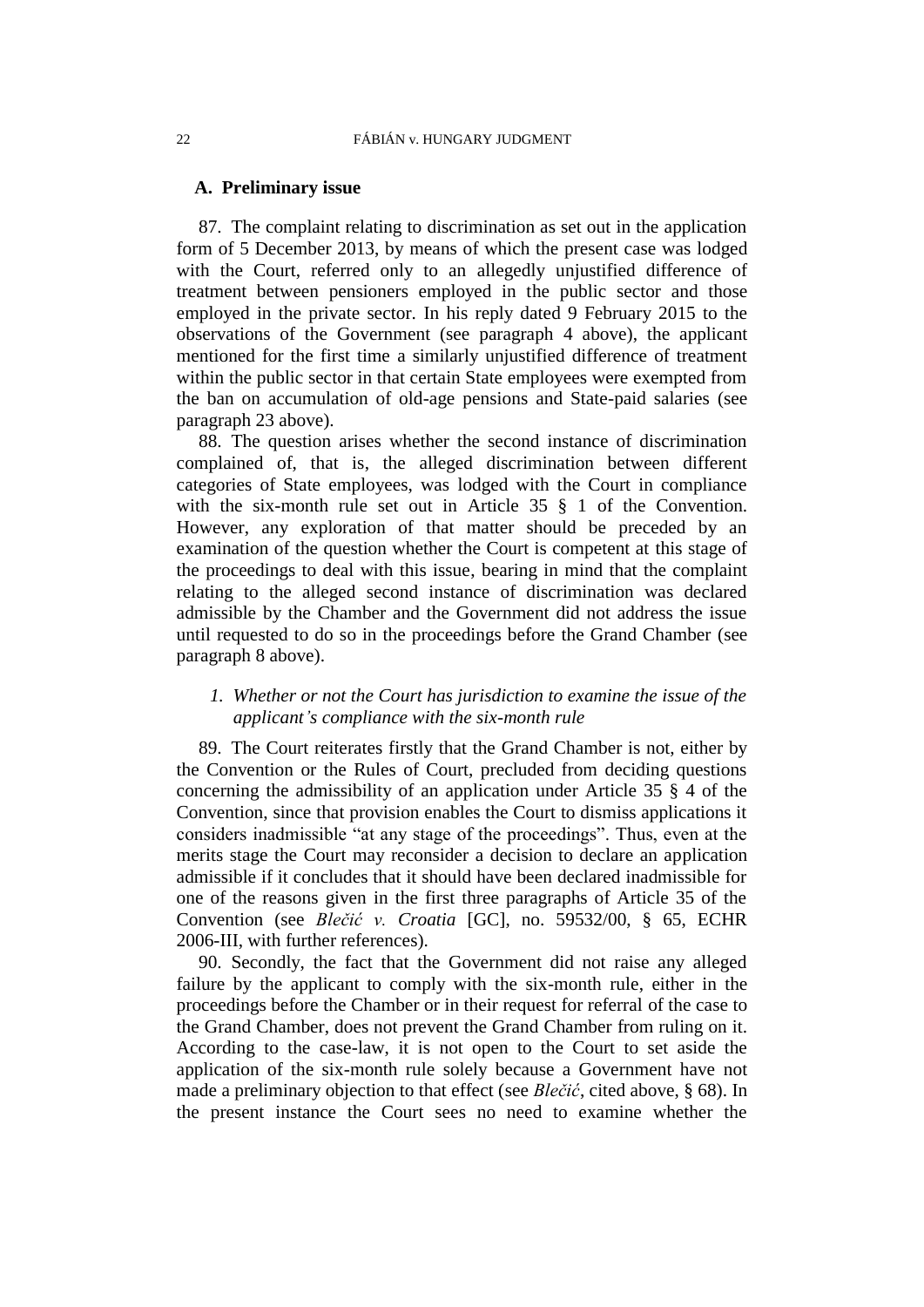Government are estopped from making the above objection since it finds in any event that it concerns a matter which goes to the Court's jurisdiction and which it is not prevented from examining of its own motion (see *Buzadji v. the Republic of Moldova* [GC], no. 23755/07, § 70, ECHR 2016 (extracts), and *Sabri Güneş v. Turkey* [GC], no. 27396/06, § 29, 29 June 2012).

## *2. Compliance with the six-month rule*

### **(a) The parties' submissions to the Grand Chamber**

#### *(i) The Government*

91. The Government argued that the period of six months had started to run at the latest on 27 September 2013 when the National Pensions Administration discontinued the examination of the applicant's appeal (see paragraph [17](#page-5-1) above). In view of the fact that the complaint alleging discrimination between public servants was lodged with the Court only on 9 February 2015 in the applicant's observations in reply to those of the Government – hence, more than six months after the applicant had become aware of the alleged violation – that complaint must, so the Government submitted, be declared inadmissible in accordance with Article 35 §§ 1 and 4 of the Convention.

### *(ii) The applicant*

92. According to the applicant, the running of the six-month period had started on 1 July 2013, when the payment of his pension had been suspended (see paragraph [14](#page-4-2) above). The discrimination between pensioners employed in the public and private sectors, as well as the discrimination between different categories of employees within the public sector, was contained in the amendment to the 1997 Pensions Act itself. Therefore, the applicant's complaint that the suspension of his pension constituted discriminatory treatment contrary to Article 14, which he lodged within six months of the aforementioned date, related to both forms of discrimination.

#### **(b) The Grand Chamber's assessment**

#### *(i) Relevant principles*

93. The principles relevant to the issue under consideration were set out by the Grand Chamber in its judgment in *Sabri Güneş*, cited above:

"39. The six-month time-limit provided for by Article 35 § 1 has a number of aims. Its primary purpose is to maintain legal certainty by ensuring that cases raising issues under the Convention are examined within a reasonable time, and to prevent the authorities and other persons concerned from being kept in a state of uncertainty for a long period of time (see *P.M. v. the United Kingdom* (dec.), no. 6638/03, 24 August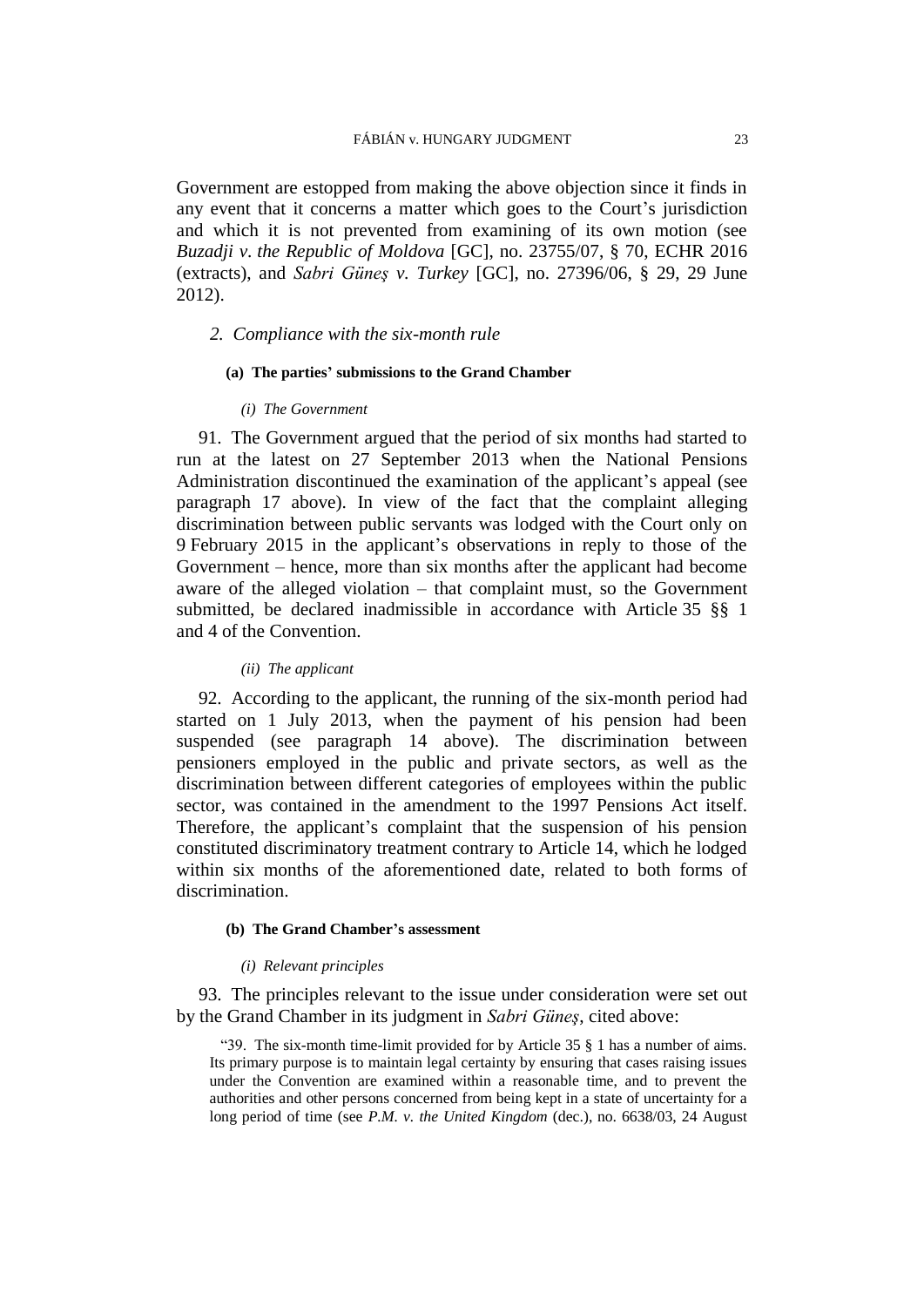2004). It also affords the prospective applicant time to consider whether to lodge an application and, if so, to decide on the specific complaints and arguments to be raised (see *O'Loughlin and Others v. the United Kingdom* (dec.), no. 23274/04, 25 August 2005) and facilitates the establishment of facts in a case, since with the passage of time, any fair examination of the issues raised is rendered problematic (see *Nee v. Ireland* (dec.), no. 52787/99, 30 January 2003).

40. That rule marks out the temporal limit of the supervision exercised by the Court and signals, both to individuals and State authorities, the period beyond which such supervision is no longer possible (see *Walker v. the United Kingdom* (dec.), no. 34979/97, ECHR 2000-I). The existence of such a time-limit is justified by the wish of the High Contracting Parties to prevent past judgments being constantly called into question and constitutes a legitimate concern for order, stability and peace (see *De Becker v. Belgium* (dec.), no. 214/56, 9 June 1958).

41. Article 35 § 1 contains an autonomous rule which has to be interpreted and applied in such a manner as to ensure to any applicant claiming to be the victim of a violation by one of the Contracting Parties of one of the rights set forth in the Convention and its Protocols the effective exercise of the right of individual petition pursuant to Article 35 § 1 of the Convention (see *Worm v. Austria* (dec.), no. 22714/93, 27 November 1995).

42. The Court reiterates that with regard to procedure and time-limits, legal certainty constitutes a binding requirement which ensures the equality of litigants before the law. That principle is implicit in all the Convention's Articles and constitutes one of the fundamental elements of the rule of law (see, among other authorities, *Beian v. Romania (no. 1)*, no. 30658/05, § 39, ECHR 2007-V (extracts))."

94. Moreover, some indication of the factual basis of the complaint and the nature of the alleged violation of the Convention is required to introduce a complaint and interrupt the running of the six-month period (see *Abuyeva and Others v. Russia*, no. 27065/05, § 222, 2 December 2010, and *Allan v. the United Kingdom* (dec.), no. 48539/99, 28 August 2001). As regards complaints that were not included in the initial communication, the running of the six-month period is not interrupted until the date when such complaints are first submitted to the Court (see *Allan*, cited above). Allegations made after the expiry of the six-month time-limit can only be examined by the Court if they constitute legal submissions relating to, or particular aspects of, the initial complaints that were introduced within the time-limit (see *Kurnaz and Others v. Turkey* (dec.), no. 36672/97, 7 December 2004, and *Sâmbata Bihor Greco-Catholic Parish v. Romania* (dec.), no. 48107/99, 25 May 2004).

#### *(ii) Application of these principles to the present case*

95. The Court will examine whether the applicant's submissions relating to the allegedly unjustified difference in treatment between pensioners employed in different categories within the public sector, as set out in his observations of 9 February 2015, should be considered as legal submissions in respect of his initial complaint and/or as a particular aspect of that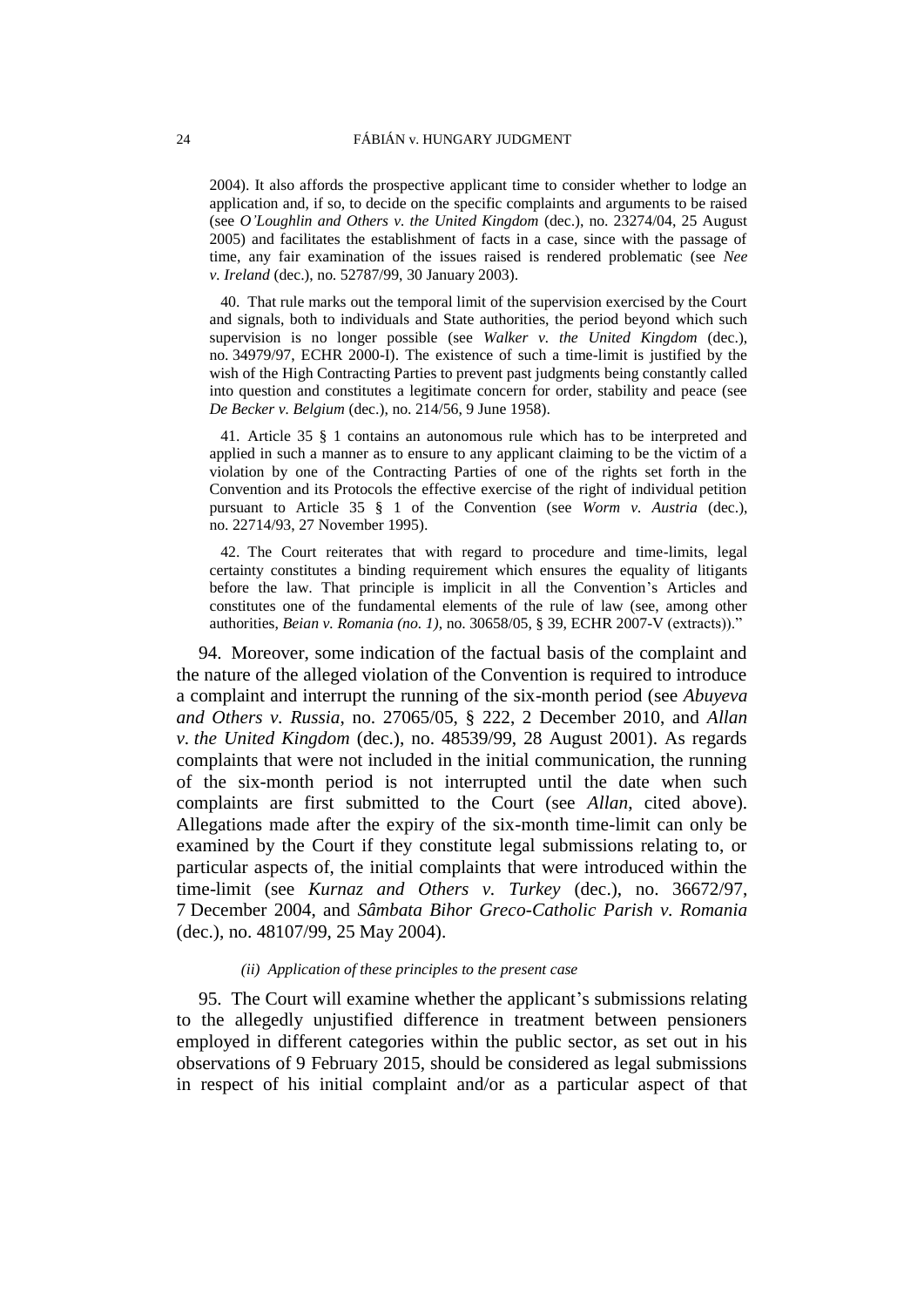complaint to which the six-month rule would not apply, rather than as a separate complaint introduced at a later stage.

96. It considers that the nature of a violation alleged under Article 14 requires that a complaint brought under this heading should provide at least an indication of the person or group of persons in comparison with whom the applicant claims he or she was treated differently, as well as of the ground of the distinction that was allegedly applied. The complaint should thus contain the parameters required to define the scope of the issue to be examined by the Court, and also by the Government should the Court decide to invite them to submit their observations on the admissibility and/or merits of the complaint. In this connection it is further to be borne in mind that justifications for differences in treatment may well vary depending on the comparator group or groups and/or the ground or grounds of distinction at issue. For these reasons, the Court cannot accept that the mere fact that a complaint under Article 14 of the Convention was included in the application form is sufficient to constitute introduction of all subsequent complaints made under that provision.

97. The Court notes that the allegation raised in the present case concerning the difference in treatment between various categories of State employees in receipt of an old-age pension was not mentioned in any communication received from the applicant prior to 9 February 2015, not even as part of the background facts of the case. In the opinion of the Court, this complaint is distinct from the one relating to the alleged difference of treatment between pensioners employed in the private sector and those employed in the public sector. Nor can it be regarded as so closely connected to the original complaint that it cannot be examined separately.

98. Consequently, the Court concludes that the complaint concerning a difference in treatment between pensioners employed by the State was introduced in the applicant's submissions of 9 February 2015. Regardless of whether the six-month period started running on 1 July 2013, when the applicant's pension payments were suspended, or on 27 September 2013, when the National Pensions Administration discontinued the examination of the applicant's appeal, the Grand Chamber, unlike the Chamber, concludes that this part of the application was introduced outside the six-month timelimit and is therefore inadmissible pursuant to Article 35 §§ 1 and 4 of the Convention.

<span id="page-26-0"></span>99. Accordingly, the Grand Chamber has no jurisdiction to entertain this complaint and will confine its examination below to the merits of the applicant's grievance relating to the alleged discrimination between State and private-sector employees in receipt of an old-age pension.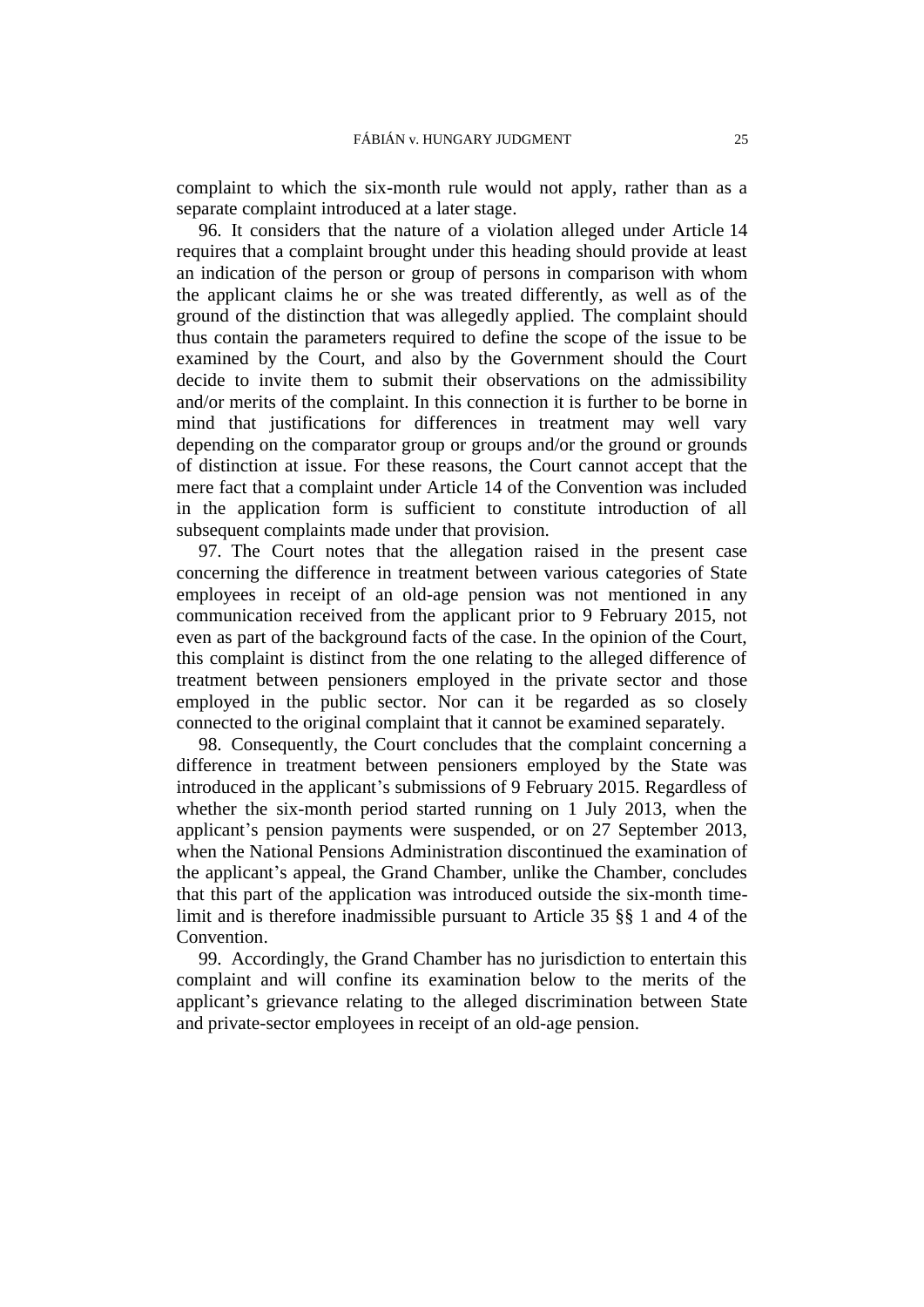#### 26 FÁBIÁN v. HUNGARY JUDGMENT

## **B. Merits**

100. The Court will examine the applicant's complaint under Article 14 of the Convention read in conjunction with Article 1 of Protocol No. 1, alleging that, as a person in receipt of an old-age pension and working in the civil service, he was treated differently from recipients of an old-age pension working in the private sector. He submitted that the latter continued to receive their pensions whilst his pension payments were suspended for the continued duration of his employment in the civil service.

Article 14 of the Convention provides:

"The enjoyment of the rights and freedoms set forth in [the] Convention shall be secured without discrimination on any ground such as sex, race, colour, language, religion, political or other opinion, national or social origin, association with a national minority, property, birth or other status."

#### *1. The Chamber judgment*

101. In so far as the matter complained of by the applicant falls within the Court's jurisdiction as delimited in paragraph [99](#page-26-0) above, the Grand Chamber notes that the Chamber, being satisfied that the subject-matter of the case fell within the ambit of Article 1 of Protocol No. 1, found Article 14 of the Convention to be applicable. This was because the applicant had been denied payment of his pension on the ground of his being employed in the civil service, which was covered by the term "other status" for the purposes of Article 14. Moreover, the Chamber was of the view that retirees working in the civil service and those working in the private sector were in an analogous situation seen from the perspective of the core argument advanced by the Government, namely that employed persons do not require a substitute for salary.

102. The Chamber went on to consider that the impugned measure was capable, to some extent, of reducing public spending, and it therefore accepted that the aim of the legislation underlying the differential treatment in question – namely the protection of the "public purse" – could be regarded as legitimate. However, it found that the difference in treatment between retirees employed in the civil service and retirees employed in the private sector, with regard to entitlement to the continued receipt of an oldage pension, was not based on any "objective and reasonable justification", as members of both groups earned salaries and the pensions paid out to retirees employed in the private sector could therefore also be regarded as redundant public expenditure. For these reasons, it found that there had been a violation of Article 14 of the Convention taken in conjunction with Article 1 of Protocol No. 1.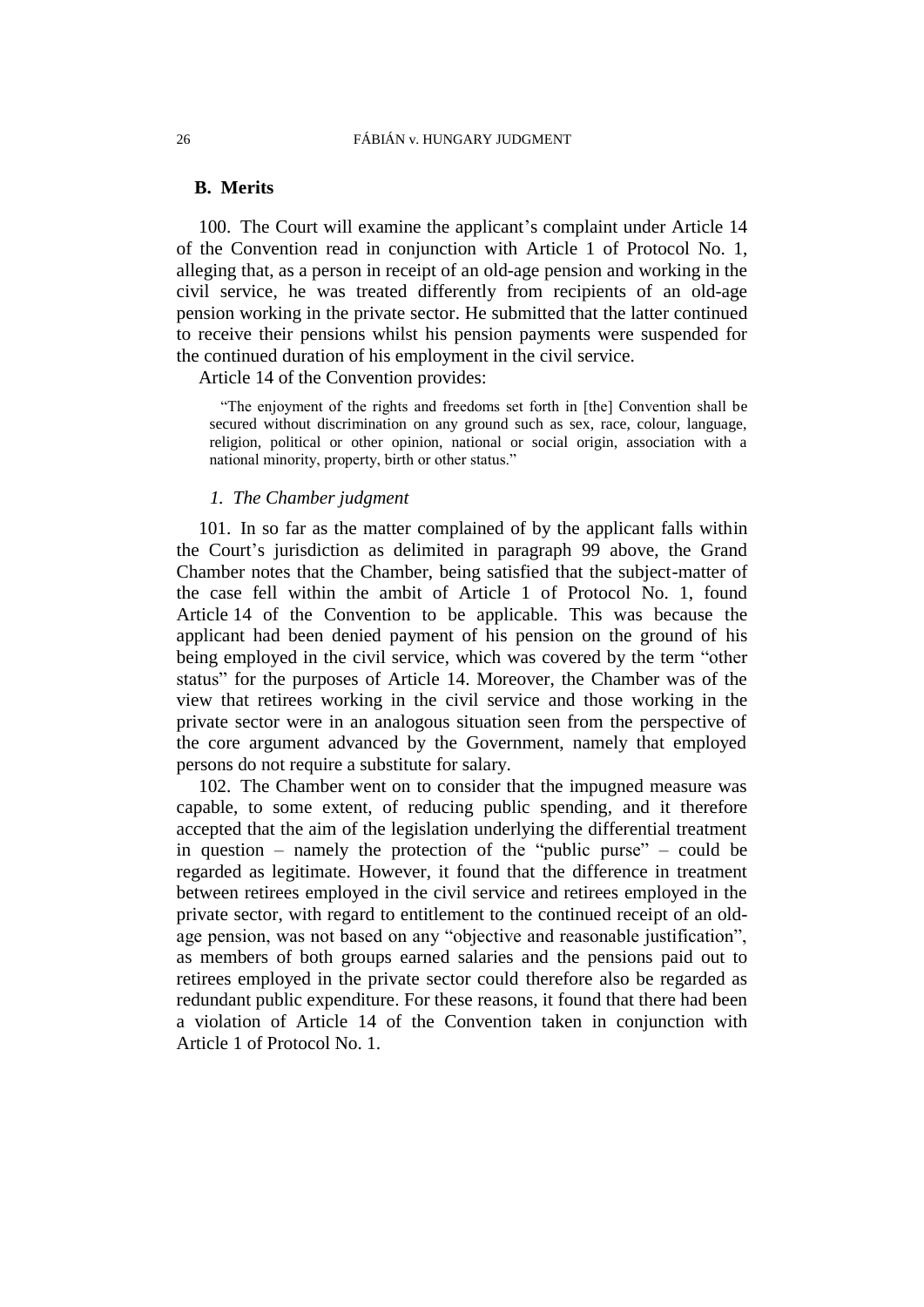#### *2. The parties' submissions to the Grand Chamber*

#### **(a) The applicant**

103. The applicant submitted that, since the respondent State had put in place a compulsory pension scheme, it followed from the Court's established case-law that his complaint of interference with his rights under that scheme fell within the scope of Article 1 of Protocol No. 1, and that any amendment of the scheme accordingly had to be compatible with Article 14 of the Convention. He maintained that he had been in the same situation as other recipients of an old-age State pension and that disbursement of his pension had been suspended solely on account of the fact that he was simultaneously employed in the civil service, which was a ground amounting to "other status" for the purposes of Article 14.

104. Contrary to what the Government claimed, there were no other member States of the Council of Europe which made a similar distinction between persons employed in the public and private sectors when it came to paying out pensions. Where any such distinctions were made, they related to the payment of early-retirement pensions and, as such, were of no relevance to the present case.

105. The applicant further contended that there was no objective and reasonable justification for the difference in treatment.

106. Firstly, it did not pursue a legitimate aim. Since considerable numbers of pensioners in post-retirement employment were exempted from the ban, the aim of putting an end to the simultaneous receipt of State-paid pensions and salaries could not be achieved by the enactment of section 83/C of the 1997 Pensions Act. It could, furthermore, not be accepted that a prohibition on the accumulation of pension and salary was as such in the general interest, without an indication, which the Government had failed to provide, of the use to which the money saved had been put.

The applicant acknowledged that the protection of a country's economic system might constitute a legitimate aim for general measures of economic strategy in a serious economic crisis. But Hungary, having been affected by the global financial crisis (as had the whole of Europe) in 2008, did not require protection of the economic system five years later, at a time when the EU excessive deficit procedure had been closed, the economic crisis declared over, and the pension ceiling quashed. In addition, the prohibition was not temporary but continued to apply despite an improved economic situation.

107. Secondly, there was no reasonable relationship of proportionality between the means employed and the aim sought to be achieved. Only a very small group of pensioners was affected by the prohibition on accumulation of salaries and pensions, and the savings made were insignificant, whereas the applicant had had to bear a total deprivation of his pension. Moreover, the applicant could not have been expected to give up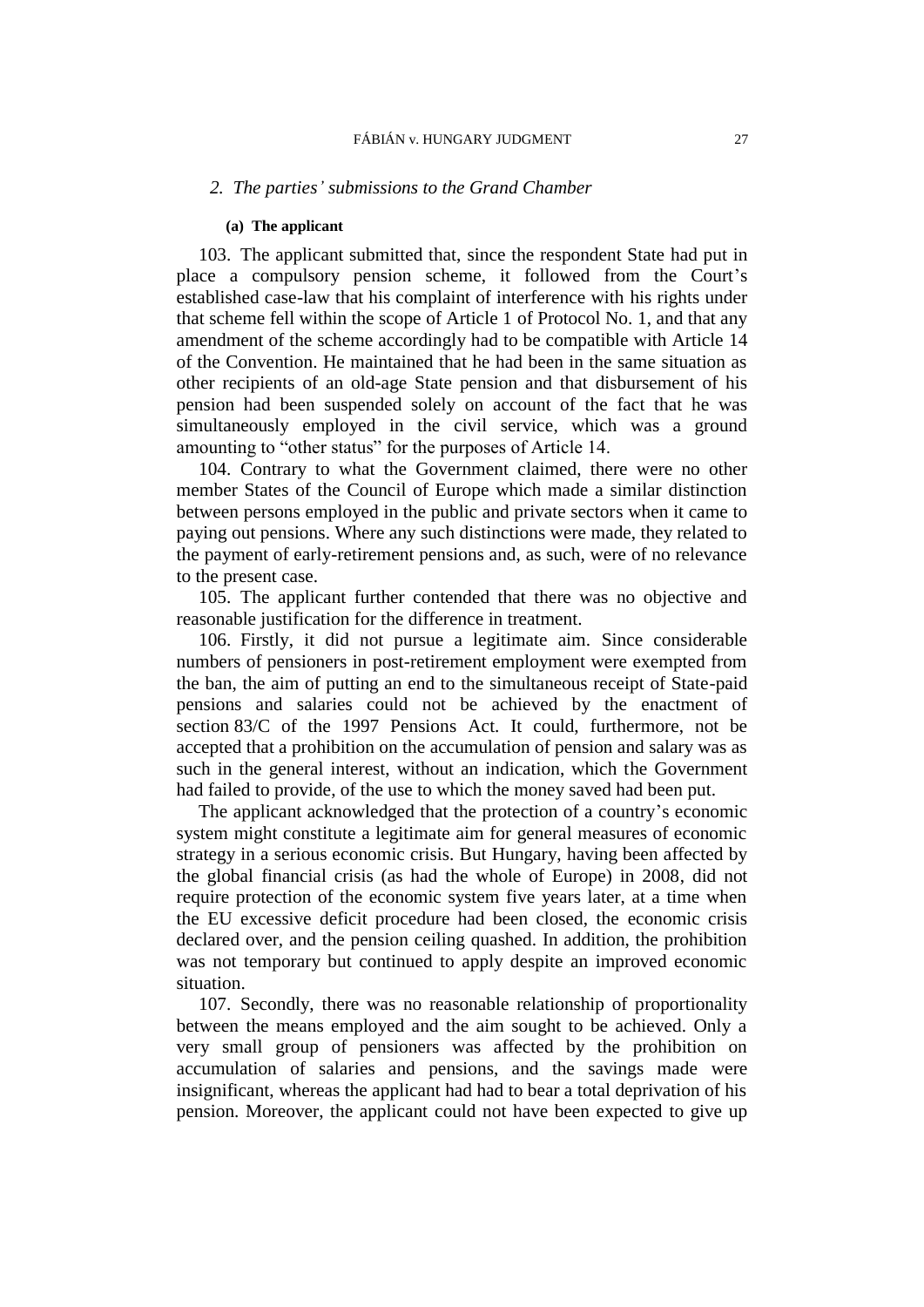his job and seek employment in the private sector, as such an argument would render Article 14 devoid of substance.

#### **(b) The Government**

108. The Government argued that persons having taken up postretirement employment in the private sector did not draw their salary from the public budget and did not therefore benefit from a double income from public sources. They were of the view that this essential distinction between pensioners employed in the private sector and pensioners employed in the civil service was of such significance that, despite the other features which the two groups had in common, it was decisive in concluding, in the context of the contested legislation, that they were not in an analogous situation. The Government pointed out that this had also been the approach taken by the Court in the case of *Panfile* (cited above, § 28). In its judgment in the present case, the Chamber had not provided any specific justification for its departure from this case-law*.*

109. There were also, seen from the perspective of the reasons behind the introduction of the ban on accumulating pensions and salaries, other features which set employees in the civil service apart from those in the private sector. Thus, in respect of public employees, the State was in the position not only of regulator in the field of employment policy, but also of employer. The State could therefore directly implement its employment policy with regard to its employees without having to consider possible interference with private-law relationships as it would with regard to persons working in the private sector.

110. A further difference, so the Government submitted, lay in the fact that public servants had a special duty of loyalty to the State and were under an obligation to observe certain ethical norms not applicable to those employed in the private sector. The suspension of pension payments corresponded to an ethical obligation not to abuse the law. Even though the receipt of retirement benefits without retiring was not illegal, it was unethical in the sense that it maximised personal advantages to the detriment of the community.

#### **(c) The third-party intervener's arguments**

111. Taking the view that the right to social security was a fundamental social right of special importance, the ETUC submitted that there should be no discrimination in allocating benefits to different categories of insured persons.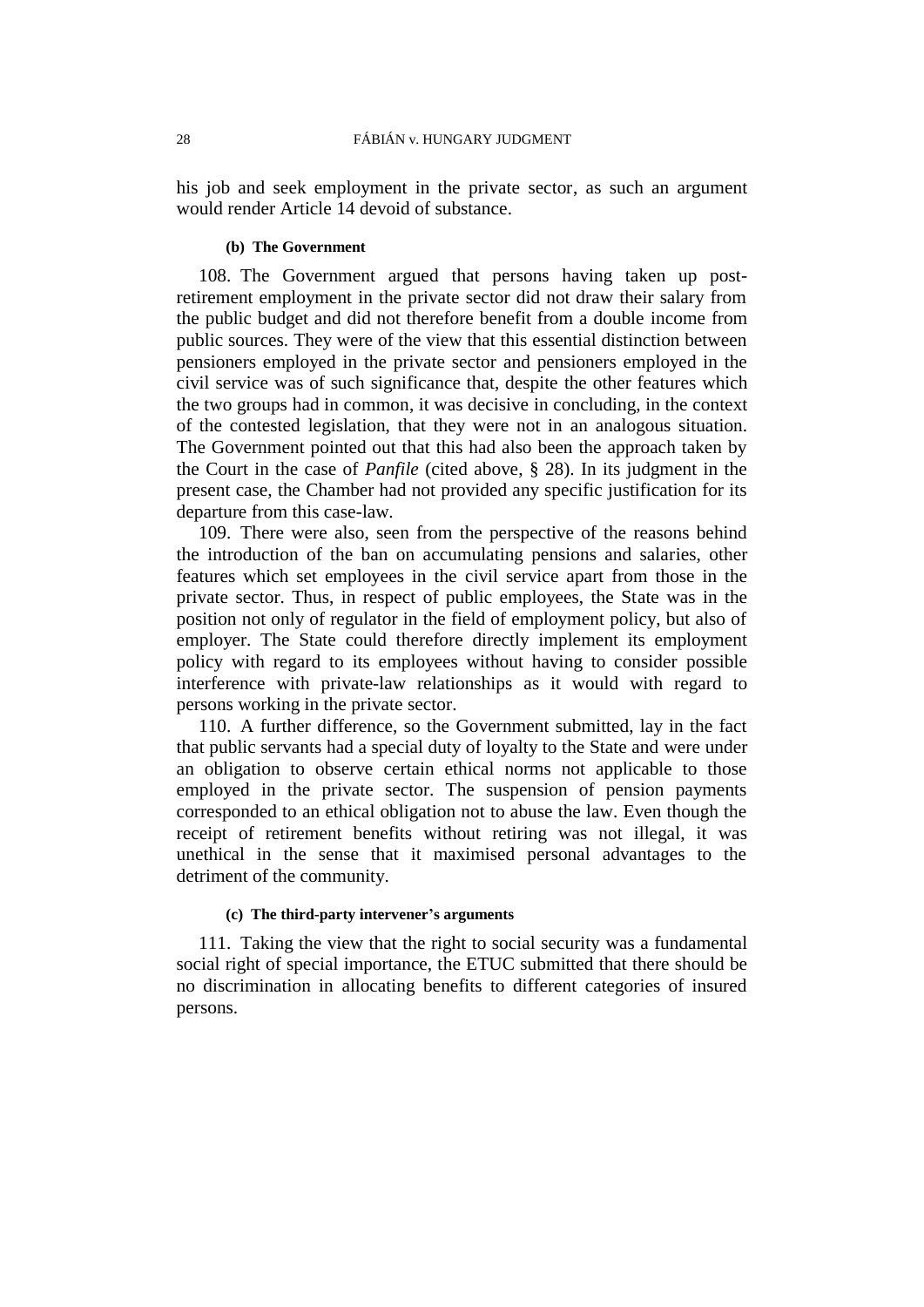#### *3. The Grand Chamber's assessment*

#### **(a) Relevant principles**

<span id="page-30-0"></span>112. The Court has consistently held that Article 14 complements the other substantive provisions of the Convention and its Protocols. It has no independent existence since it has effect solely in relation to "the enjoyment of the rights and freedoms" safeguarded thereby. Although the application of Article 14 does not presuppose a breach of those provisions – and to this extent it is autonomous – there can be no room for its application unless the facts at issue fall within the ambit of one or more of them. The prohibition of discrimination enshrined in Article 14 thus extends beyond the enjoyment of the rights and freedoms which the Convention and the Protocols thereto require each State to guarantee. It applies also to those additional rights, falling within the general scope of any Convention Article, for which the State has voluntarily decided to provide (see, among many other authorities, *Biao v. Denmark* [GC], no. 38590/10, § 88, ECHR 2016; *İzzettin Doğan and Others v. Turkey* [GC], no. 62649/10, § 158, ECHR 2016; *Carson and Others v. the United Kingdom* [GC], no. 42184/05, § 63, ECHR 2010; and *E.B. v. France* [GC], no. 43546/02, §§ 47-48, 22 January 2008).

<span id="page-30-1"></span>113. In order for an issue to arise under Article 14 there must be a difference in the treatment of persons in analogous, or relevantly similar, situations (see, amongst many authorities, *Khamtokhu and Aksenchik v. Russia* [GC], nos. 60367/08 and 961/11, § 64, ECHR 2017; *X and Others v. Austria* [GC], no. 19010/07, § 98, ECHR 2013; and *Konstantin Markin v. Russia* [GC], no. 30078/06, § 125, ECHR 2012 (extracts)). In other words, the requirement to demonstrate an analogous position does not require that the comparator groups be identical. An applicant must demonstrate that, having regard to the particular nature of his or her complaint, he or she was in a relevantly similar situation to others treated differently (see *Clift v. the United Kingdom*, no. 7205/07, § 66, 13 July 2010). However, not every difference in treatment will amount to a violation of Article 14. Firstly, the Court has established in its case-law that only differences in treatment based on an identifiable characteristic, or "status", are capable of amounting to discrimination within the meaning of Article 14 (see *Carson and Others*, cited above, § 61, and *Eweida and Others v. the United Kingdom*, nos. 48420/10 and 3 others, § 86, ECHR 2013 (extracts)). Secondly, a difference of treatment is discriminatory if it has no objective and reasonable justification; in other words, if it does not pursue a legitimate aim or if there is not a reasonable relationship of proportionality between the means employed and the aim sought to be realised (see *Fabris v. France* [GC], no. 16574/08, § 56, ECHR 2013 (extracts); *Topčić-Rosenberg v. Croatia*, no. 19391/11, § 36, 14 November 2013; and *Weller v. Hungary*, no. 44399/05, § 27, 31 March 2009).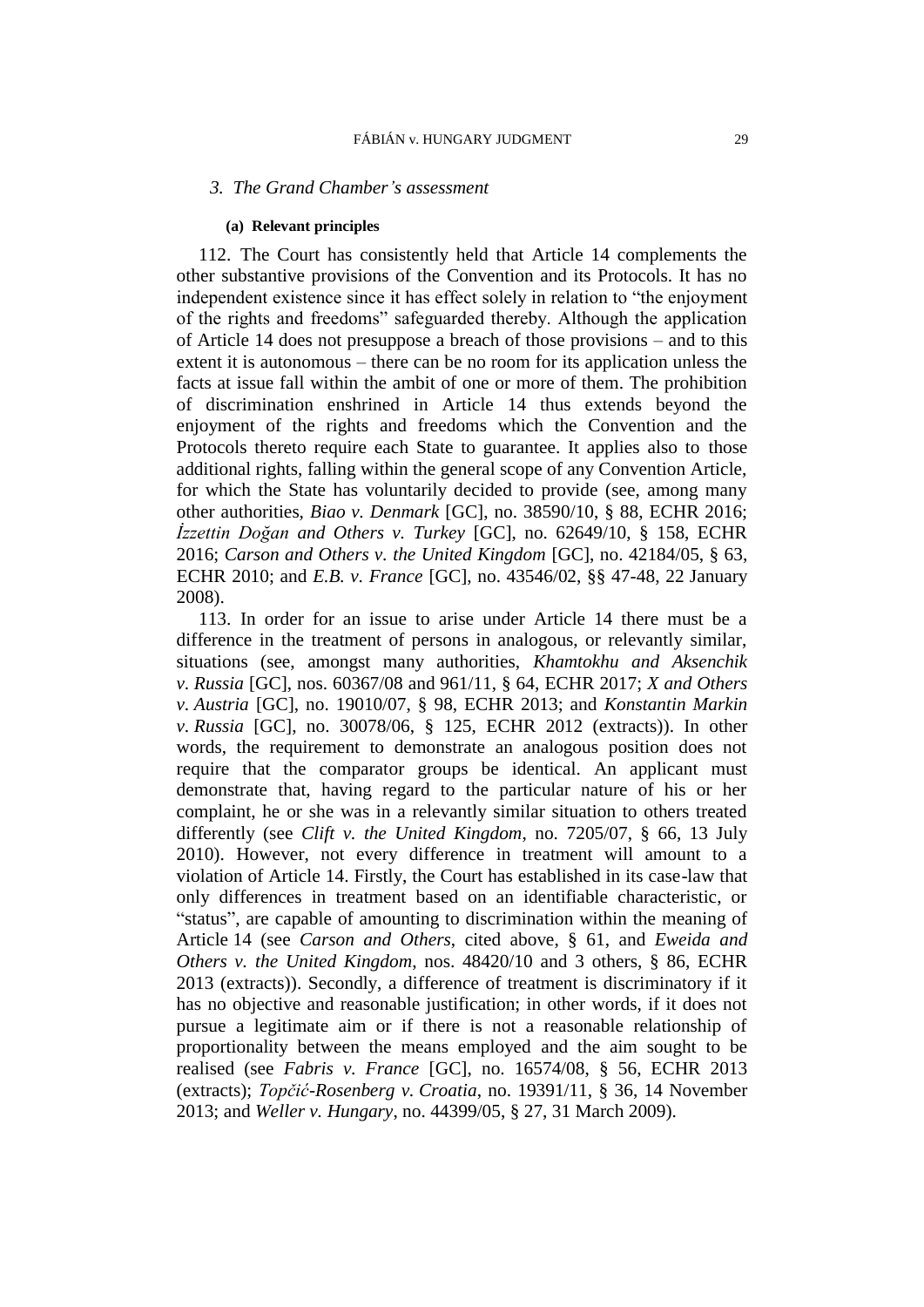114. The Contracting States enjoy a certain margin of appreciation in assessing whether and to what extent differences in otherwise similar situations justify a different treatment. The scope of the margin will vary according to the circumstances, the subject-matter and the background (see *Stummer v. Austria* [GC], no. 37452/02, § 88, ECHR 2011).

115. A wide margin is usually allowed to the State under the Convention when it comes to general measures of economic or social strategy for example (see *Hämäläinen v. Finland* [GC], no. 37359/09, § 109, ECHR 2014). Because of their direct knowledge of their society and its needs, the national authorities are in principle better placed than the international judge to appreciate what is in the public interest on social or economic grounds, and the Court will generally respect the legislature's policy choice unless it is "manifestly without reasonable foundation" (see *Carson and Others*, cited above, § 61). Any measures taken on such grounds, including the reduction of the amount of pension normally payable to the qualifying population, must nevertheless be implemented in a non-discriminatory manner and comply with the requirements of proportionality (see *Lakićević and Others*, cited above, § 59, and *Stec and Others*, cited above, § 55). In any case, irrespective of the scope of the State's margin of appreciation, the final decision as to the observance of the Convention's requirements rests with the Court (see, *inter alia*, *Konstantin Markin*, cited above, § 126).

116. Lastly, as regards the burden of proof in relation to Article 14 of the Convention, the Court has held that once the applicant has shown a difference in treatment, it is for the Government to show that it was justified (see *Khamtokhu and Aksenchik*, cited above, § 65; *Vallianatos and Others v. Greece* [GC], nos. 29381/09 and 32684/09, § 85, ECHR 2013 (extracts); and *D.H. and Others v. the Czech Republic* [GC], no. 57325/00, § 177, ECHR 2007-IV).

<span id="page-31-0"></span>117. In cases, such as the present one, concerning a complaint under Article 14 of the Convention taken in conjunction with Article 1 of Protocol No. 1 that the applicant has been denied all or part of a particular benefit on a discriminatory ground covered by Article 14, the relevant test is whether, but for the condition of entitlement about which the applicant complains, he or she would have had a right, enforceable under domestic law, to receive the benefit in question. Although Protocol No. 1 does not include the right to receive a social-security payment of any kind, if a State does decide to create a benefits scheme, it must do so in a manner which is compatible with Article 14 (see *Stec and Others*, cited above, § 55, with further references).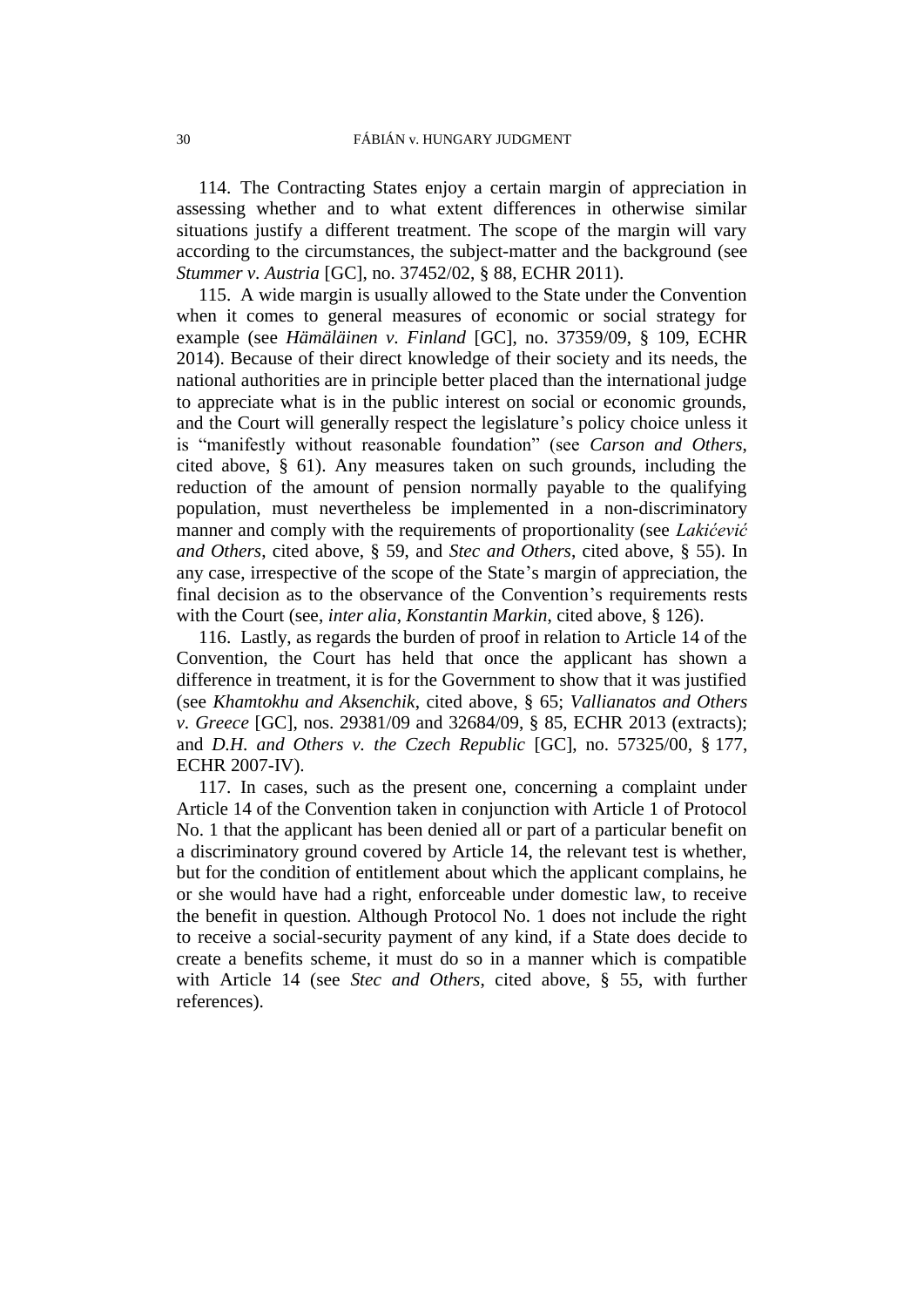#### **(b) Application of these principles to the present case**

#### *(i) Applicability of Article 14*

118. From the principles stated in paragraphs [112](#page-30-0) and [117](#page-31-0) above, it follows that the applicant's complaint clearly falls within the ambit of Article 1 of Protocol No. 1 and that Article 14 is applicable. Indeed, this was not in dispute between the parties.

#### *(ii) Existence of an analogous or relevantly similar situation*

119. As already indicated in paragraph [113](#page-30-1) above, the first issue to be examined is whether the applicant, as a person in receipt of an old-age pension subsequently employed in the civil service, was in an analogous or relevantly similar situation compared with a person in receipt of an old-age pension subsequently employed in the private sector.

120. Whereas the applicant claimed that he was indeed in a relevantly similar situation to recipients of old-age pensions with subsequent employment in the private sector, the Government disputed that claim, placing reliance on, in particular, the Court's decision in *Panfile* (cited above).

#### (α) General considerations

121. The Court reiterates that a difference in treatment may raise an issue from the point of view of the prohibition of discrimination as provided for in Article 14 of the Convention only if the persons subjected to different treatment are in a relevantly similar situation, taking into account the elements that characterise their circumstances in the particular context. The Court notes that the elements which characterise different situations, and determine their comparability, must be assessed in the light of the subjectmatter and purpose of the measure which makes the distinction in question.

122. As a general starting-point the Court considers, firstly, that the Contracting Parties, by necessity, enjoy wide latitude in organising State functions and public services, including such matters as regulating access to employment in the public sector and the terms and conditions governing such employment, in the context of their obligations under the Convention.

Secondly, for institutional and functional reasons, employment in the public sector and in the private sector may typically be subject to substantial legal and factual differences, not least in fields involving the exercise of sovereign State power and the provision of essential public services. Civil servants, unlike persons employed in the private sector, may be engaged in the exercise of the State's sovereign power, and therefore their functions as well as the duty of loyalty owed to their employer may be of a different nature, although the extent to which this is the case may depend on the specific functions they have to perform.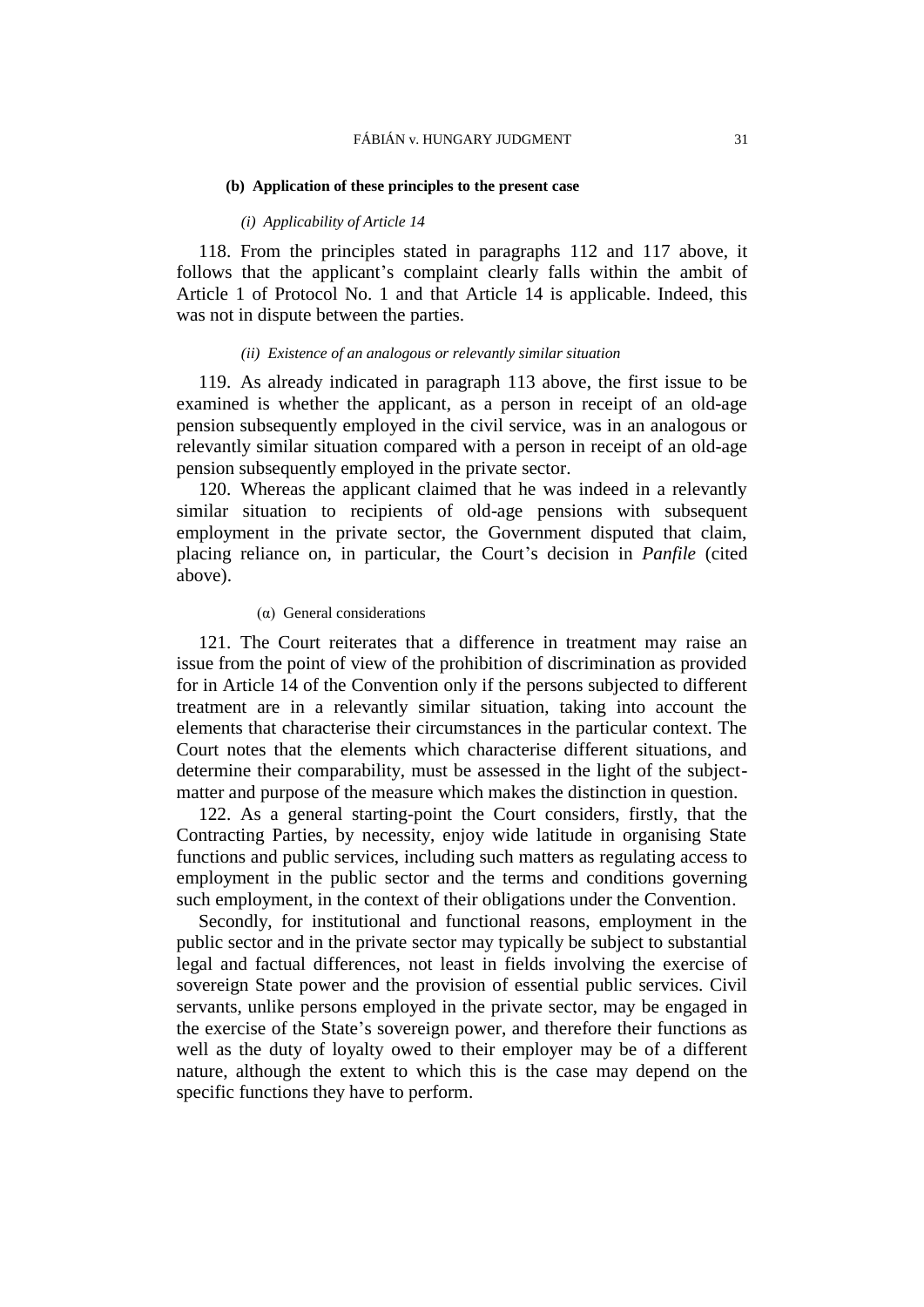Thirdly, as a result of the above, it cannot be assumed that the terms and conditions of employment, including the financial ones, or the eligibility for social benefits linked to employment, will be similar in the civil service and in the private sector, nor can it therefore be presumed that these categories of employees will be in relevantly similar situations in this regard. Another important difference in this context is that the salaries as well as the employment-linked social benefits of State employees, unlike those of private-sector employees, are paid by the State.

123. Each of the three kinds of considerations mentioned above is widely reflected in various ways in a long-standing line of case-law recognising a distinction between civil servants and private employees as two categories that are not comparable.

124. The first of these may be seen in *Valkov and Others* (cited above, § 117), where the Court held, in the context of a cap on pensions examined under Article 14 of the Convention in conjunction with Article 1 of Protocol No. 1, that it was not for an international court to pronounce on the question whether the authorities of a Contracting State had made a valid distinction between the character of the respective employments of two groups. Decisions involving such distinctions were policy judgments which were in principle reserved for the national authorities, which had direct democratic legitimation and were better placed than an international court to evaluate local needs and conditions. The Court also noted that on a number of occasions the Court and the former Commission had countenanced the distinctions that some Contracting States drew, for pension purposes, between civil servants and private employees (ibid., § 117, with further references).

125. An example of the second type of factors taken into account as relevant considerations may be found in *Heinisch v. Germany* (no. 28274/08, § 64, ECHR 2011 (extracts)), albeit in a context unrelated to the prohibition of discrimination laid down in Article 14. In that case the Court, in examining the necessity of a restriction on free speech under Article 10 § 2 of the Convention, held that the duty of loyalty which employees owed to their employer might be more pronounced in the case of civil servants and employees in the public sector compared with employees in private-law employment relationships.

Also of interest in this connection is the fact that, whilst the above line of authority concerns the interpretation and application of substantive Convention guarantees (that is, Article 14 of the Convention read in conjunction with Article 1 of Protocol No. 1 in the first case, and Article 10 in the second case) with regard to differential treatment of employees placed in distinct categories under domestic law, the Court has accepted certain distinctions also for the purposes of the due process guarantee in the context of the applicability of the civil limb of Article 6  $\S$  1 to disputes regarding civil servants. Thus, when developing the former *Pellegrin* doctrine (see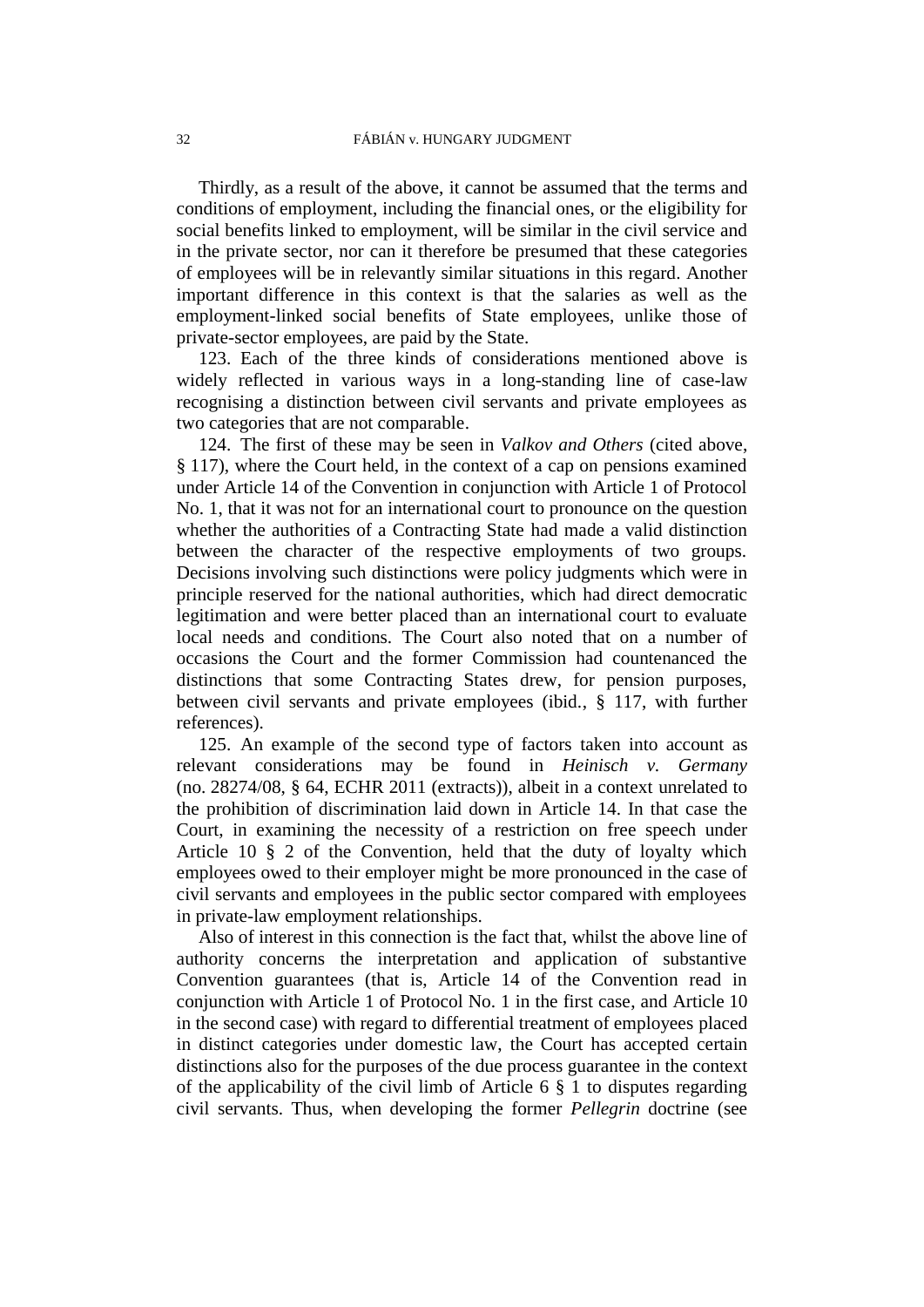*Pellegrin v. France* [GC], no. 28541/95, § 67, ECHR 1999-VIII) into what later became known as the *Eskelinen* test (see *Vilho Eskelinen and Others v. Finland* [GC], no. 63235/00, § 62, ECHR 2007-II), the Court recognised the State's interest in controlling access to a court when it comes to certain categories of staff, stating that "it is primarily for the Contracting States, in particular the competent national legislature, not the Court, to identify expressly those areas of public service involving the exercise of the discretionary powers intrinsic to State sovereignty where the interests of the individual must give way" (ibid., § 61).

Although these findings in *Heinisch* and *Eskelinen* were not formulated with a view to an assessment of whether or not a difference of treatment raised an issue under Article 14 of the Convention, they do nonetheless shed light on the Court's assessment of the distinctive features of civil servants' role in the exercise of public powers and functions in contrast to that of other categories of employees.

<span id="page-34-0"></span>126. The third type of factor was relied on by the Court in *Panfile* (cited above), when disposing of a complaint under Article 14 of the Convention taken together with Article 1 of Protocol No. 1, where a distinction between the sources of the salaries of employees in the public and private sectors (respectively from State funds and from private funds) led it to conclude that those two categories of persons could hardly be regarded as being in an analogous or relevantly similar situation within the meaning of Article 14 (see *Panfile*, cited above, § 28).

<span id="page-34-1"></span>127. Whilst the above analysis shows the importance of the three aforementioned considerations in the Court's case-law, the present case has revealed a need to take yet a further – fourth – factor into account, namely the role of the State when acting in its capacity as employer. This role is distinct from the one the State assumes when acting in its capacity as regulator of the minimum conditions of employment and of the provision of social-welfare benefits linked to employment in sectors outside its direct control. In particular, as employers, the State and its organs are not in a comparable position to private-sector entities either from the perspective of the institutional framework they operate under or in terms of the financial and economic fundamentals of their activities; the funding bases are radically different, as are the options available for taking measures to counter financial difficulties and crises.

128. Finally, it should also be observed that even when confronted with issues of comparisons between professionals belonging to different categories, irrespective of public and private-sector divides as referred to above, the Convention institutions have been disinclined to view different types of functions as giving rise to analogous or relevantly similar situations. Thus, in *Valkov and Others* (cited above, § 117), the Court was not prepared to draw any conclusions from the applicants' arguments regarding the nature of the tasks performed by members of the groups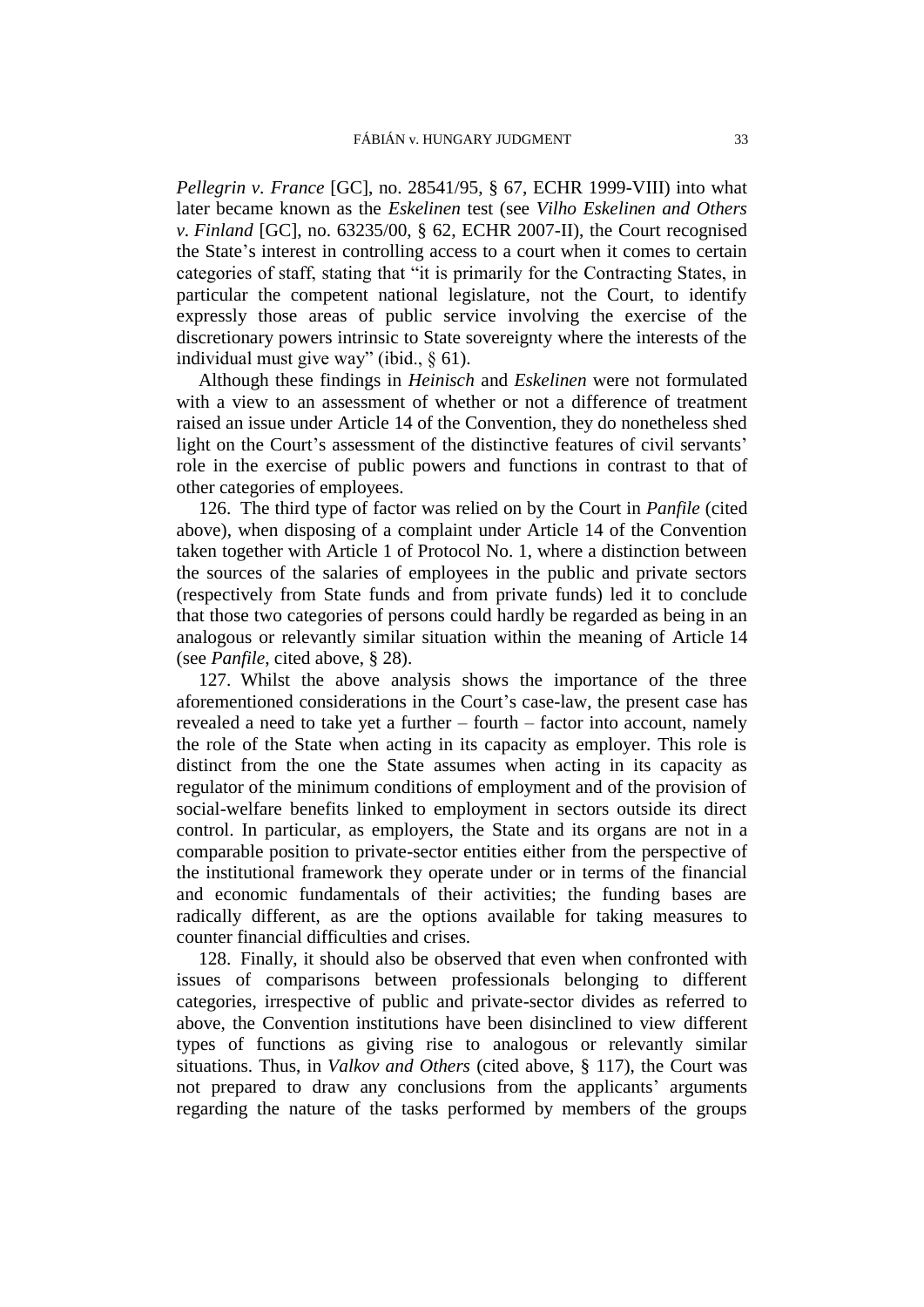invoked as comparators. It referred to a number of previous rulings in which no similarity had been found between the disparate situations in question, on the basis that "each one [was] characterised by a corpus of rights and obligations of which it would be artificial to isolate one specific aspect" (see *Van der Mussele v. Belgium*, 23 November 1983, § 46, Series A no. 70, where the treatment of lawyers in private practice acting in legal-aid cases was compared to that of judicial and para-judicial professions and where the requirement for lawyers to provide services free of charge to indigent persons was compared to the absence of such a requirement for medical practitioners, veterinary surgeons, pharmacists and dentists; see also *Allesch and Others v. Austria*, no. 18168/91, Commission decision of 1 December 1993, unreported, concerning the comparison of the pension entitlements of engineers with those of other liberal professions; and *Liebscher and Others v. Austria*, no. 25170/94, Commission decision of 12 April 1996, unreported, on issues concerning the comparison of lawyers in private practice with chartered public accountants regarding the possibility to establish limited-liability companies).

129. Thus, it is in the light of the general considerations highlighted above that the Court will assess the circumstances of the present case, while bearing in mind that it is incumbent on the applicant, who alleges the differential treatment, to demonstrate the existence of an "analogous or relevantly similar situation" (see paragraph [113](#page-30-1) above).

### (β) Whether the applicant was in an analogous or relevantly similar situation

130. Turning to the circumstances of the present case, the Court observes that it concerns old-age pensions under the Hungarian compulsory social-security pension scheme, to which both State employees and privatesector employees were affiliated and to which they contributed in the same way and to the same extent. This scheme provided for pension entitlements for both groups, regardless of whether they had previously worked in the public or the private sector (see paragraphs [21](#page-6-1)[-22](#page-6-2) above). Accordingly, oldage pensions disbursed to employees in the public sector originated from the same source as pension payments to employees working in the private sector. Nevertheless, this is not in itself sufficient to establish that the situations of persons in receipt of a pension and employed in the civil service after retirement and those in receipt of a pension but re-employed in the private sector were relevantly similar for the purposes of the assessment of the present case.

131. The Court observes firstly that, following the entry into force of section 83/C of the 1997 Pensions Act, it was the applicant's postretirement employment in the civil service that entailed the suspension of his pension payments. It was precisely the fact that, as a civil servant, he was in receipt of a salary from the State that was incompatible with the simultaneous disbursement of an old-age pension from the same source. As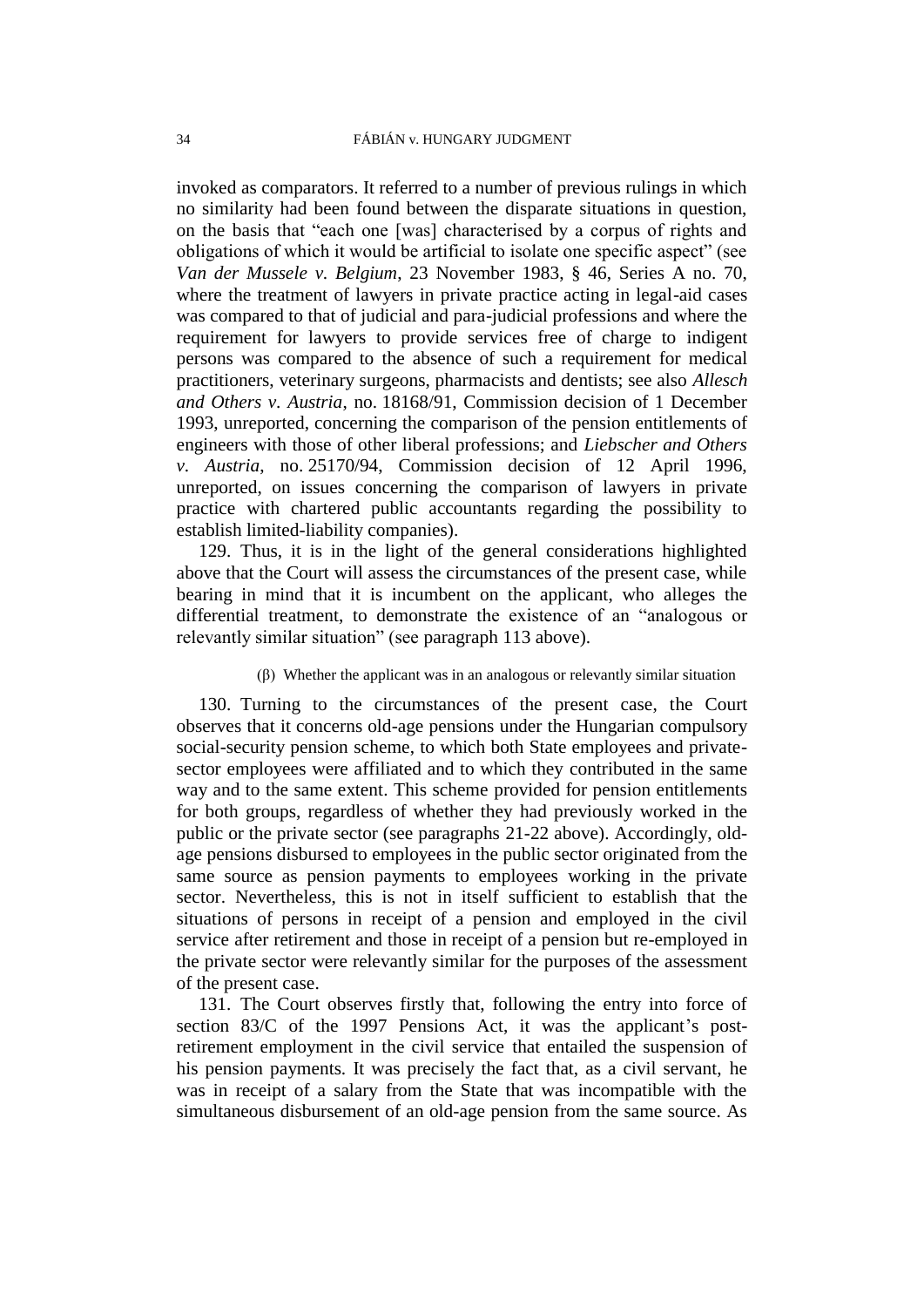a matter of financial, social and employment policy, the impugned bar on simultaneous accumulation of pension and salary from the State budget had been introduced as part of legislative measures aimed at correcting financially unsustainable features in the pension system of the respondent State. Steps taken to reform deficient pension schemes had, in turn, been part of action taken with the aim of reducing public expenditure and debt. This did not prevent the accumulation of pension and salary for persons employed in the private sector, whose salaries, in contrast to those of persons employed in the civil service, were funded not by the State but through private budgets outside the latter's direct control. As already stated in paragraph [126](#page-34-0) above, it was the distinction between the sources of the salaries of employees in the public and private sectors that led the Court to conclude in *Panfile* that those two categories of persons could hardly be regarded as being in an analogous or relevantly similar situation within the meaning of Article 14.

132. The Court further notes that, under Hungarian national law, employment in the civil service and employment in the private sector were treated as distinct categories (see paragraph [20](#page-6-3) above). Moreover, the applicant's specific profession within the civil service was difficult to compare with any in the private sector and no relevant comparisons were suggested by him. Finally, as regards his employment relationship, the State did not function only as regulator and standard-setter but was also his employer. In line with the considerations stated in paragraph [127](#page-34-1) above, the Court regards it as significant that it was for the State to lay down, in that capacity as employer, the terms of employment for its personnel and, as manager of the Pension Fund, the conditions for disbursement of pensions.

#### *(iii) Conclusion*

133. Taking all these aspects of the present case into account, the Court finds that the applicant has not demonstrated that, as a member of the civil service whose employment, remuneration and social benefits were dependent on the State budget, he was in a relevantly similar situation to pensioners employed in the private sector.

134. It follows that there has been no discrimination and, therefore, no violation of Article 14 taken in conjunction with Article 1 of Protocol No. 1.

## FOR THESE REASONS, THE COURT

1. *Holds*, unanimously, that there has been no violation of Article 1 of Protocol No. 1 taken alone;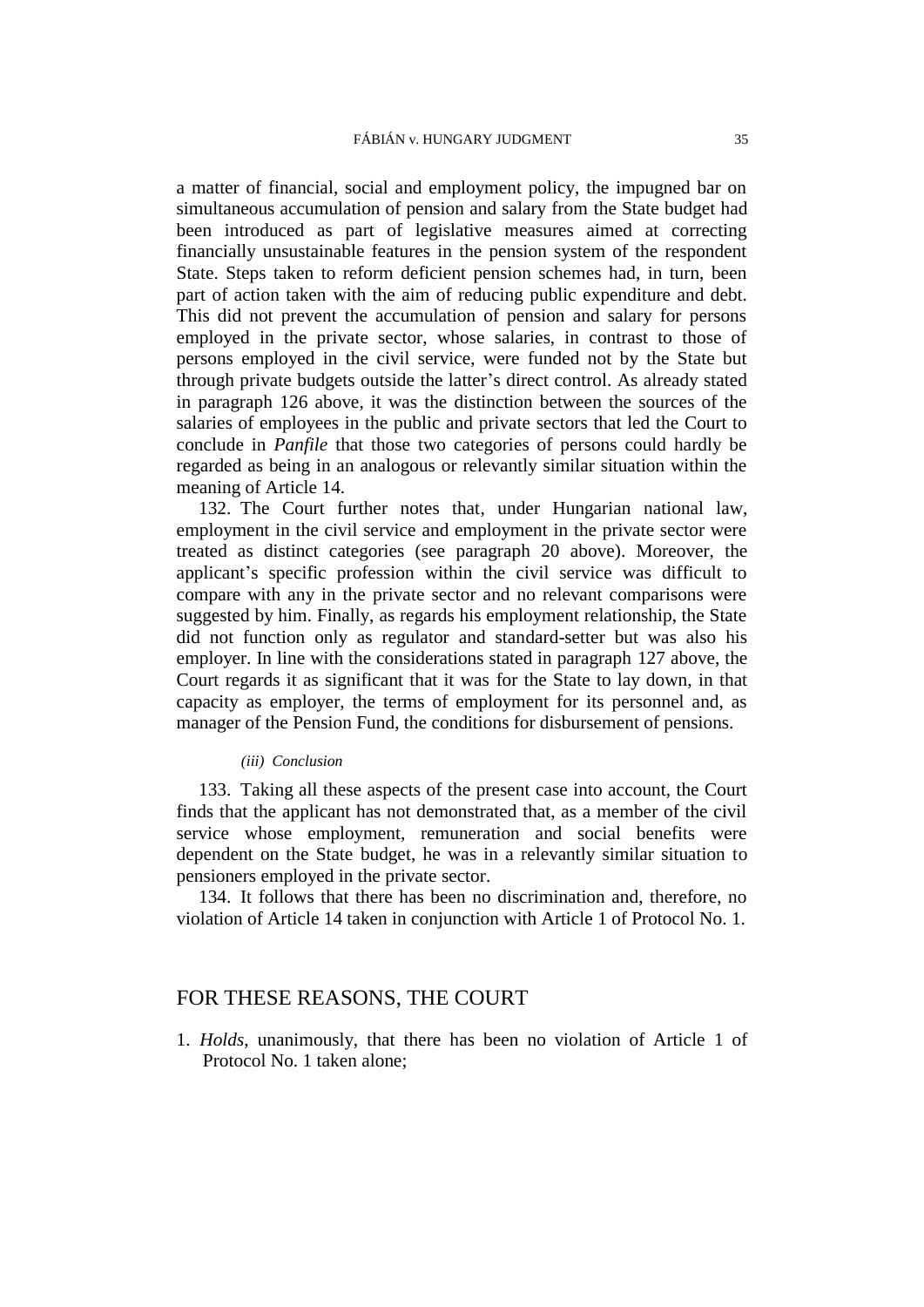#### 36 FÁBIÁN v. HUNGARY JUDGMENT

- 2. *Holds*, unanimously, that the complaint relating to an allegedly unjustified difference in treatment between pensioners employed in different categories within the public sector was introduced out of time and is therefore inadmissible pursuant to Article 35 §§ 1 and 4 of the Convention;
- 3. *Holds*, by eleven votes to six, that there has been no violation of Article 14 of the Convention taken in conjunction with Article 1 of Protocol No. 1.

Done in English and in French, and delivered at a public hearing in the Human Rights Building, Strasbourg, on 5 September 2017.

Søren Prebensen Guido Raimondi Deputy to the Registrar President

In accordance with Article 45 § 2 of the Convention and Rule 74 § 2 of the Rules of Court, the following separate opinions are annexed to this judgment:

(a) Joint concurring opinion of Judges O'Leary and Koskelo;

(b) Concurring opinion of Judge Ranzoni;

(c) Joint dissenting opinion of Judges Sajó, Vehabović, Turković, Lubarda, Grozev and Mourou-Vikström.

> G.R. S.C.P.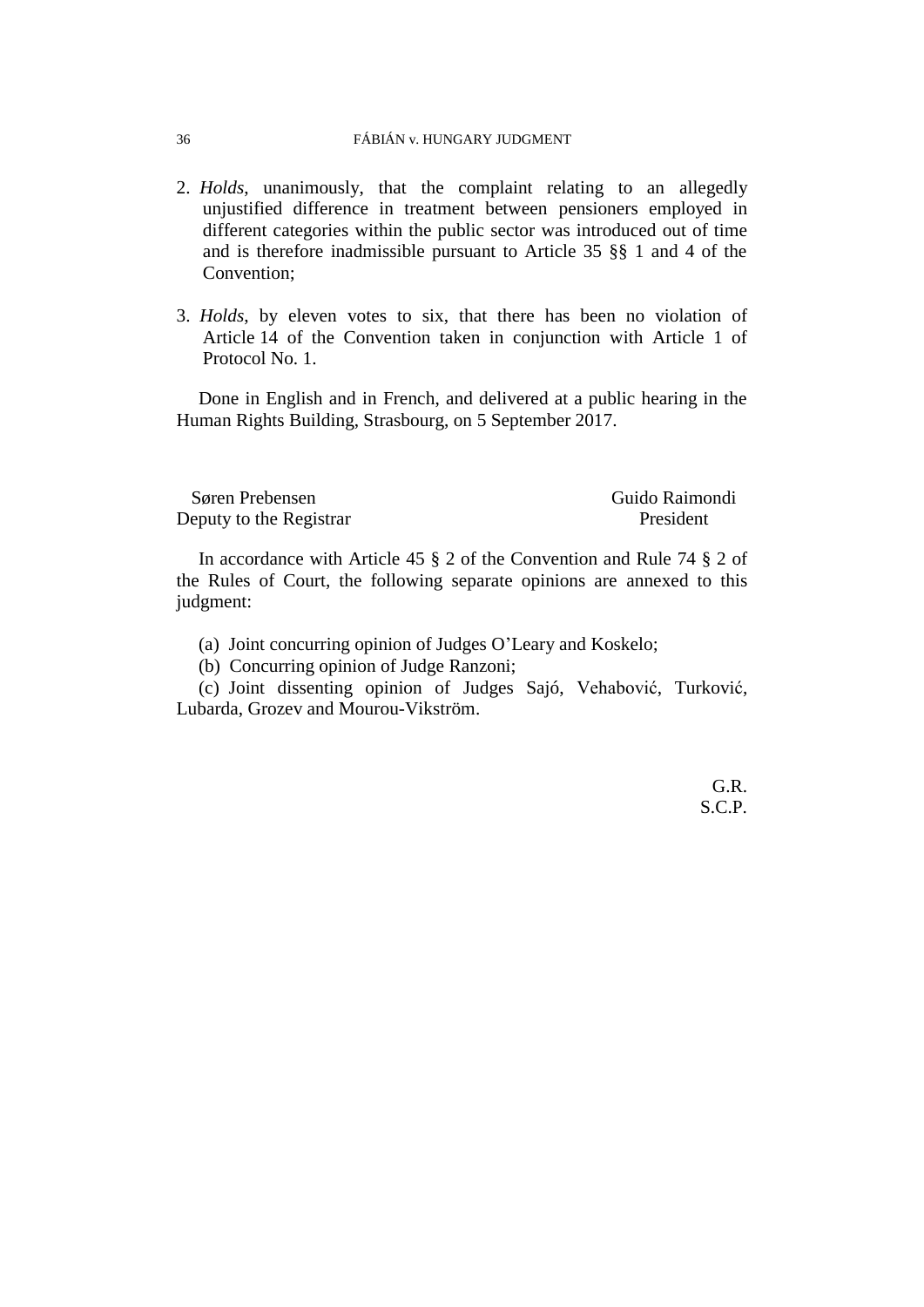# JOINT CONCURRING OPINION OF JUDGES O'LEARY AND KOSKELO

## **A. Introduction**

 $\overline{a}$ 

1. While we agree entirely with the majority judgment as regards the finding of no violation of Article 1 of Protocol No. 1 taken alone and in conjunction with Article 14 of the Convention, we feel compelled to write a separate, concurring opinion as regards the majority's reasoning in relation to the discrimination complaint brought under the latter provisions.

2. We regret that the Grand Chamber has not seized the opportunity to refine or elaborate sufficiently the Court's case-law on comparators for the purposes of Article 14 of the Convention. The existing case-law is underdeveloped and, at times, unclear, with the comparability test often glossed over and emphasis placed principally, if not exclusively, on justification and/or proportionality<sup>1</sup>. We are not suggesting that a domestic court, faced with a claim of differential treatment on a prohibited ground, should always follow a rigid three-stage assessment of comparability, justification and proportionality in that order<sup>2</sup>. However, we would suggest that the present case demonstrates particularly well why insufficient attention from the Court to the question of the comparator, and insufficient rigour in its definition, can give rise to problems, not least in the fields of social security and pensions.

3. Before addressing the questions relating to comparability raised by the majority judgment, some clarification regarding the facts of the present case is necessary.

## **B. Background to the domestic case giving rise to the complaint before the Grand Chamber**

4. When the Grand Chamber is called on to examine, under Article 1 of Protocol No. 1 in conjunction with Article 14 of the Convention, the consequences for an applicant of legislative pension reform which is just

<sup>1.</sup> See, for example, *Spadea and Scalabrino v. Italy*, 28 September 1995, §§ 45-47, Series A no. 315-B; *Chassagnou v. France* [GC], nos. 25088/94 and 2 others, §§ 91-95, ECHR 1999-III; and *Grande Oriente d'Italia di Palazzo Giustiniani v. Italy (no. 2)*, no. 26740/02, §§ 48-57, 31 May 2007.

<sup>2.</sup> See, for example, the judgment of Baroness Hale in *AL (Serbia) (FC) (Appellant) v. Secretary of State for the Home Department* [2008] UKHL 42 for an explanation why such a rigid approach may be inapt or unnecessary in many cases. See further C. McCruddon, "Equality and Non-Discrimination" in D. Feldman et al., *English Public Law*, OUP, 2004, for differences in domestic and European discrimination provisions and the consequences for the different role played by the comparator thereunder.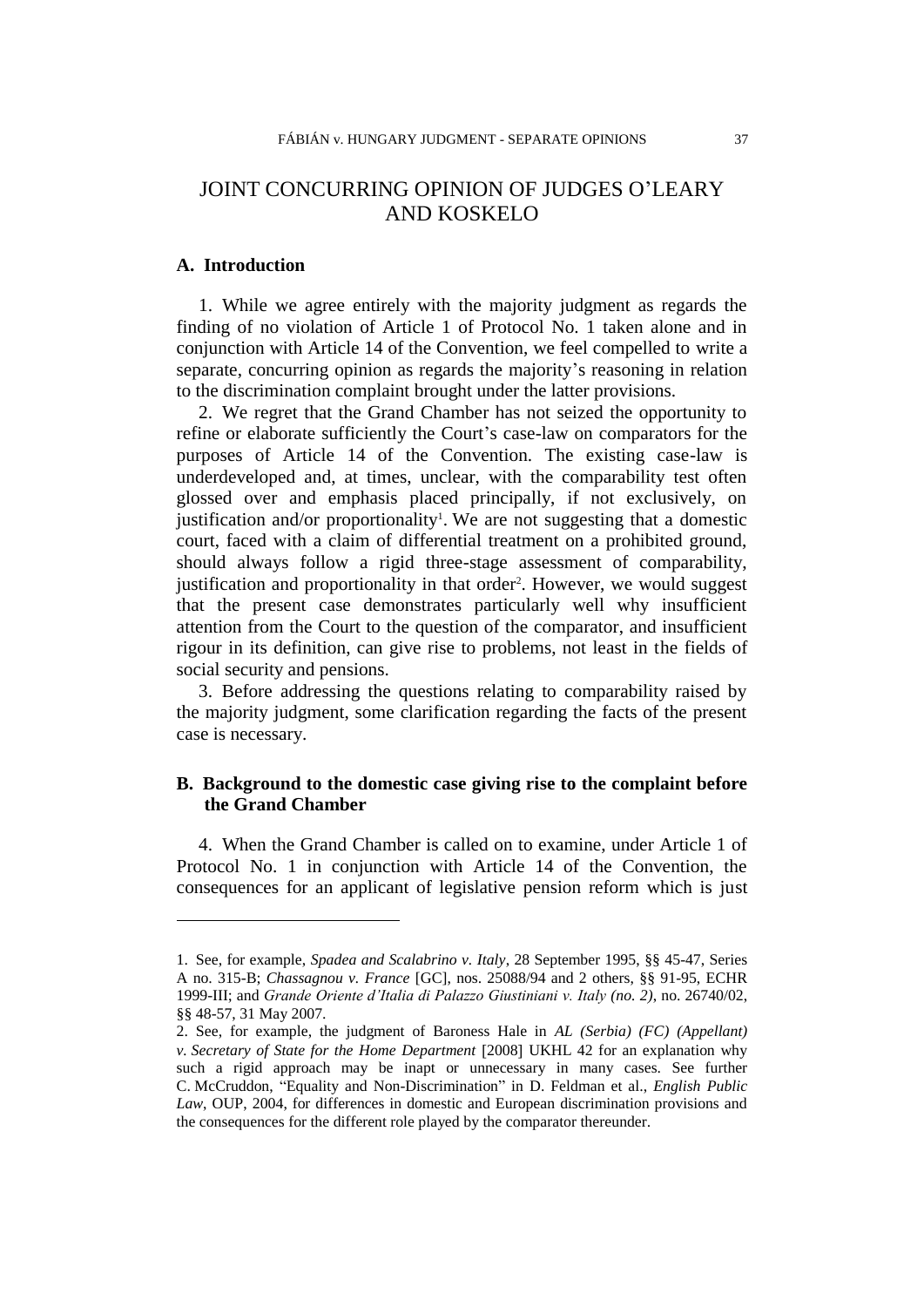one part of a very complex domestic whole, it is not only desirable, but necessary, that the Court has at its disposal all relevant information relating to the national pension regime, the impugned reform and the particular circumstances of the applicant. Where the success or failure of a discrimination claim depends, as a first step, on the establishment of an appropriate and relevant comparator, such detail is not merely useful, it is essential.

5. However, the case file before the Grand Chamber, like that before the Chamber, remained sadly lacking in detail. This was no doubt due to the absence of any analysis by a domestic court of the legal questions before this Court. The only appeal introduced by the applicant at domestic level was an administrative one before a government agency, the National Pensions Administration (see paragraphs 16-17 and 21 of the majority judgment). Once the latter discontinued the applicant's case due to a failure on his part to provide necessary information, the case was pursued no further at domestic level. The respondent Government did not raise before the Court any preliminary objection under Article 35 § 1 of the Convention for failure to exhaust domestic remedies and the Court does not, under its current practice, raise such an objection of its own motion<sup>3</sup>. Under these circumstances, the Court was confronted with a dearth of information of central importance to its assessment under Article 1 of Protocol No. 1 taken alone and in conjunction with Article 14. In our view, the quality of the legal analysis in which it engaged inevitably suffered as a consequence.

<sup>3.</sup> See, for example, *International Bank for Commerce and Development and Others v. Bulgaria*, no. 7031/05, 2 June 2016, § 131, and the case-law cited therein. In contrast, the Court has explicitly held that it is not open to it to set aside the application of some admissibility criteria, such as the six-month rule, solely because a Government has not made a preliminary objection to that effect (see, for example, *Blečić v. Croatia* [GC], no. 59532/00, §§ 67-68, ECHR 2006-III). The rationale for the Court's power to raise such a rule of its own motion is the need to prevent past decisions being called into question after an indefinite lapse of time and the fact that the rule marks out the temporal limits of supervision carried out by the organs of the Convention and signals to both individuals and State authorities the period beyond which such supervision is no longer possible. Yet, as demonstrated in § 70 of the Grand Chamber judgment in *Vučković and Others v. Serbia (preliminary objection)* [GC], nos. 17153/11 and 29 others, 25 March 2014, the importance of the principle of exhaustion is no less compelling: "States are dispensed from answering before an international body for their acts before they have had an opportunity to put matters right through their own legal system … *It should be emphasised that the Court is not a court of first instance; it does not have the capacity, nor is it appropriate to its function as an international court, to adjudicate on large numbers of cases which require the finding of basic facts or the calculation of monetary compensation – both of which should, as a matter of principle and effective practice, be the domain of domestic jurisdictions*" (emphasis added). It is worth considering whether the rule on exhaustion should not equally be considered a public policy rule which can be raised by the Court, where necessary, of its own motion.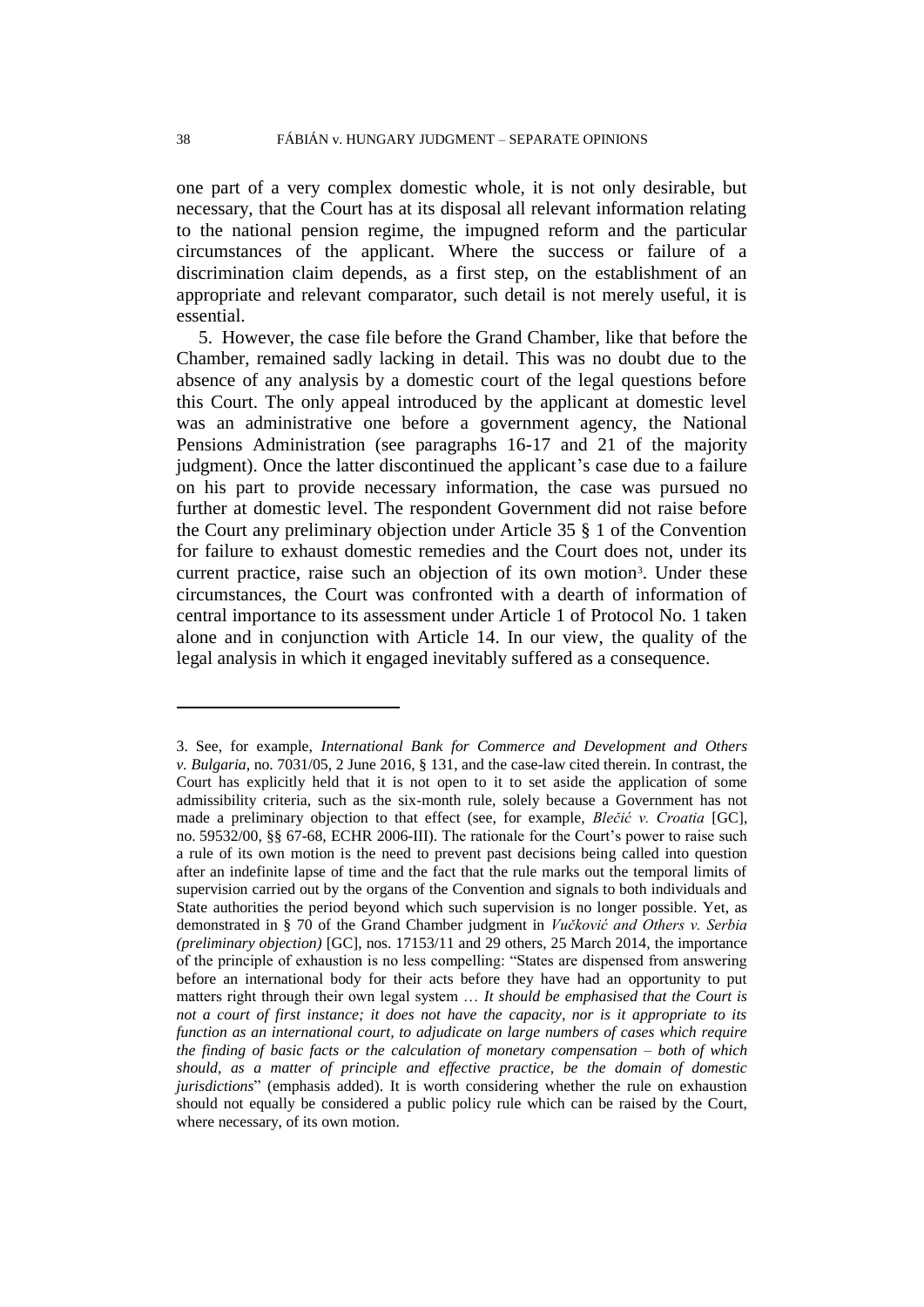6. The majority judgment does provide something of an overview of the circumstances of the case. The applicant was 47 years old when, in 2000, after 27 years of service and one year before some very generous early-retirement schemes were abolished, he chose to avail himself of one such scheme open to members of the police force<sup>4</sup>. The statutory retirement age in Hungary varied, at the relevant time, between 62 and 63. The applicant only reached this statutory retirement age in 2016, three years after his case had been lodged before the Court. The majority judgment indicates that both (certain) public and (some) private-sector employees used to be eligible for early-retirement pensions<sup>5</sup>. However, the terms and conditions of eligibility for such pensions are nowhere further elaborated<sup>6</sup>. It is noteworthy that the applicant could have continued to work in the police force beyond the age of 47 and, had he done so, he would have continued to contribute to his pension, which would have continued to increase<sup>7</sup> .It is also relevant, as the respondent Government pointed out, that neither the applicant nor his (State) employer had ever paid any additional pension contribution in order to cover the additional cost of the preferential treatment embodied in the longer disbursement period. In receipt of his early-retirement pension, he continued to work, first in the private sector for twelve years and subsequently in the civil service. It was when he was re-employed in the latter in 2012 that the impugned pension reform measure was adopted. The latter provided for suspension of the applicant's pension entitlement for as long as his employment in the civil service continued. To continue receiving his pension he had to stop working in the civil service or return to employment in the private sector. In short, receipt of both a State-funded pension and a State-funded salary was excluded. Some of this information could only be pieced together following the oral submissions of the respondent Government at the hearing on 9 November 2016 and in response to detailed questions posed to both parties by judges of the Court. The evidentiary problems to which this situation gives rise are patent.

### **C. No violation of Article 1 of Protocol No. 1**

7. As indicated previously, we subscribe fully to the majority's finding of no violation of Article 1 of Protocol No. 1 in the circumstances of the present case<sup>8</sup>. We will refer below to elements of the reasoning relating to

<sup>4.</sup> For the relevance of choice, see paragraphs 76-77 of the majority judgment's assessment under Article 1 of Protocol No 1.

<sup>5.</sup> See paragraph 30 of the majority judgment.

<sup>6.</sup> A similar tendency to vagueness and generalisation can be detected in the comparative material presented in paragraphs 31-43 of the majority judgment.

<sup>7.</sup> See paragraph 22 of the majority judgment.

<sup>8.</sup> See paragraphs 60-84 of the majority judgment.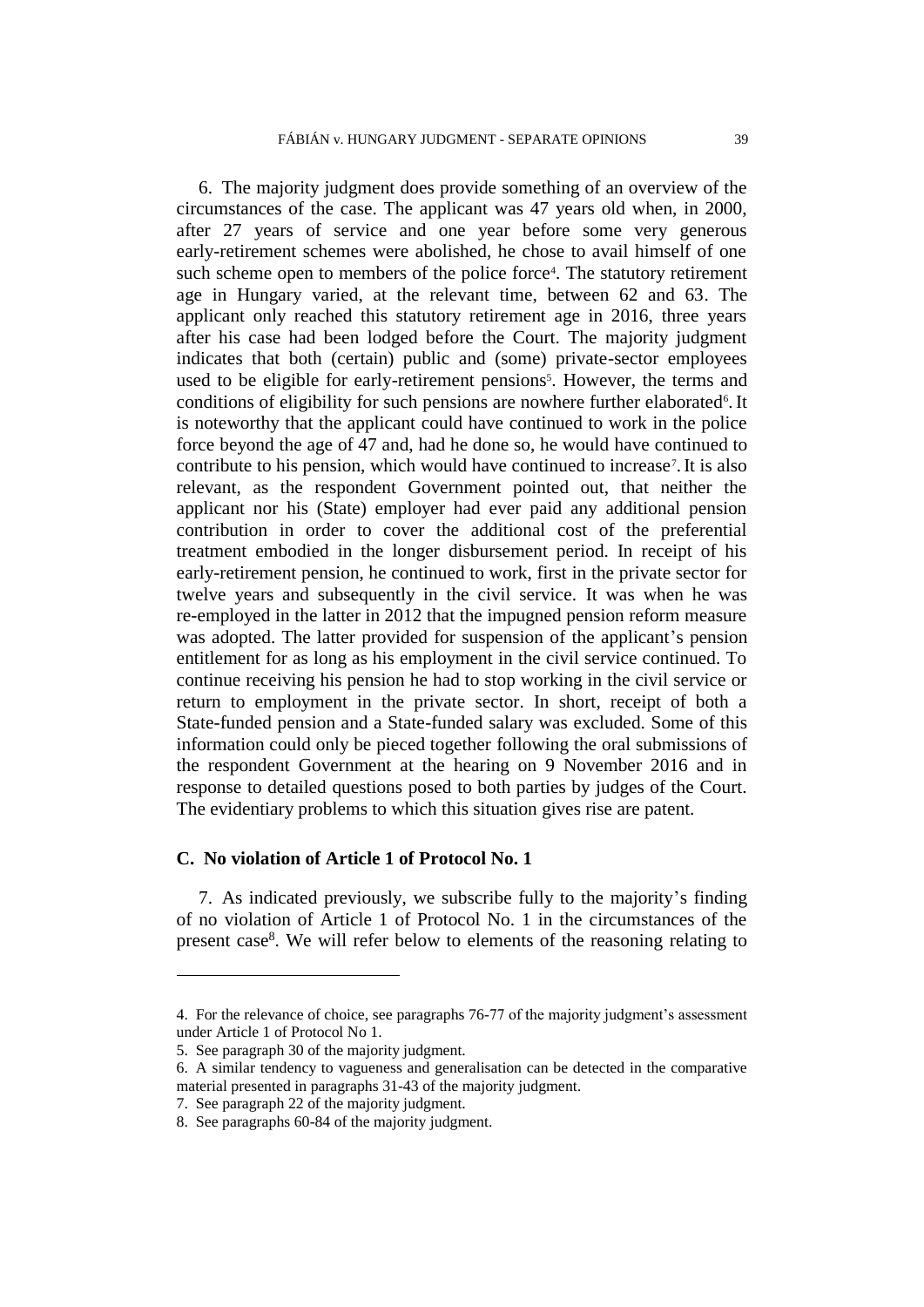this complaint only to the extent that they are relevant to the assessment of comparability.

## **D. Analysis of discrimination under Article 14 of the Convention and the question of comparators**

#### *Component parts of an Article 14 discrimination assessment*

8. According to the Court's established case-law, there can be no room for the application of Article 14 of the Convention unless the facts at issue fall within the ambit of one or more Convention provisions<sup>9</sup>. Even if a case is within the ambit, Article 14 does not prohibit every difference in treatment in the exercise of rights and freedoms: "[t]he competent national authorities are frequently confronted with situations and problems which, on account of the differences inherent therein, call for different legal solutions; moreover certain legal inequalities tend only to correct factual inequalities<sup>10</sup>." Thus, in order for an issue to arise under Article 14, "there must be a difference in the treatment of persons in analogous, or relevantly similar, situations<sup>11</sup>." If that is the case, the difference in treatment in question will be considered discriminatory if it has no objective and reasonable justification; in other words, if it does not pursue a legitimate aim or if there is not a reasonable relationship of proportionality between the means employed and the aim sought to be realised<sup>12</sup>. Lastly, it is important to remember that the list of prohibited grounds in Article 14 is long and, more importantly, open-ended due to the reference to "other status" and the Court's generous, expansive approach thereto<sup>13</sup>.

<sup>9.</sup> See *Abdulaziz, Cabales and Balkandali v. the United Kingdom*, 28 May 1985, § 71, Series A no. 94.

<sup>10.</sup> See *Case "relating to certain aspects of the laws on the use of languages in education in Belgium"* (merits), 23 July 1968, § 10, Series A no. 6.

<sup>11.</sup> See the authorities cited in paragraph 113 of the majority judgment.

<sup>12.</sup> See, for example, *Stec and Others v. the United Kingdom* [GC], nos. 65731/01 and 65900/01, § 51, ECHR, 2006-VI.

<sup>13.</sup> The Court has found "other status", *inter alia*, where the impugned distinction was based on military rank (*Engel and Others v. the Netherlands*, 8 June 1976, Series A no. 22); the type of outline planning permission held by the applicant (*Pine Valley Developments Ltd and Others v. Ireland*, 29 November 1991, Series A no. 222); whether the applicant's landlord was the State or a private owner (*Larkos v. Cyprus* [GC], no. 29515/95, ECHR 1999-I); the kind of paternity the applicant enjoyed (*Paulík v. Slovakia*, no. 10699/05, ECHR 2006-XI (extracts)); the type of sentence imposed on a prisoner (*Clift v. the United Kingdom*, no. 7205/07, 13 July 2010); the nationality or immigration status of the applicant's son (*Bah v. the United Kingdom*, no. 56328/07, ECHR 2011); or ownership of large or small parcels of land (*Chassagnou*, cited above).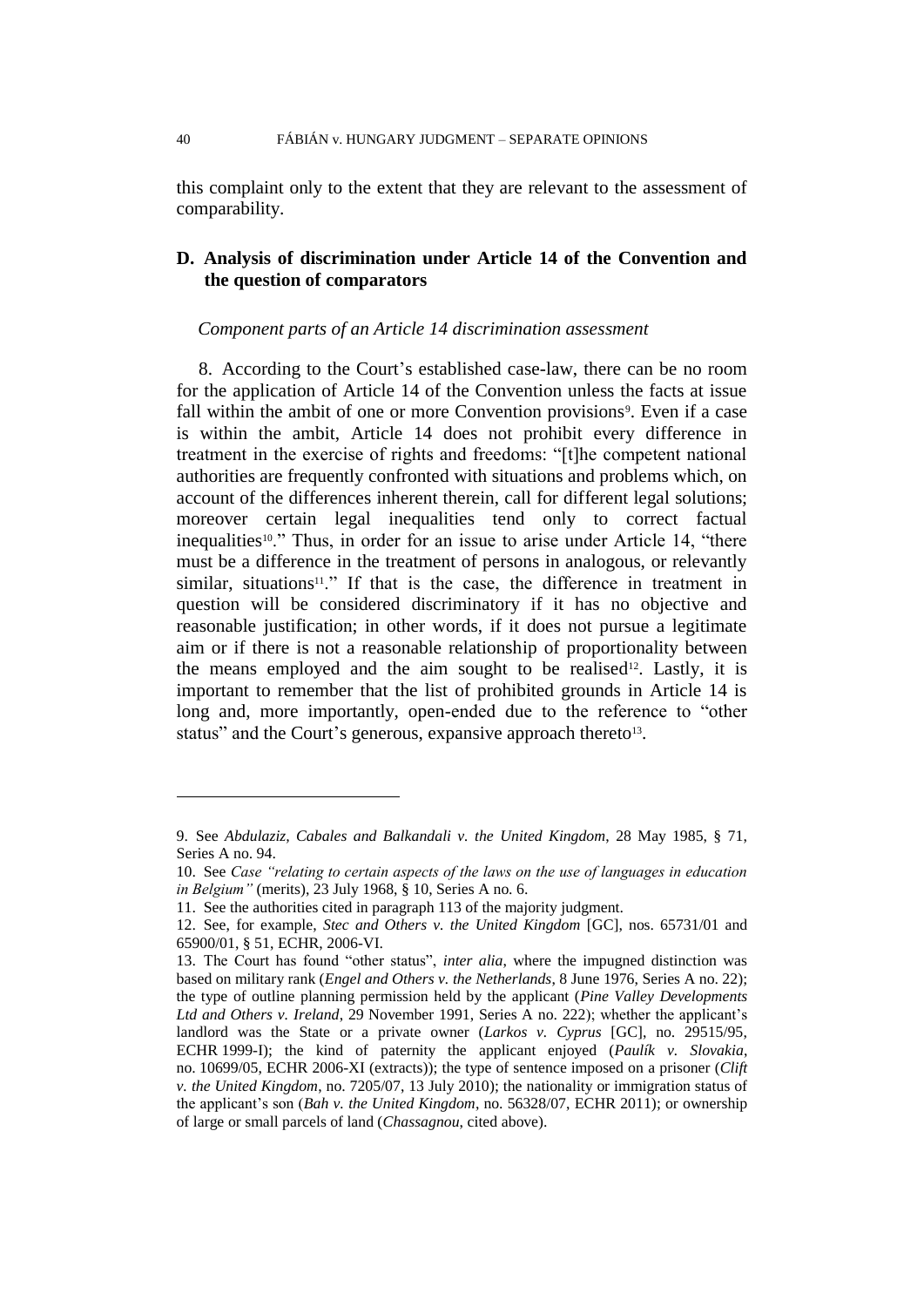#### *Importance of the comparability test*

9. In almost any case where discrimination is alleged, it is of crucial importance to adopt and apply a sufficiently well-elaborated and rigorous analytical framework. Otherwise the risk of arriving at erroneous conclusions is high. This risk can materialise in both ways: the assessment of the relevant facts with reference to an inadequate analytical framework may result in a failure to recognise differential treatment where such a finding is justified ("false negative"), or it may result in a finding of differential treatment in circumstances where such a finding is not well-founded ("false positive").

10. For this Court, the need to demonstrate analytical rigour when it comes to the question of comparability derives, firstly, from its own preference under Article 14 for the Aristotelian principle of treating like with like. The success of a discrimination complaint depends first and foremost on when persons are deemed to be in situations that are alike. The choice of comparator will often change the outcome of the case, and the judicial choice of comparators is sometimes criticised for being arbitrary or lacking in a consistent rationale. Well-founded criticism of this weakness should spur the Court to present clearly the objective basis on which it determines questions of comparability<sup>14</sup>. Secondly, the long and open-ended list of prohibited grounds in Article 14 means that a lack of rigour in cases where the comparator is central mean all "eggs" are placed in the justification and reasonableness basket. When that happens, as it did at Chamber level in the instant case, it may be all too easy for a lacklustre defence by a respondent Government on the question of objective and reasonable justification to lead to the finding of a violation. This may have far-reaching repercussions not only in the respondent State but also in numerous other States where similar social-security and pension reform is also being implemented<sup>15</sup>.

11. As stated previously, the domestic courts may, depending on the circumstances of a given case, the prohibited ground involved, or the extent of the required judicial scrutiny of the justification advanced, prefer to assume comparability and transpose what would have been relevant factors

<sup>14.</sup> See further M. Bell, "Direct Discrimination" in D. Schiek, L. Waddington and M. Bell, *Cases, Materials and Texts on National, Supranational and International Non-Discrimination Law*, Hart Publishing, 2007, pp. 205-215, or A. McColgan, "Cracking the Comparator Problem: Discrimination, 'Equal' Treatment and the Role of Comparisons" (2006) *E.H.R.L.R.* 650.

<sup>15.</sup> In the present case the Chamber (paragraphs 32-33) accepted the legitimate aim (which it identified as reduction in public spending) only to a limited extent. Since members of both groups earned salaries and the pensions paid out to those who continued to work in the private sector could also be regarded as redundant expenditure, the difference in treatment was not regarded by the Chamber as objectively and reasonably justified.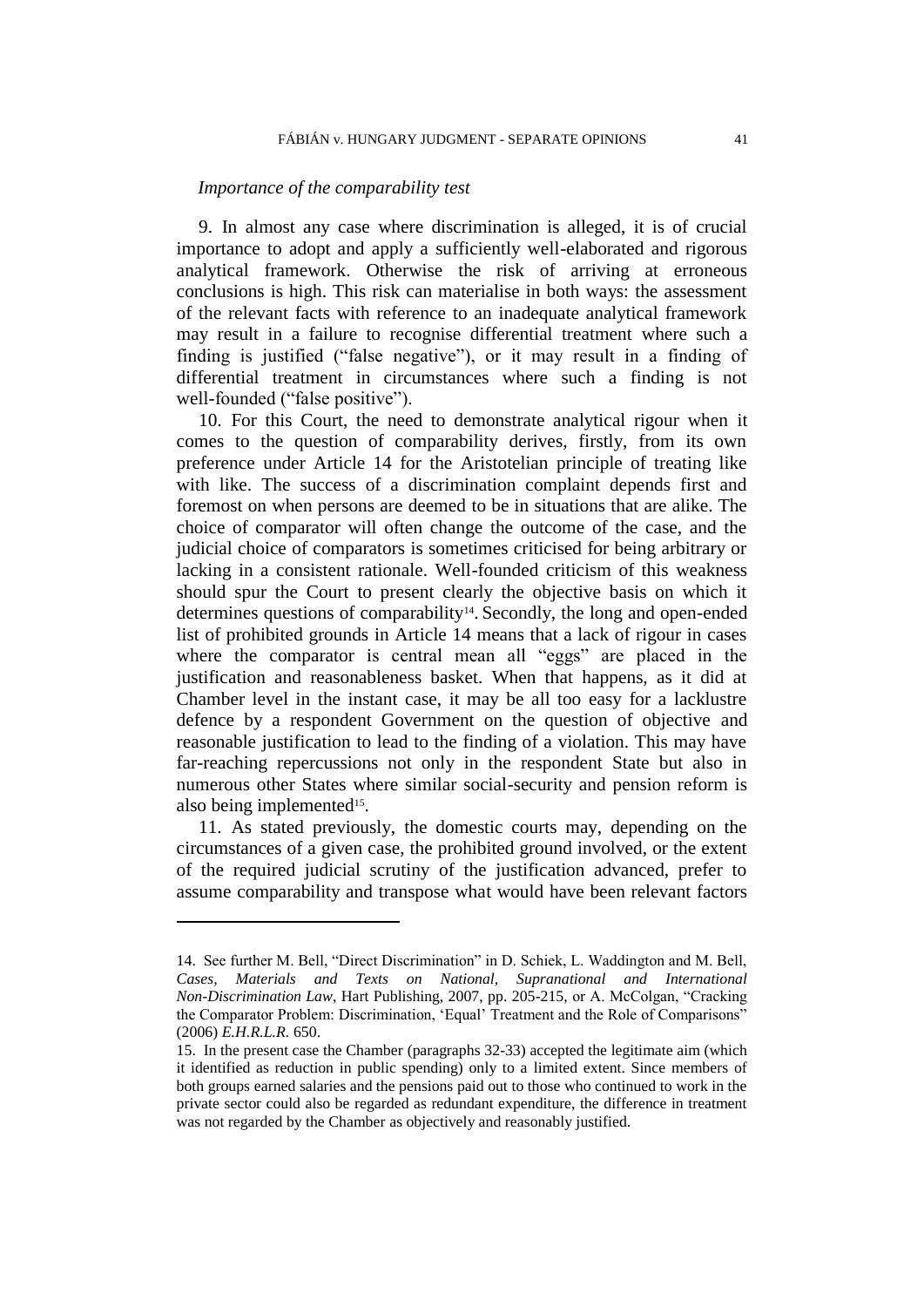thereunder to their focus on justification and proportionality. However, a case like this, in which the applicant's administrative appeal was the only aborted occasion afforded a domestic authority to address the present complaints, demonstrates why the Court should not.

12. Thus the first, critical, question in an Article 14 analysis is whether two persons or groups of persons are in an analogous or relevantly similar situation. As indicated above, it is only where this condition is fulfilled that an issue arises under Article 14. The Court has often formulated the basic principle along the lines expressed in § 66 of *Clift* (cited above): "The applicant must demonstrate that, having regard to the particular nature of his complaint, he was in a relevantly similar situation to others treated differently." This line of authority cannot, in our view, be taken to mean that the comparator by reference to which an alleged differential treatment must be judged is that dictated exclusively by the applicant or the manner in which he or she has framed the complaint. The identification of the factors that characterise situations in a particular context is an issue that goes to the assessment of the merits of the case. The Court cannot, in answering this legal question, confine its analysis simply to the elements as they may have been relied on by the complainant in a discrimination case. Like can only be compared with like, but what is relevantly "like" or "unlike" must often, necessarily, depend heavily on the circumstances, both factual and legal, in any given case.

13. The clarification of the *Clift* formula in paragraph 121 of the majority judgment – so that comparability is to be assessed "taking into account the elements that characterise their circumstances in the particular context" and "in the light of the subject-matter and purpose of the measure which makes the distinction in question" – is therefore to be welcomed. It reflects the finer, more contextual analysis applied already in some Article 14 cases but not in all<sup>16</sup>. Incidentally, it also reflects the well-established language of the case-law of the Court of Justice of the European Union on the general principle of equality<sup>17</sup>. The characterising elements must be

<sup>16.</sup> See, of particular interest for the present case, *Panfile v. Romania* (dec.), no. 13902/11, § 28, 20 March 2012: "… the two categories of persons can hardly be regarded as being in an analogous or relevantly similar situation within the meaning of Article 14, since the essential distinction, *relevant to the context in which the impugned measures were taken*, is that they draw their incomes from different sources, namely a private budget and the State budget respectively. It should also be noted in that connection that the Court has on a number of occasions countenanced the distinctions that some Contracting States draw, for pension purposes, between civil servants and private employees (see *Valkov and Others v. Bulgaria*, nos. 2033/04 and 8 others, § 117, 25 October 2011, and the citations therein)" (emphasis added).

<sup>17.</sup> See, for example, *Arcelor Atlantique*, EU:C:2008:728, paragraphs 25-26: "The elements which characterise different situations, and hence their comparability, must in particular be determined and assessed in the light of the subject-matter and purpose of the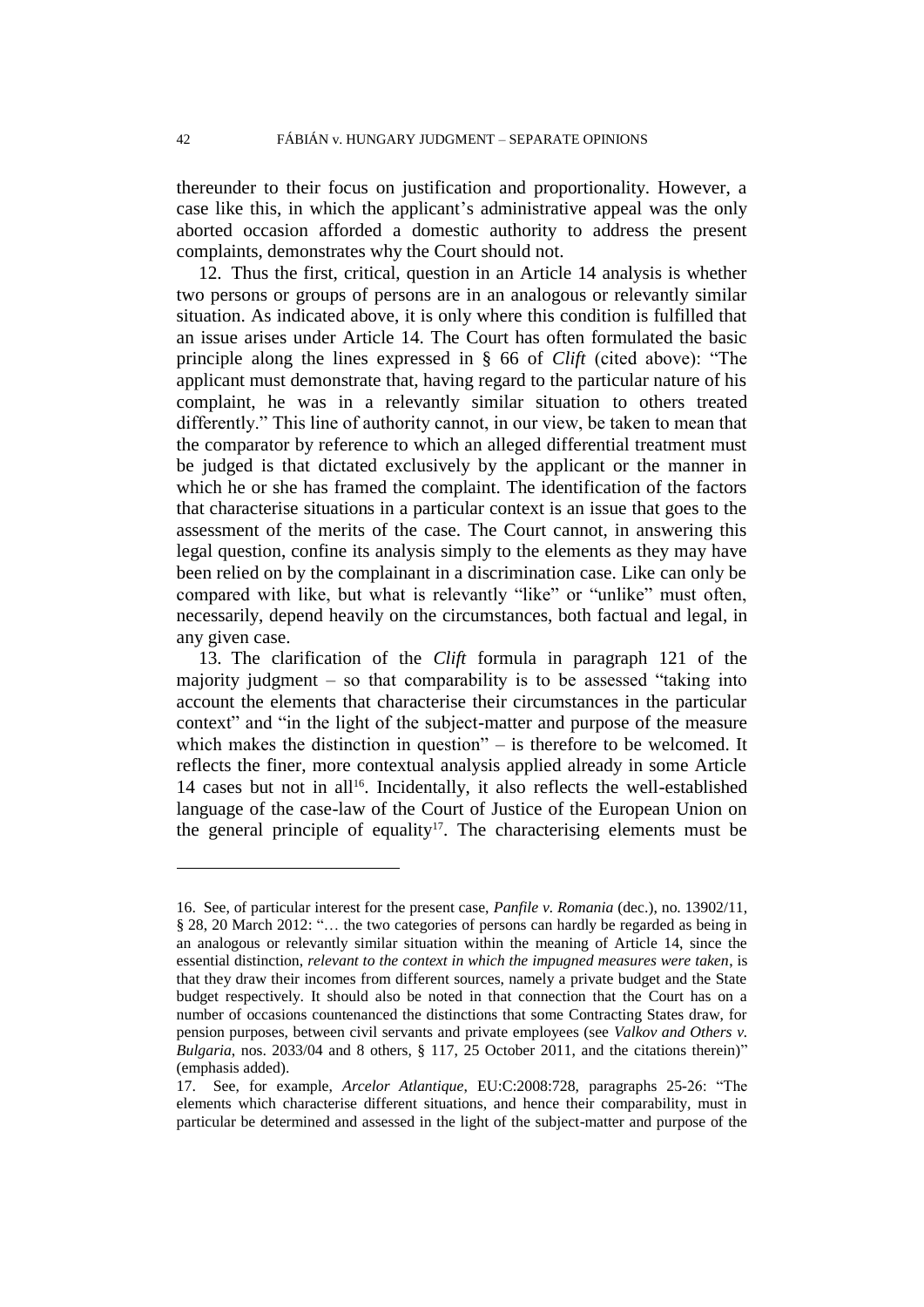considered by taking into account the subject-matter and purpose of the measure from which the alleged difference in treatment is said to derive<sup>18</sup>.

### *Simplicity of the applicant's "but for" argument*

14. The simplicity of the applicant's "but for" argument in the present case is a good example of the risks to which an approach which is too vague, general or unspecific may give rise. The applicant claimed that, as a recipient of a pension who continued to be employed in the civil service in return for a State salary, he was the subject of discrimination when compared with other pension recipients who continued to work in the private sector<sup>19</sup>.

15. Formulated simply in this way, and given the suspension of pension entitlement for the first group as distinct from the latter, one could be inclined to agree with the applicant. His grievance, thus formulated was: but for my continued employment in the civil service, I would have continued to receive my pension just like those with post-retirement employment in the private sector. Persons who continue in post-retirement employment being in a relevantly similar situation, according to the applicant's "but for" argument, differential treatment would be established and the assessment under Article 14 would then proceed to an examination of any objective justification advanced by the respondent State and the proportionality of the impugned measure.

## *Factors absent from the analysis of the comparator in the majority judgment*

16. In our view, it was vital that, unlike the Chamber, the majority rightly chose to examine in some more detail the question of the comparator. This led to the finding that, contrary to the applicant's

Community act which makes the distinction in question. The principles and objectives of the field to which the act relates must also be taken into account …" See also, in a similar vein, in the specific field of gender equality, *Test-Achats*, EU:C:2011:100, paragraph 29: "In that regard, it should be pointed out that the comparability of situations must be assessed in the light of the subject-matter and purpose of the EU measure which makes the distinction in question."

<sup>18.</sup> For existing examples of this more nuanced/circumstantiated/detailed approach in the Court's own case-law see *Stummer v. Austria* [GC], no. 37452/02, §§ 90-95, ECHR 2011; *Carson and Others v. the United Kingdom* [GC], no. 42184/05, §§ 83-90, ECHR 2010; *B. v. the United Kingdom*, no. 36571/06, 14 February 2012; *Giavi v. Greece,* no. 25816/09, §§ 50-53, 3 October 2013; *Valkov and Others*, cited above, § 117; and *Stubbings and Others v. the United Kingdom*, 22 October 1996, §§ 73-74, *Reports of Judgments and Decisions* 1996-IV.

<sup>19.</sup> See paragraph 103 of the majority judgment.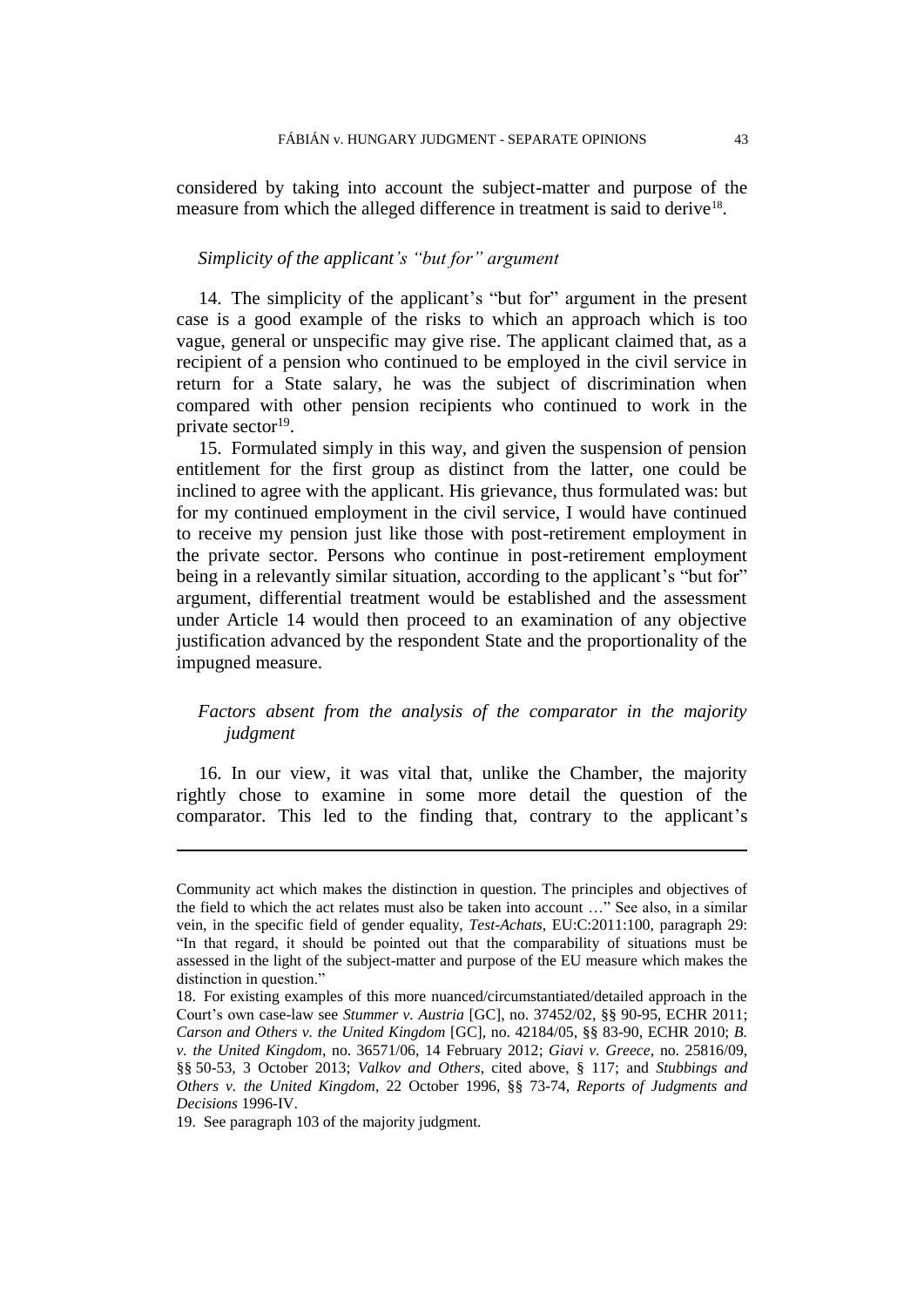submissions, the two groups on which he sought to rely were deemed not to be in analogous or relevantly similar situations<sup>20</sup>.

17. The analysis of the majority is limited, however, to the question whether the situations of persons with post-retirement employment in the civil service and in the private sector were comparable having regard to the impugned measure by which pension disbursements in parallel with salaries were suspended for the former but not for the latter. In other words, their assessment is undertaken solely by reference to the two categories of employees as they were or were not impacted by the impugned measure<sup>21</sup>.

18. Concentrating on impact might, for the purposes of certain cases, be regarded as sufficient to support a finding that the applicant and his chosen comparators were not similarly situated. We nevertheless consider – especially with a view to the further refinement of the case-law in this area – that it may be, and in this case was, equally important for the purposes of comparability not to overlook the basis on which the pension entitlements accrued in the first place. In our view, elements of the dissent demonstrate further why the majority judgment is weaker on this point than it needed to be.

19. In a case such as the present one, which concerns measures taken in the field of pensions and social-security benefits, the factors that characterise the situations of persons affected by such measures must, in principle, include not only the beneficiaries' circumstances at the point in time where the impugned measures took effect and the impact of those measures but also the factors that determine the nature of the entitlements or benefits at the outset, the basis on which those entitlements have accrued and the State guarantee which supports them. More specifically, as like must be compared with like, entitlement to or eligibility for different types of pension benefits, such as old-age pension, disability pension or earlyretirement pension cannot, at least not automatically, be considered as giving rise to relevantly similar situations, given their distinct purposes, the conditions to which they are subject and the distinct rights to which they give rise. Even where the pension entitlements are covered by the same general pension scheme<sup>22</sup>, a situation of early retirement at an active age and while the person remains fit to work cannot be assimilated with the situation of persons receiving pensions under different circumstances, subject to different conditions and at a different age. The Court has, on previous

<sup>20.</sup> See paragraphs 130-32 of the majority judgment.

<sup>21.</sup> It is of course the discriminatory *effect* of any impugned measure which must be justified, rather than the measure itself, but that is an assessment which follows after the establishment of differential treatment.

<sup>22.</sup> The applicant's pension fund was, as he and the dissenting opinions indicate, common to both him and his comparator group. See below, paragraph 23, however, for an important qualification relating to the State's liability for that fund.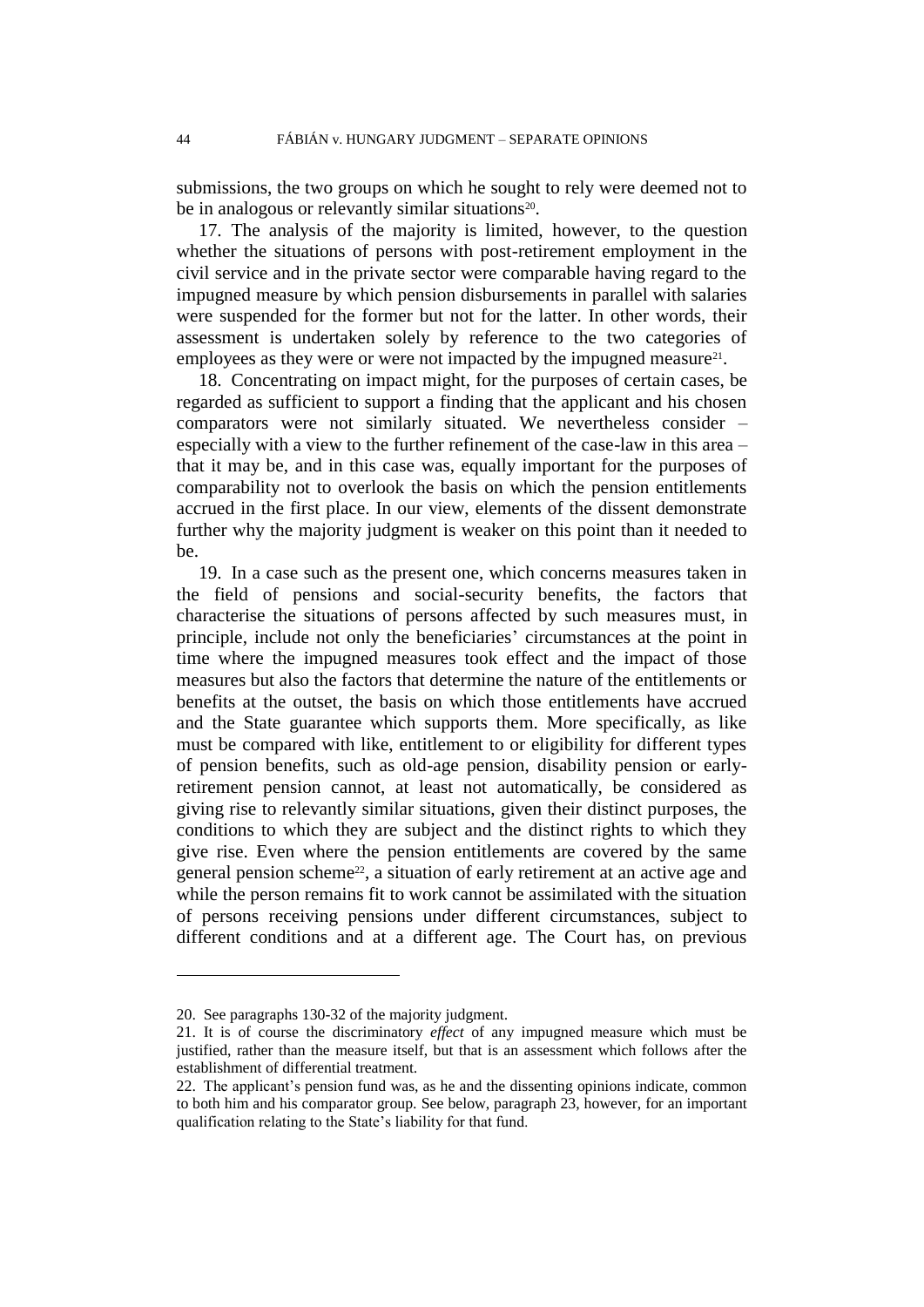occasions, stressed the artificiality of emphasising the similarities between different groups on which an applicant relies while ignoring the distinctions between them for the purposes of Article 14<sup>23</sup> .

20. Interestingly, when excluding a violation of Article 1 of Protocol No. 1 standing alone the Grand Chamber does mention a number of points which highlight relevant distinctions between the various types of pensions involved. Thus, in paragraph 70 of the majority judgment, it emphasises that there may be differences amongst those who are in receipt of a pension (sometimes referred to as an old-age pension, sometimes referenced more generally). Persons, like the applicant, who have not reached the statutory retirement age continue to be in a position to work and have an earning capacity. Furthermore, in paragraph 71 of the majority judgment, an important consequence of early retirement is referred to. Those who receive early-retirement pensions do so on the basis of a far shorter contribution period – both by them and their (State) employer – than those who continue to work until the statutory retirement age. In our view, these factors considered relevant to the analysis under Article 1 of Protocol No. 1 are also relevant to the subsequent analysis of comparability under that provision in conjunction with Article 14.

21. In the present context, however, the majority appear to consider that since the applicant's early-retirement pension ("service pension") had been converted into an old-age pension in  $2012<sup>24</sup>$ , this was sufficient to remove the need for any further consideration of whether the original basis and terms of the pension entitlement were also relevant to the analysis of comparability. The trouble is, however, that the Grand Chamber has not been provided with any specific information as to the concrete effect, in legal and financial terms, of the "conversion" that took place in 2012. In our view, the majority dispensed with this issue too easily.

22. One of the key factors in the present case is that the applicant became eligible for early retirement at the age of 47 and chose to avail of it. In this context, we note the Government's observation according to which employees of the armed forces (including the police) had become, by way of a derogation from general pension rules, entitled to their pension decades earlier than at the applicable statutory retirement age. Those pensions were not meant to secure the beneficiaries' livelihood in their old age but to provide them with an opportunity to retire at an active age<sup>25</sup>.

23. In this context, it is also relevant to note that although all employees were covered within the framework of a single Pension Fund, into which the contributions levied on them were paid, the reality of the Hungarian "pay as

<sup>23.</sup> See, for example, *Stubbings*, cited above, § 73. In our view, respectfully, this is the trap into which the joint dissenting opinion falls.

<sup>24.</sup> See paragraph 12 of the majority judgment.

<sup>25.</sup> See paragraph 20 of the Chamber judgment.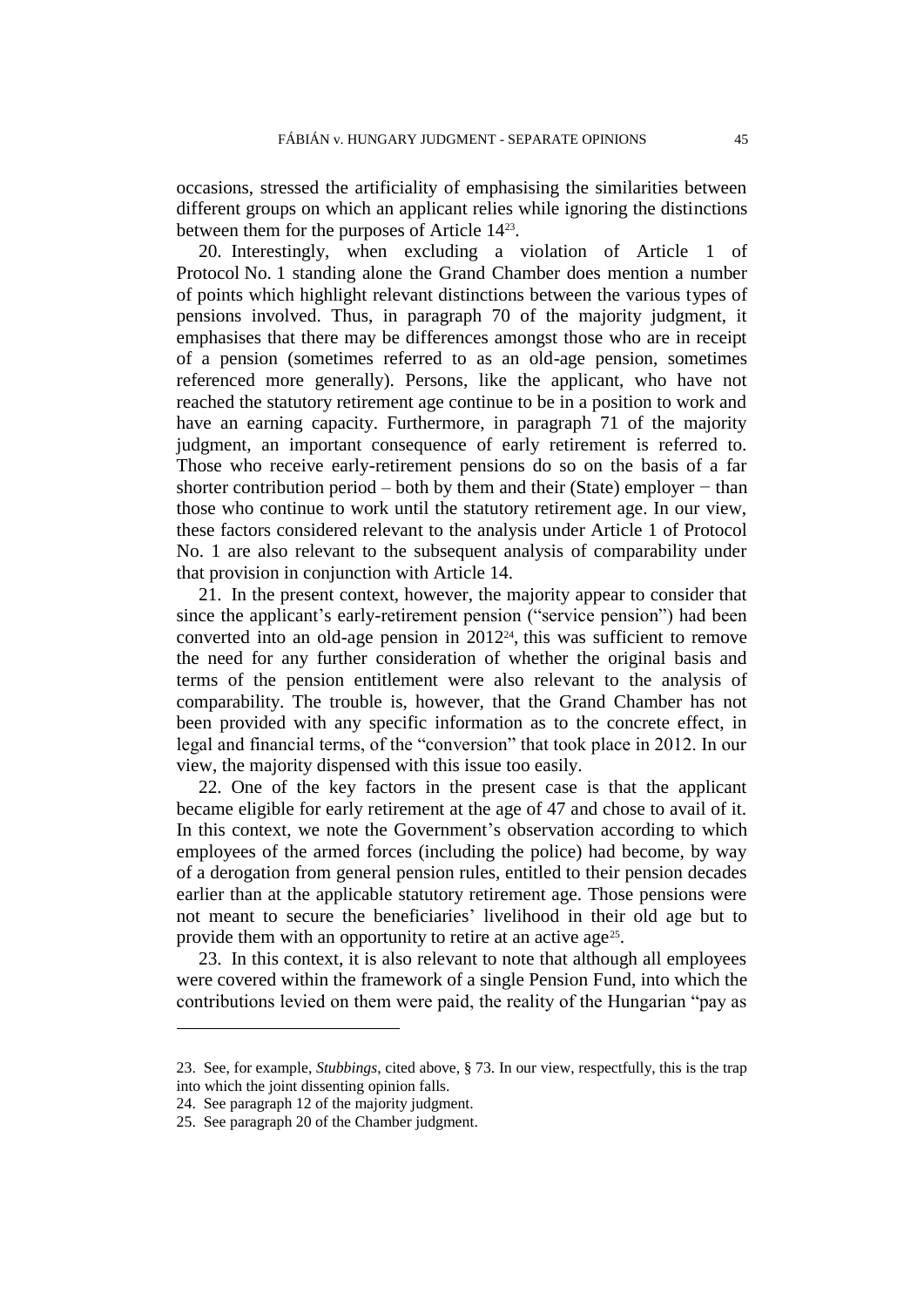you go" system, as stated by the Government, was that the system was underfunded and its deficits had to be covered by the central State budget<sup>26</sup>. It is obvious that entitlements to early retirement, whereby contributions stop as early as the disbursement of benefits begins, cause relatively larger deficits and, conversely, draw more on the supplementary funding from the State budget than pension entitlements based on longer contribution periods and later commencement of benefit disbursements. Thus, by virtue of and since his early retirement, the applicant had in fact enjoyed benefits subsidised from State funds over a longer period of time than persons in receipt of entitlements from other schemes. This is another reason why, in the context of measures designed to address such imbalances and resulting expenditures from the State budget, it is problematic in a comparability analysis to overlook differences in the various pension entitlement schemes and the financial in- and outflows arising from them.

24. Although it appears from the materials before the Court that some forms of early retirement had also been available in other sectors, we note that the applicant in his submissions made no reference to any early-retirement arrangements in the private sector similar to the one from which he benefited. In this context we recall that under the Court's established case-law, it is for the applicant to demonstrate that he was in a relevantly similar situation to others treated differently<sup>27</sup>. We therefore conclude that the applicant has failed to demonstrate that, as regards his initial entitlement to receipt of pension benefits, his situation as a beneficiary of disbursements following early retirement was relevantly similar to persons employed in the private sector and in receipt of a pension on the basis of that employment.

### **E. Concluding remarks**

 $\overline{a}$ 

25. As regards the analysis of whether, in the context of the present case, persons with post-retirement employment in the civil service and those with post-retirement employment in the private sector can be regarded as being in relevantly similar situations, we should stress that we are broadly in agreement with the analysis presented in the majority judgment<sup>28</sup>. We think, however, that it would have been preferable for the Grand Chamber to address the question of comparability in greater detail and with reference to all the differences, past and present, which characterise the situation of the applicant and those who belong to his chosen comparator group. By encouraging more rigour, when necessary, in the approach to comparability,

<sup>26.</sup> See paragraph 21 of the majority judgment.

<sup>27.</sup> See the case-law cited in paragraph 116 of the majority judgment.

<sup>28.</sup> See paragraphs 118-34 of the majority judgment.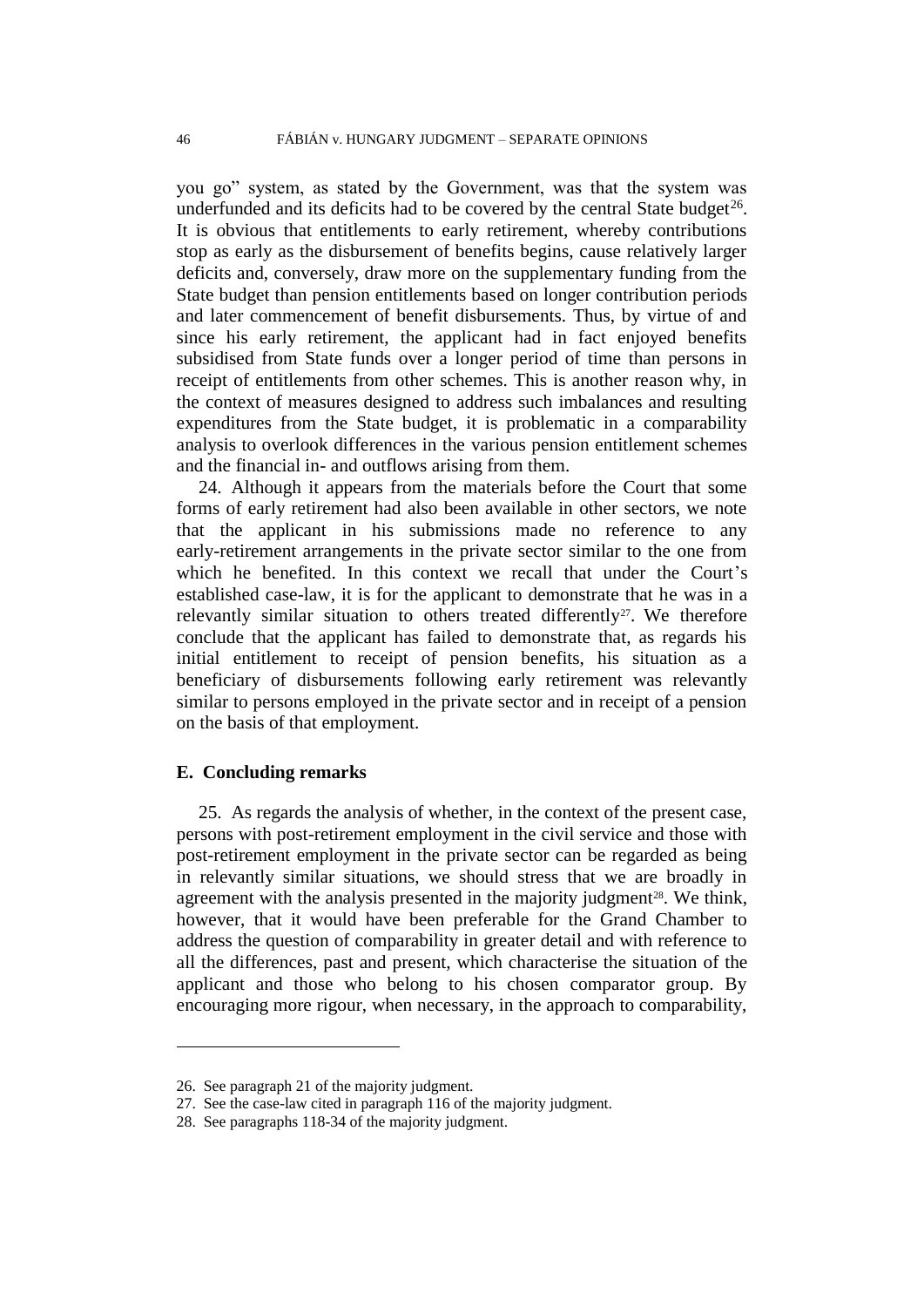we are not suggesting either that that test be used to shut down, prematurely, viable claims or shift the burden of proof unduly to complainants. However, where the generously interpreted "other status" category is involved and perhaps in particular where complex issues of social security, pensions and employment are at stake, glossing over comparability and examining only proportionality is a risky way for this Court to proceed.

26. In addition, we consider it important to underline that a finding of no comparability in the instant case should not be understood as implying, in general, that employment in the civil service and employment in the private sector cannot, under any circumstances, be considered to give rise to relevantly similar situations. Such a wide-ranging conclusion would be wrong. As we have underlined above, the question of whether or not two persons or groups are in a comparable situation for the purposes of an analysis of differential treatment and discrimination must be analysed in the light of the elements that characterise their circumstances in a given context, taking into account the subject-matter and purpose of the norms that give rise to the alleged difference in treatment. In other words, the analysis is both specific and contextual. There may well be circumstances where employment in the civil service and in the private sector would have to be regarded as comparable.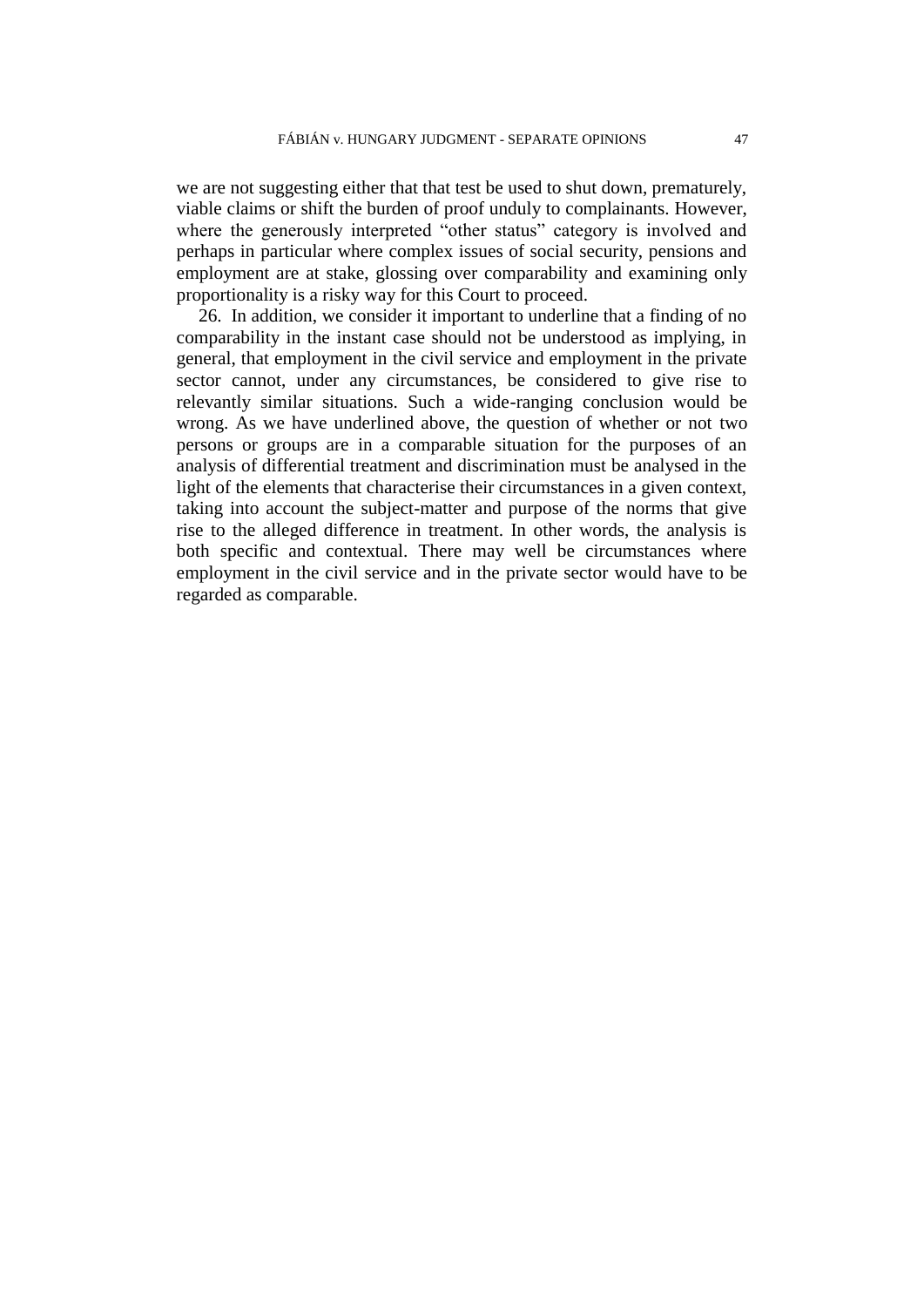## CONCURRING OPINION OF JUDGE RANZONI

1. I voted with the majority in finding no violation of Article 1 of Protocol No. 1 and of Article 14 of the Convention in conjunction with Article 1 of Protocol No. 1. However, concerning the latter point, my reasoning differs from that of the majority.

2. In assessing the Article 14 complaint, four main questions are to be answered: (1) Was there a difference in treatment between the applicant, an old-age pensioner working in the public sector, and old-age pensioners working in the private sector? (2) Were these two groups of pensioners in an analogous, or relevantly similar, situation? (3) Was the difference in treatment based on an identifiable characteristic, or "status", within the meaning of Article 14 of the Convention? (4) Was there an objective and reasonable justification for the different treatment of both categories?

3. It is not in dispute that the applicant was treated differently from old-age pensioners working in the private sector because his pension payment was suspended for the continued duration of his employment in the civil service (see paragraph 100 of the judgment). Therefore, the first question has to be answered in the affirmative.

4. The majority answer the second question in the negative, finding that the applicant, as a member of the civil service whose employment, remuneration and social benefits were dependent on the State budget, was not in a relevantly similar situation to pensioners employed in the private sector (see paragraphs 121-133 of the judgment). I disagree with this assessment. The decisive factor in this context is not the source of the salary, be it from a private budget or the State budget, but rather the source of the pension and its contributory system. In that regard, I agree with the arguments and conclusions in the joint dissenting opinion of my colleagues Judges Sajó, Vehabović, Turković, Lubarda, Grozev and Mourou-Vikström (see paragraphs 2-9 of their opinion), to which I subscribe and have nothing further to add.

5. Concerning the third question, I again agree with the dissenting judges that there is no dispute between the parties that the different treatment of the applicant was based on "other status" within the meaning of Article 14 (see paragraph 10, first sentence of the dissenting opinion).

6. Where I differ from the dissenters, and what eventually led me to join the majority in finding no violation of Article 14 taken in conjunction with Article 1 of Protocol No. 1, is regarding the answer to the fourth question, namely whether there was an objective and reasonable justification for the difference in treatment.

7. The relevant principles in this context are set out in the judgment (see, in particular, paragraphs 113-117). Applying these principles, my starting point would be the wide margin of appreciation afforded to the State in respect of general measures in the economic and social sphere (see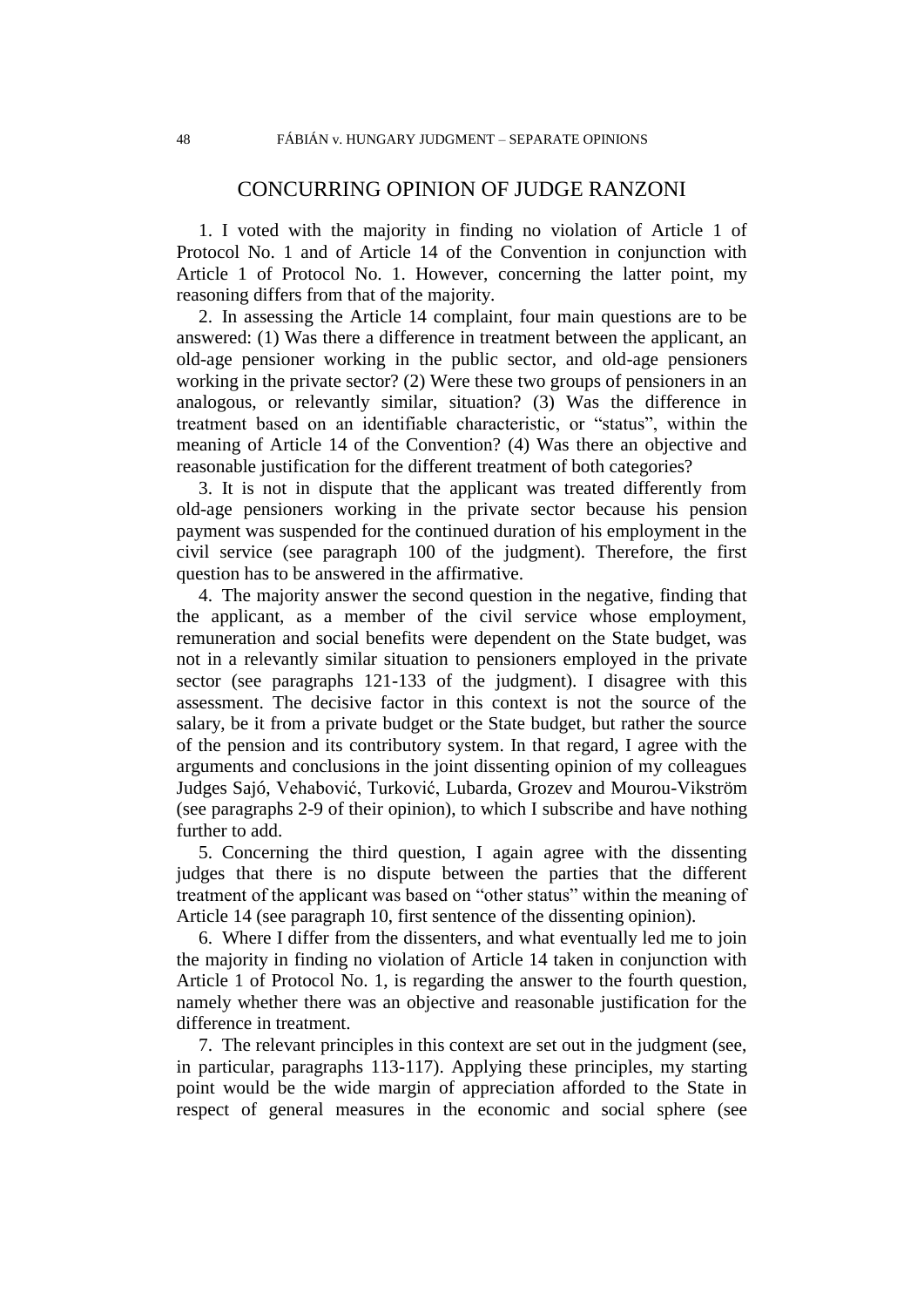paragraph 115). Such policy decisions are, in principle, reserved for the national authorities, which have direct democratic legitimation and direct knowledge of their society and are better placed than an international court to evaluate local needs and conditions. The Court will therefore generally respect the legislature's policy choice unless it is "manifestly without reasonable foundation" (see, *inter alia*, *Stec and Others v. the United Kingdom* [GC], nos. 65731/01 and 65900/01, § 52, ECHR 2006-VI, and *British Gurkha Welfare Society and Others v. the United Kingdom*, no. 44818/11, § 62, 15 September 2016); that is not the case here.

8. In parts, I would adopt the arguments the majority invoked in examining the question whether the two groups of pensioners were in a relevantly similar situation, in particular regarding the State's role when acting in its capacity as employer (see paragraphs 127 and 131-132). To my mind, these arguments in fact pertain to the justification analysis. Whereas the similarity of situations should be seen and assessed from the perspective of the persons affected, the justification for a different treatment, in contrast, is an element to be assessed based on the State's situation.

9. The elimination of "double income" from the same State budget and the reduction of public debt, as argued by the Government, are valid reasons for treating differently pensioners in the public sector and those in the private sector; the latter receive their "double income" from different budgets. Furthermore, even if at the relevant time the EU deficit procedure was already closed and even if an exceptional financial crisis might no longer have existed in Hungary, the reduction of expenditures and a balanced budget, as well as balanced and well-funded pension schemes, remained important policy aims of the Hungarian Government, as for all responsible Governments.

10. The small number of persons affected by the impugned measure (see, in this respect, paragraphs 13-15 of the dissenting opinion) is not a weighty argument. National authorities often have to introduce a variety of different policy measures, as mentioned by the Government in their submissions; these measures, taken separately, may affect only a limited group. However, such measures have to be looked at as a whole and cannot be dissected in all their particulars. That is one of the reasons for affording the States a wide margin of appreciation when determining general measures of economic or social strategy.

11. The fact that a majority of the member States of the Council of Europe do not make a distinction between public and private-sector employees regarding whether pension payments may be reduced or suspended (see the comparative study, paragraphs 31-43 of the judgment) does not seem a valid argument to me. There exists a wide range of different social-security schemes throughout Europe, and several States actually make distinctions, in particular in situations of retirement before the legal age of retirement.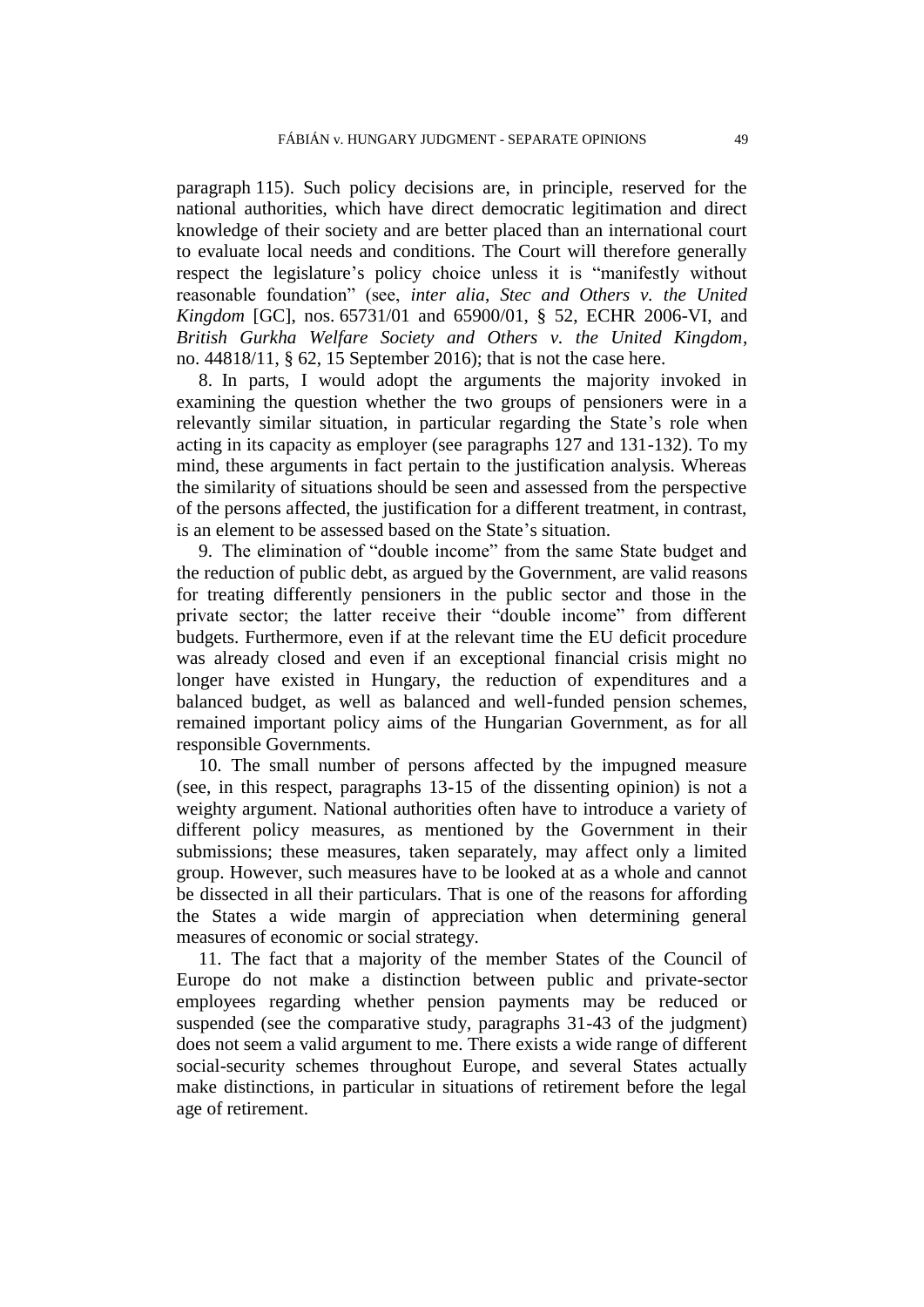12. As the dissenting judges concede (see paragraph 14 of their opinion), the applicant was not left without any means of subsistence. He continued to receive his salary, which was presumably higher than the amount of his pension and corresponded approximately to the average salary in Hungary. He did not argue that he risked falling below the subsistence threshold (see, in this respect, paragraphs 79-82 of the judgment). Furthermore, the suspension of his pension entitlements was only of a temporary nature. No doubt the impugned measure affected the applicant's life. However, that does not suffice for finding that he had to bear an excessive or disproportionate burden.

13. These are the main reasons for me to find that the difference in treatment between the applicant, an old-age pensioner working in the public sector, and old-age pensioners working in the private sector had an objective and reasonable justification and that the means employed were proportionate to the aim sought to be achieved. The respondent State did not overstep its wide margin of appreciation. If a State is afforded such a wide margin as in the economic and social sphere, the Court should respect it; otherwise it is just paying lip service to this principle. Besides, taking into account this wide margin of appreciation, it is not the Court's task to look for alternative measures which the State could have adopted (see, *mutatis mutandis*, *Markovics and Others v. Hungary* (dec.), nos. 77575/11 and 2 others, § 39, 24 June 2014).

14. In the light of the foregoing observations, and in contrast to the dissenting judges, I came to the conclusion that there had been no violation of Article 14 in conjunction with Article 1 Protocol No. 1.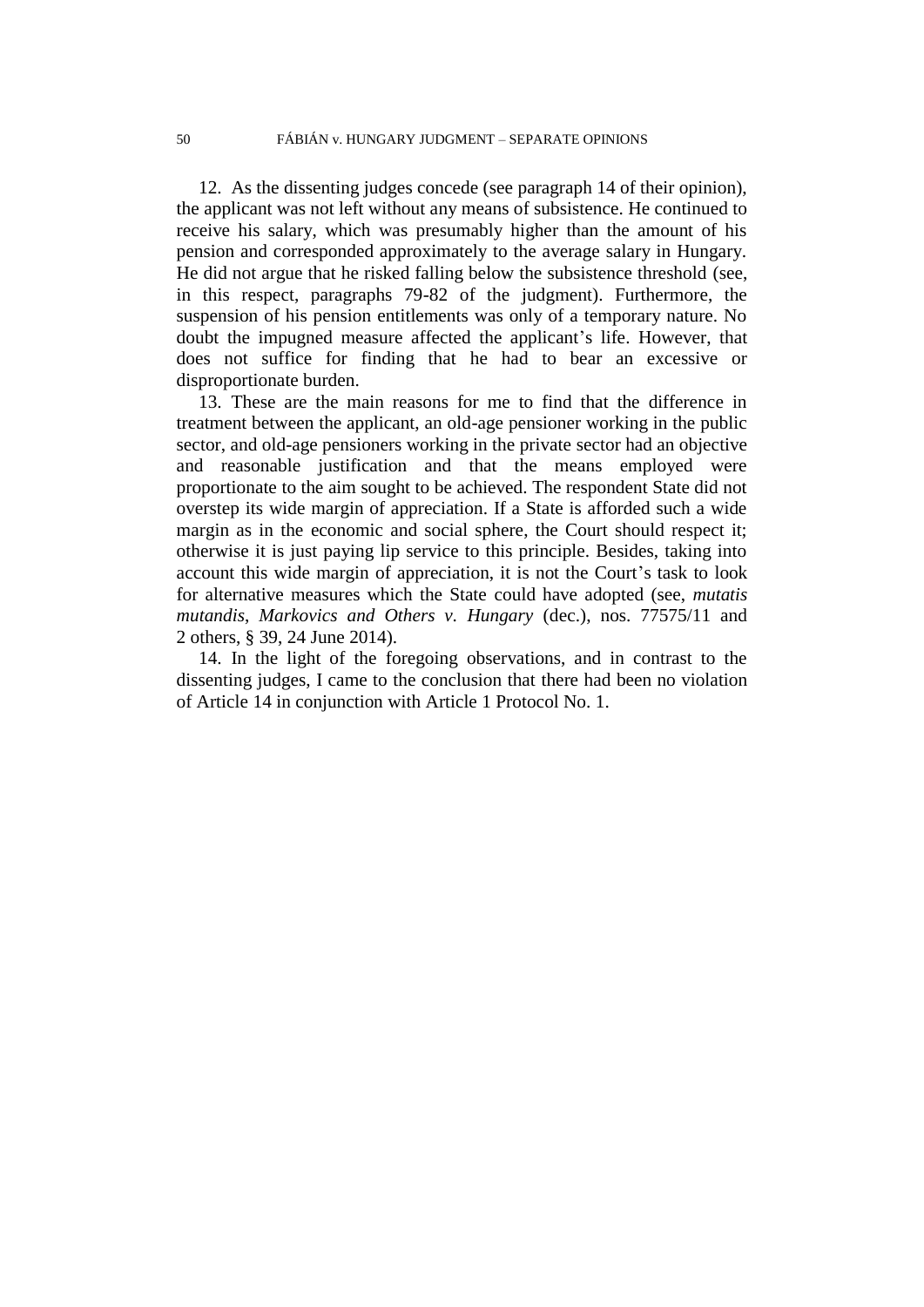# JOINT DISSENTING OPINION OF JUDGES SAJÓ, VEHABOVIĆ, TURKOVIĆ, LUBARDA, GROZEV AND MOUROU-VIKSTRÖM

1. While we voted with the majority for a finding of no violation of Article 1 of Protocol No. 1, we were unable to subscribe to their conclusion that there had been no violation of Article 14 read in conjunction with Article 1 of Protocol No. 1. Two distinct issues needed to be addressed in the analysis under Article 14. The first one was whether the applicant was in an analogous situation to the suggested comparator group. If this was indeed the case, the second issue to be addressed was whether the difference in treatment was justified. The majority rejected the applicant's complaint already in answering the first question. They held that the applicant was not in an analogous situation compared with individuals who, like him, were in receipt of an old-age pension but who, unlike him, were in private employment (see paragraphs 121-33 of the judgment). We respectfully disagree. Consequently, in our view, an analysis was required as to the necessity of the different treatment, namely whether it was objectively and reasonably justified. As the respondent Government did not present sufficiently strong arguments to justify the different treatment, we voted for a finding of a violation of Article 14.

2. We turn first to the question whether the applicant was in an analogous or relevantly similar situation to individuals in receipt of an old-age pension, but who were employed in the private sector. It was not in dispute between the parties that the applicant was treated differently from such individuals and that the different treatment was based precisely on the post-retirement employment of those individuals, and specifically whether they were employed in the public or private sector. The difference in treatment consisted in the fact that the applicant had his pension payments suspended whereas those working in the private sector did not. Thus the pertinent question is whether the two groups, the one to which the applicant belonged comprising individuals in receipt of an old-age pension and working for the public sector, and the comparator group comprising individuals in receipt of an old-age pension and working for the private sector, were in an analogous or relevantly similar situation.

3. The majority took the view that the fact that one group was employed after retirement in the private sector and the other in the public sector was a sufficient ground for finding that the two groups were not comparable. We find that approach inconsistent with the Court's case-law, as it confuses the analysis of the difference in treatment, in the form of suspension of the old-age pensions of those in public employment, with the factors which were decisive for entitlement to an old-age pension. Only the latter, in our view, should have been taken into account in establishing whether the applicant was in an analogous or relevantly similar situation to the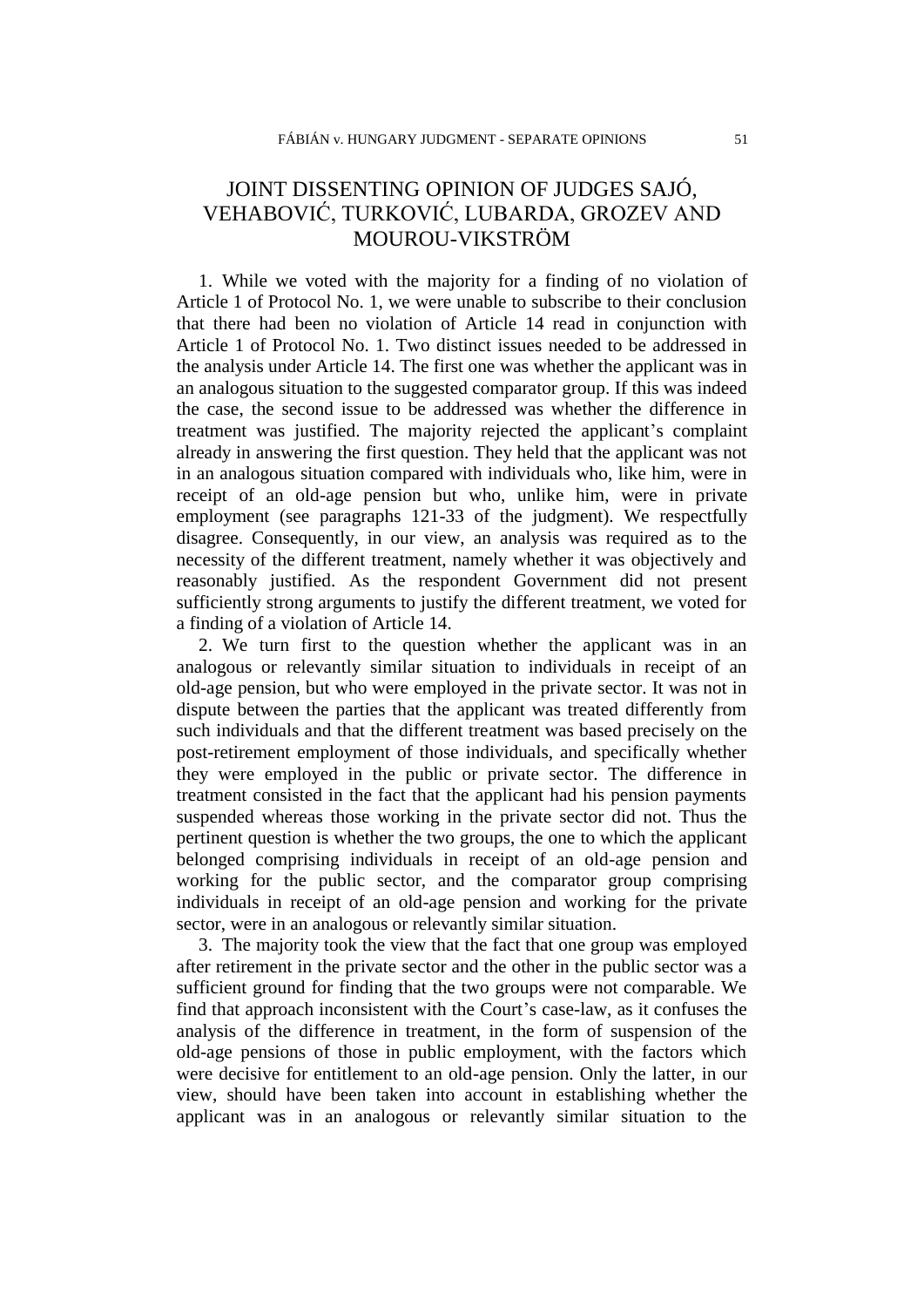comparator group. The fact that the applicant was in public employment and not in private employment after becoming entitled to an old-age pension was irrelevant for the purposes of his entitlement to such a pension. The public versus private-employment distinction thus constituted the different treatment in the otherwise identical entitlement to an old-age pension of the two groups that had to be compared. The measure contested by the applicant was precisely the suspension of his entitlement to an old-age pension, and the analysis of comparability of the two groups should have been based only on the factors giving rise to such entitlement. The difference between individuals in public and private-sector employment is certainly not irrelevant, but it should have been taken into account only in the analysis of whether this difference in treatment was justified or not.

4. In arriving at its conclusion that the applicant was not in an analogous or relevantly similar situation to the suggested comparator, the majority drew on a distinction between civil servants and employees in the private sector made by the Court in judgments such as *Valkov and Others v. Bulgaria* (nos. 2033/04 and 8 others, §§ 92 and 98, 25 October 2011); *Heinisch v. Germany* (no. 28274/08, § 64, ECHR 2011, (extracts)); and *Vilho Eskelinen and Others v. Finland* ([GC], no. 63235/00, § 62, ECHR 2007-II). It is true that the Court held in those cases that the different treatment of private and public-sector employees in the enjoyment of their rights under the Convention was justified under certain circumstances. We do not believe, however, that this acceptable differentiation of the Convention rights of private and public-sector employees can justify the conclusion that the two categories in the present case were not in an analogous or relevantly similar situation. While the judgments of the Court that were cited undoubtedly drew a distinction between the Convention rights of public and private-sector employees, the reliance on such a distinction in the present case reveals confusion as to the relevant circumstances required for the comparison. This approach fails to recognise that in the cases relied on by the majority the distinction between public and private-sector employees was a pre-existing feature which defined the very content of the right at issue. Whether pension rights, the right to free speech or the right of access to court were at stake, the very essence of the rights at issue in those cases emanated from the specific characteristics of the public service, and as a result the very essence of the right was defined differently, precisely because of the inherent differences between public and privatesector employment. This was the case even in *Panfile*, albeit that the Court did not rely on this in reaching its decision. The applicant's right to an oldage pension in that case stemmed from special legislation on military personnel (see *Panfile v. Romania* (dec.), no. 13902/11, § 3, 20 March 2012). In the present case, however, the underlying right, the applicant's entitlement to an old-age pension, was in no way affected by the difference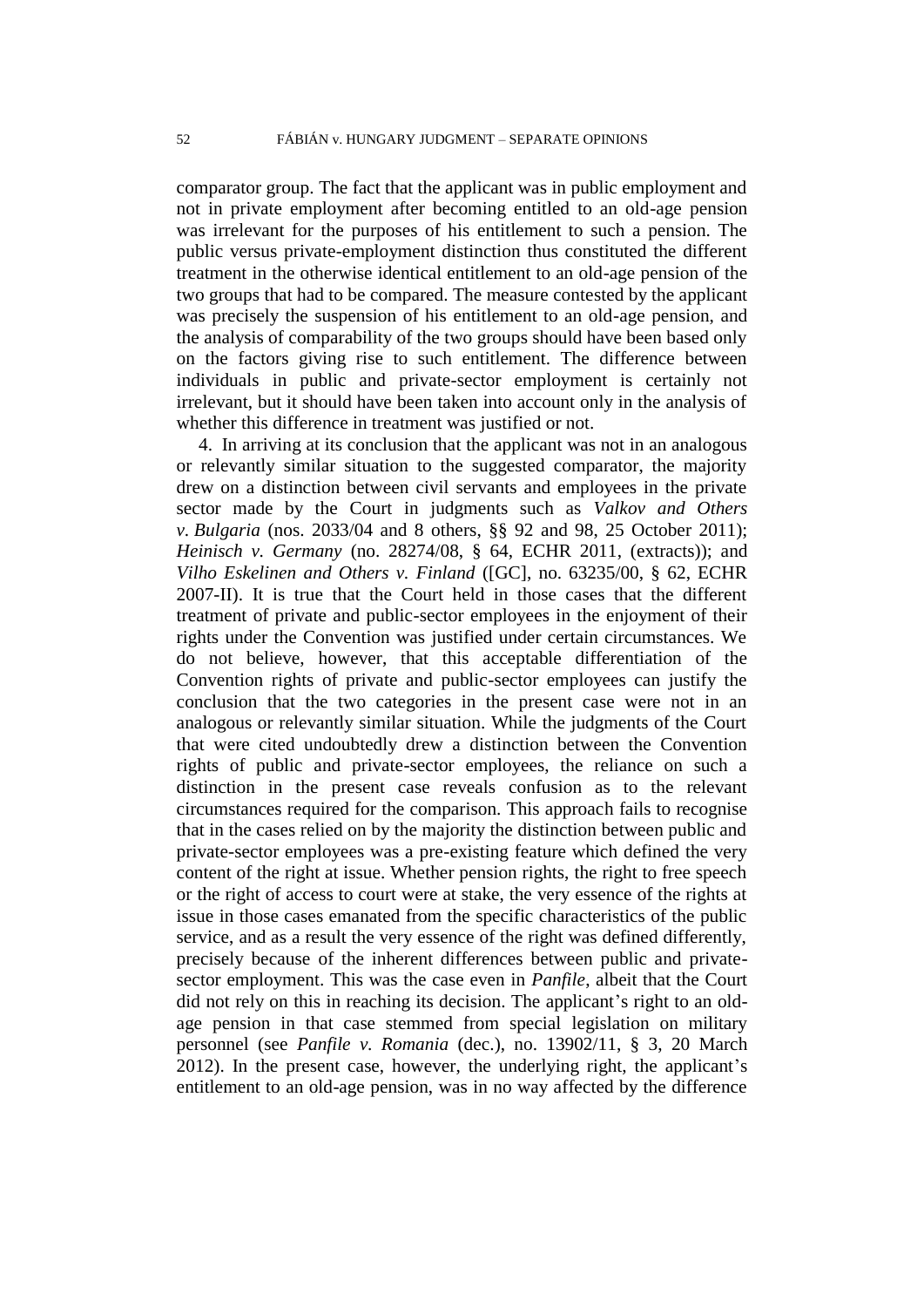between public and private-sector employment. On the contrary, that right was identical for both groups.

5. The Court has established in its case-law that in order for an issue to arise under Article 14, an applicant must demonstrate that he or she was in a relevantly similar situation to others treated differently, having regard to the particular nature of his or her complaint (see *Clift v. the United Kingdom*, no. 7205/07, § 66, 13 July 2010). Whether we take this as the applicable standard under Article 14, or the reformulated standard set out in paragraph 121 of the present judgment, namely "elements that characterise their circumstances in the particular context", what should have been compared in the present case was the position of the applicant and the members of the comparator group prior to the impugned measure, namely suspension of the old-age pension on the basis of the distinction between public and private-sector employment.

6. Taking this approach, we cannot help but notice that the applicant's entitlement to an old-age pension in the instant case sprang from exactly the same State old-age pension scheme as that of the comparator group. Both categories had contributed to the scheme in exactly the same manner. As described in paragraph 21 of the judgment, the Hungarian social-security pension scheme is a compulsory, contributory system. Every employee, no matter whether in the public or the private sector, contributes in the same way to the system, which is funded by means of a certain percentage withdrawn from the employee's monthly income and an employer's contribution of 27% of the amount of the employee's salary.

7. The fact that the applicant took early retirement, before later becoming entitled to an old-age pension, was likewise of no significance for his entitlement to such a pension. He continued to work after his early retirement, and he continued to contribute to the old-age pension scheme in exactly the same manner as any other employee (see paragraph 27 of the judgment). Similarly, the fact that he had contributed to the scheme prior to his early retirement whilst in State employment was of no significance, as he would have found himself in exactly the same position had he previously been employed in the private sector.

8. Thus, the starting position of the applicant and of individuals in the comparator group was, prior to the suspension of the applicant's pension payments, exactly the same. This situation has a clear parallel with the facts in the case of *Andrejeva v. Latvia* ([GC], no. 55707/00, § 91, ECHR 2009), in which the Court found a violation of Article 14. In that case the Court held that the prohibition of discrimination enshrined in Article 14 of the Convention was meaningful only if, in each particular case, the applicant's personal situation in relation to the criteria listed in that provision was taken into account exactly as it stood. To hold that the applicant's employment in the public sector while he was in receipt of an old-age pension was decisive for defining whether he was in an analogous situation to the comparator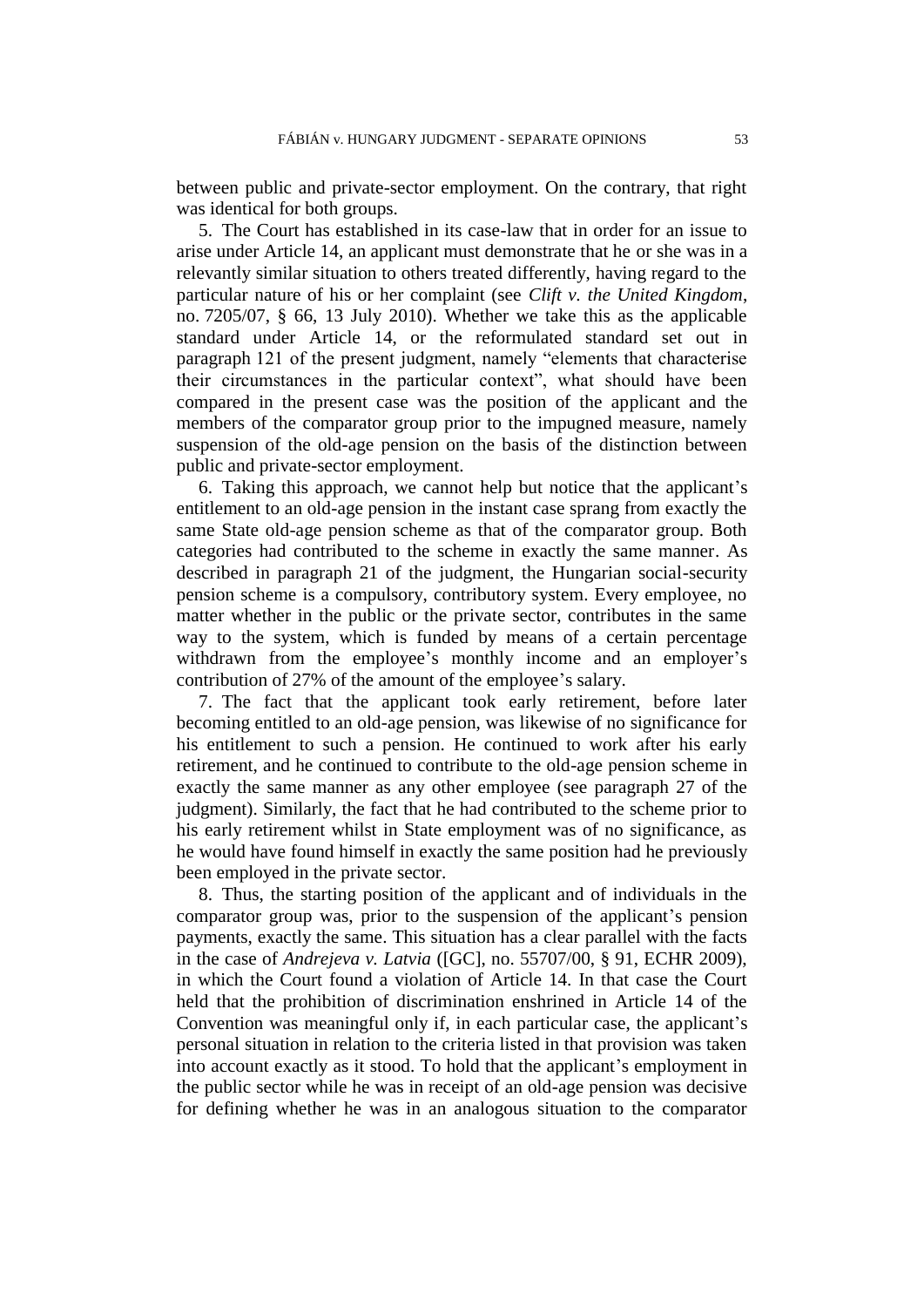group also runs counter to other decisions of this Court. If this approach had been taken in *Gaygusuz v. Austria* (16 September 1996, *Reports of Judgments and Decisions* 1996-IV), the conclusion would have had to be that the applicant was not in a relevantly similar situation to other persons entitled to emergency assistance in Austria, because, unlike those other persons, he was not an Austrian national.

9. In the absence of any structural differences between private and public-sector employees in the national pension system, and taking into account the fact that it applied to both categories alike and that the entitlement of the applicant to an old-age pension was based on the same rules and contributions to the system, we conclude that he was in an analogous situation to individuals in the comparator group.

10. As the parties agreed that the different treatment of the applicant was based on "other status" within the meaning of Article 14, the next relevant question is whether this different treatment was objectively and reasonably justified. The burden of proof, as the Court has held on many occasions, is on the respondent Government, who have to demonstrate that the difference in treatment was justified (see *Khamtokhu and Aksenchik v. Russia* [GC], nos. 60367/08 and 961/11, § 65, ECHR 2017; *Vallianatos and Others v. Greece* [GC], nos. 29381/09 and 32684/09, § 85, ECHR 2013 (extracts); and *D.H. and Others v. the Czech Republic* [GC], no. 57325/00, § 177, ECHR 2007-IV). While in their oral pleadings the Government expanded on the justification for the different treatment, their written submissions focused on the need to make savings in a time of financial deficit. The Government's main argument was that section 83/C(1) of the 1997 Pensions Act had been introduced in order to eliminate the simultaneous receipt of pensions and salaries in the public sector, as part of the measures aimed at reducing public debt and securing the closure of the EU excessive deficit procedure. The Government presented statistics about the overall number of individuals affected by the impugned measure and its financial impact. In their oral pleadings, the Government also suggested that the measure was justified as part of efforts to regulate the labour market and create opportunities for young unemployed persons. However, with respect to this argument the Government did not provide any assessment of the expected effect or statistics on the actual impact of the measure.

11. It is well-established case-law of this Court that a difference in treatment is discriminatory if it has no objective and reasonable justification, in other words, if it does not pursue a legitimate aim or if there is no reasonable relationship of proportionality between the means employed and the aim sought to be realised. It can be accepted in the present case that the impugned measure pursued a legitimate aim, for the same reasons for which it was accepted that it was in accordance with the general interest for the purposes of Article 1 of Protocol No. 1. Even if the EU excessive deficit procedure was already closed at the time of the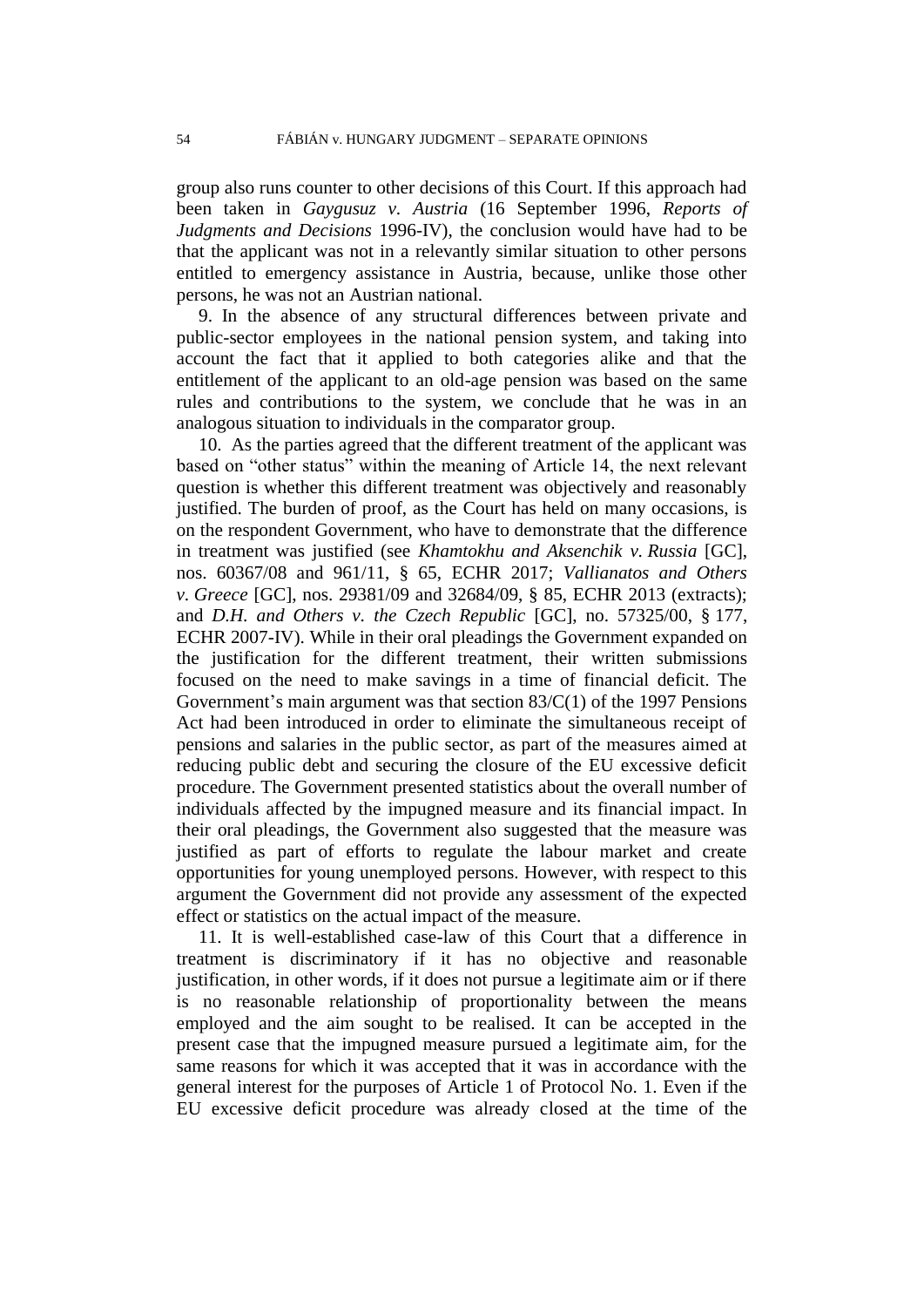adoption of the measure, as the applicant argued, the measure was still aimed at protecting the public purse. This is a legitimate aim, irrespective of the actual financial situation of the country, and one that falls within the economic sphere, where States have a wide margin of appreciation.

12. Still, when considering the proportionality of the measure some account may be taken, despite the wide margin of appreciation, of the fact that Hungary was at the material time no longer facing a financial crisis. Moreover, the respondent Government presented no evidence that the national Pension Fund, in particular, had been experiencing any financial difficulties. Looking at the measure from this perspective, the number of persons affected and the extent of deprivation become even more important in the proportionality analysis.

13. Starting with the number of persons affected, the small number of those affected is in fact striking. At any given time between 2013 and 2016, the years for which official figures were provided by the respondent Government, the overall number of individuals affected was between 776 and 1,376. It was 1,376 at the beginning of the period, going down to 776 in the year 2016. Although the overall number of individuals affected by section 83/C(1) of the 1997 Pensions Act was higher – between 4,545 and 3,945 – 3,169 of them were medical workers who were fully compensated for the loss of their old-age retirement pension (see paragraph 28 of the judgment). Thus, the number of individuals who were affected by the contested measure was indeed very small in proportion to the overall number of individuals entitled to an old-age pension. The overall number of individuals entitled to an old-age pension at the time was slightly more than two million.

14. At the same time, this small number of individuals, between 776 and 1,376, was forced to bear a clearly disproportionate burden, namely the loss of their entire monthly pension. They lost their entire monthly pension, irrespective of the salary they were receiving. Although no exact numbers were provided by the parties, the Government did not dispute the applicant's claim that the suspension of his pension had entailed the loss of roughly half of his income. And while it is true that the applicant was not left without any means of subsistence and there seemed to be no risk of him falling below the subsistence threshold, there can be little doubt that the impugned measure seriously affected his and his family's way of life.

15. The respondent Government failed to address and justify the fact that this rather small number of persons had to bear such a heavy burden. Particularly as the clearly modest savings to the public purse achieved through that measure might easily have been achieved by a more equal redistribution of the financial burden. The Court is thus faced with a situation which is remarkably similar to the one in *Kjartan Ásmundsson v. Iceland* (no. 60669/00, ECHR 2004-IX). Accordingly, like in that case we have come to the conclusion that no reasonable relationship of